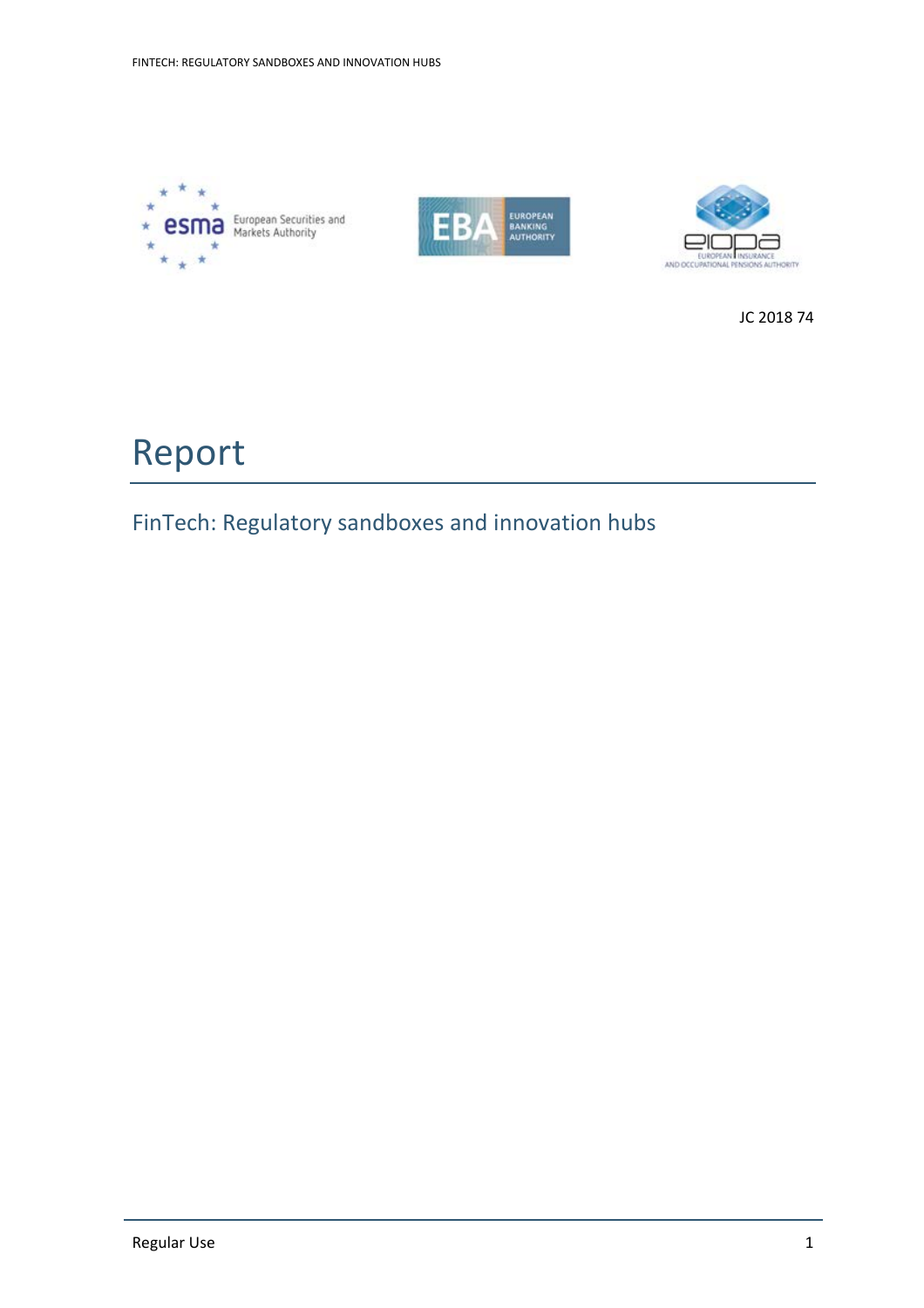# **Contents**

| <b>Executive summary</b>                                      |                |  |  |
|---------------------------------------------------------------|----------------|--|--|
| <b>Introduction</b>                                           | 5.             |  |  |
| 1. Innovation hubs                                            | $\overline{7}$ |  |  |
| 2. Regulatory sandboxes                                       | 16             |  |  |
| 3. Concluding observations: observed practices and next steps | 33             |  |  |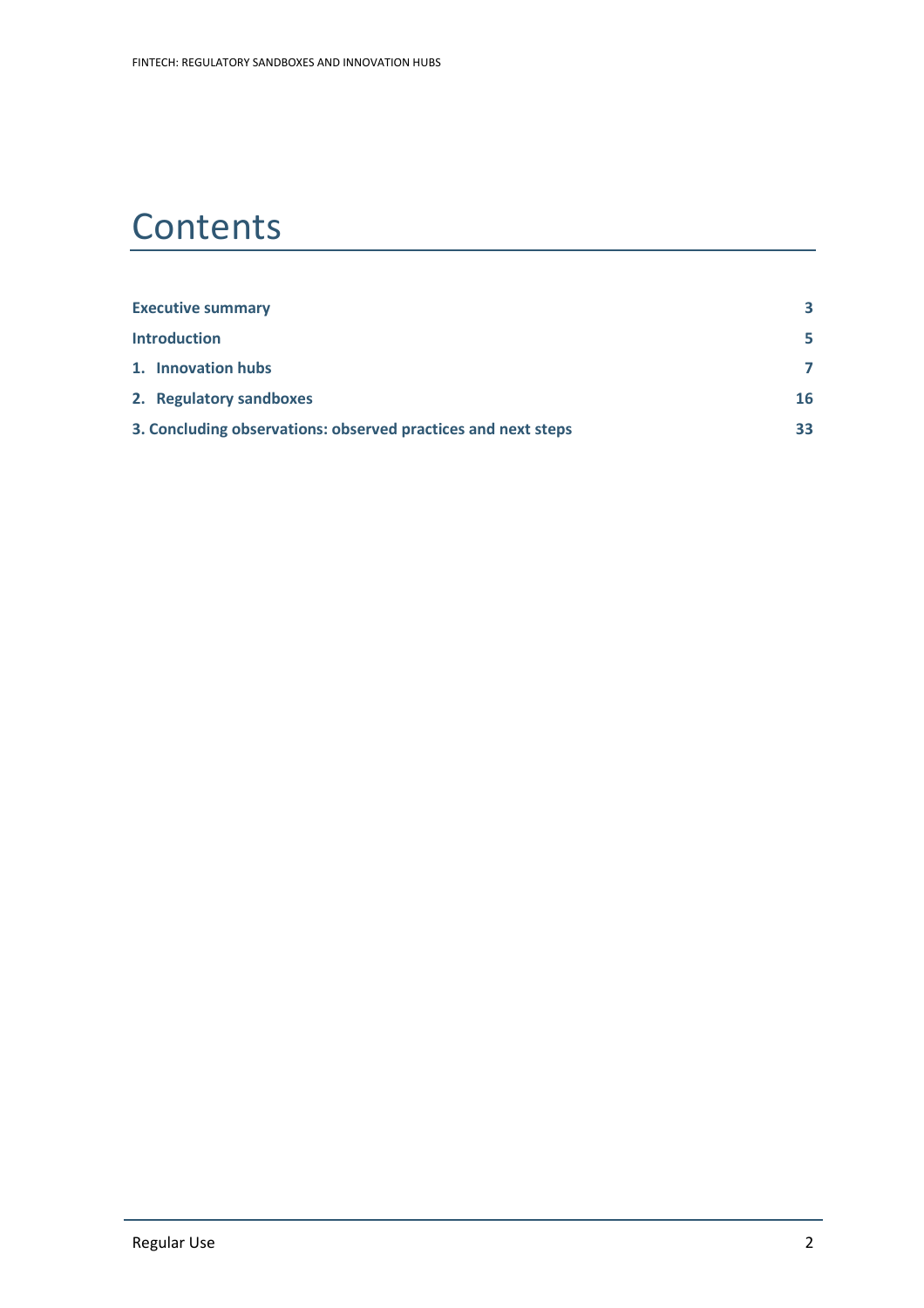# Executive Summary

In recent years competent authorities in the EU have adopted various initiatives to facilitate financial innovation. These initiatives include the establishment of 'innovation facilitators'.

Innovation facilitators typically take the form of 'innovation hubs' and 'regulatory sandboxes'. Innovation hubs provide a dedicated point of contact for firms to raise enquiries with competent authorities on FinTech-related  $1$  issues and to seek non-binding guidance on regulatory and supervisory expectations, including licensing requirements. Regulatory sandboxes, on the other hand, are schemes to enable firms to test, pursuant to a specific testing plan agreed and monitored by a dedicated function of the competent authority, innovative financial products, financial services or business models.

In this report the European Supervisory Authorities (the ESAs) set out a comparative analysis of the innovation facilitators established to date in the EU, further to the mandate specified in the European Commission's March 2018 FinTech Action Plan.[2](#page-2-1)

The ESAs also set out 'best practices' regarding the design and operation of innovation facilitators, informed by the results of the comparative analysis and the experiences of the national competent authorities in running the facilitators. The best practices are intended to provide indicative support for competent authorities when considering the establishment of, or reviewing the operation of, innovation facilitators. Accordingly, the best practices are intended to promote convergence in the design and operation of innovation facilitators and thereby protect the level playing field.

The ESAs also set out options, to be considered in the context of future EU-level work on innovation facilitators, including in conjunction with the European Commission's future work, to promote coordination and cooperation between innovation facilitators and support the scaling-up of FinTech across the EU. These options comprise:

- the development of Joint ESA own-initiative guidance on cooperation and coordination between innovation facilitators;
- the creation of an EU network to bridge innovation facilitators established at the Member State level.

<span id="page-2-0"></span> $1$  'FinTech' is defined at the EU and international standard-setting levels as 'technologically enabled financial innovation that could result in new business models, applications, processes or products with an associated material effect on financial markets and institutions and the provision of financial services'. FinTech also includes 'InsurTech' referring to technology-enabled innovation in insurance, regardless of the nature or size of the provider of the services (in line with the approach of the FSB: [http://www.fsb.org/what-we-do/policy-development/additional-policy-areas/monitoring-of-](http://www.fsb.org/what-we-do/policy-development/additional-policy-areas/monitoring-of-FinTech/)[FinTech/\)](http://www.fsb.org/what-we-do/policy-development/additional-policy-areas/monitoring-of-FinTech/).

<span id="page-2-1"></span><sup>&</sup>lt;sup>2</sup> See: https://ec.europa.eu/info/publications/180308-action-plan-fintech\_en.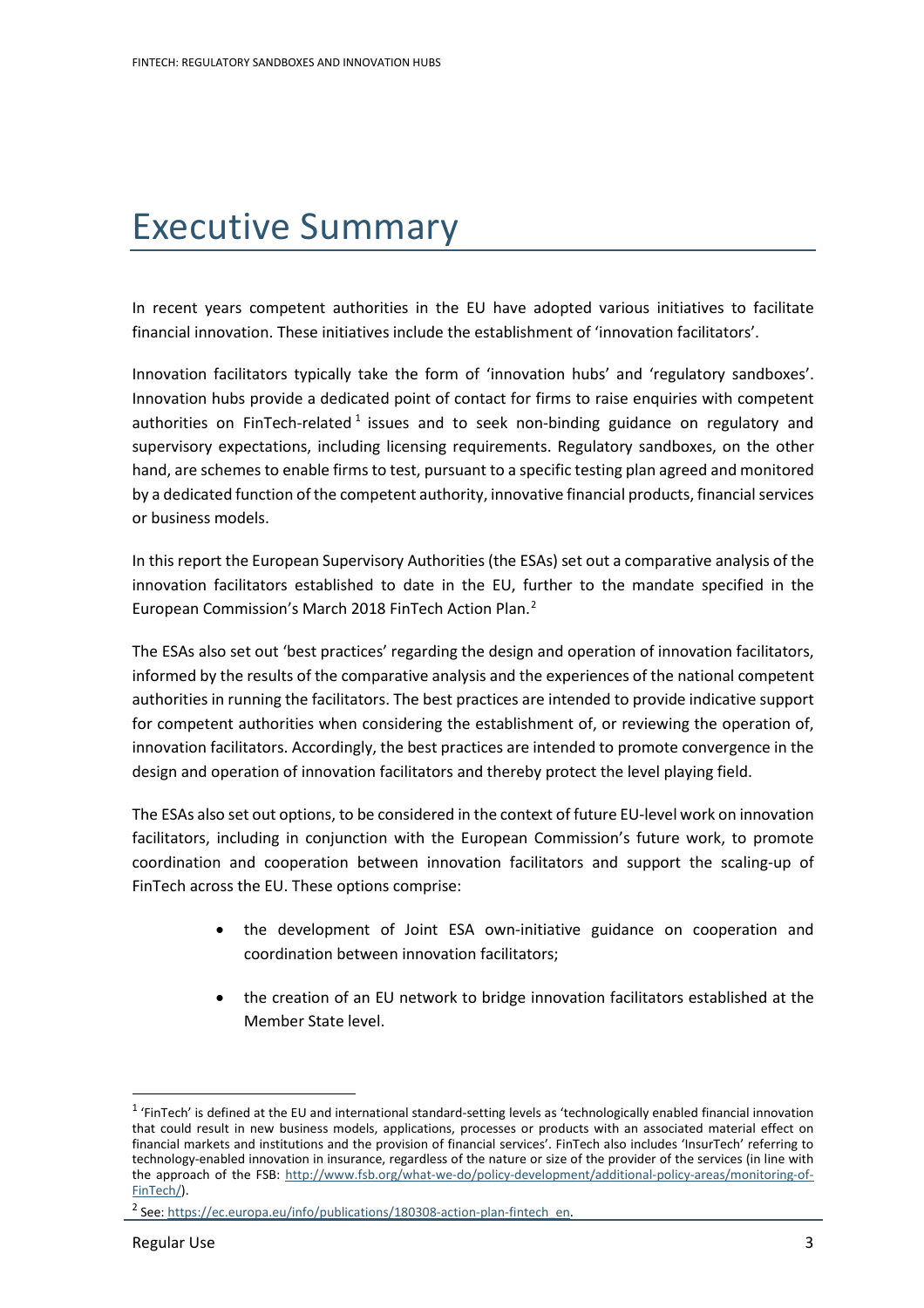The ESAs will continue to monitor national developments regarding innovation facilitators and take such steps as are appropriate to promote an accommodative and common approach towards FinTech in the EU.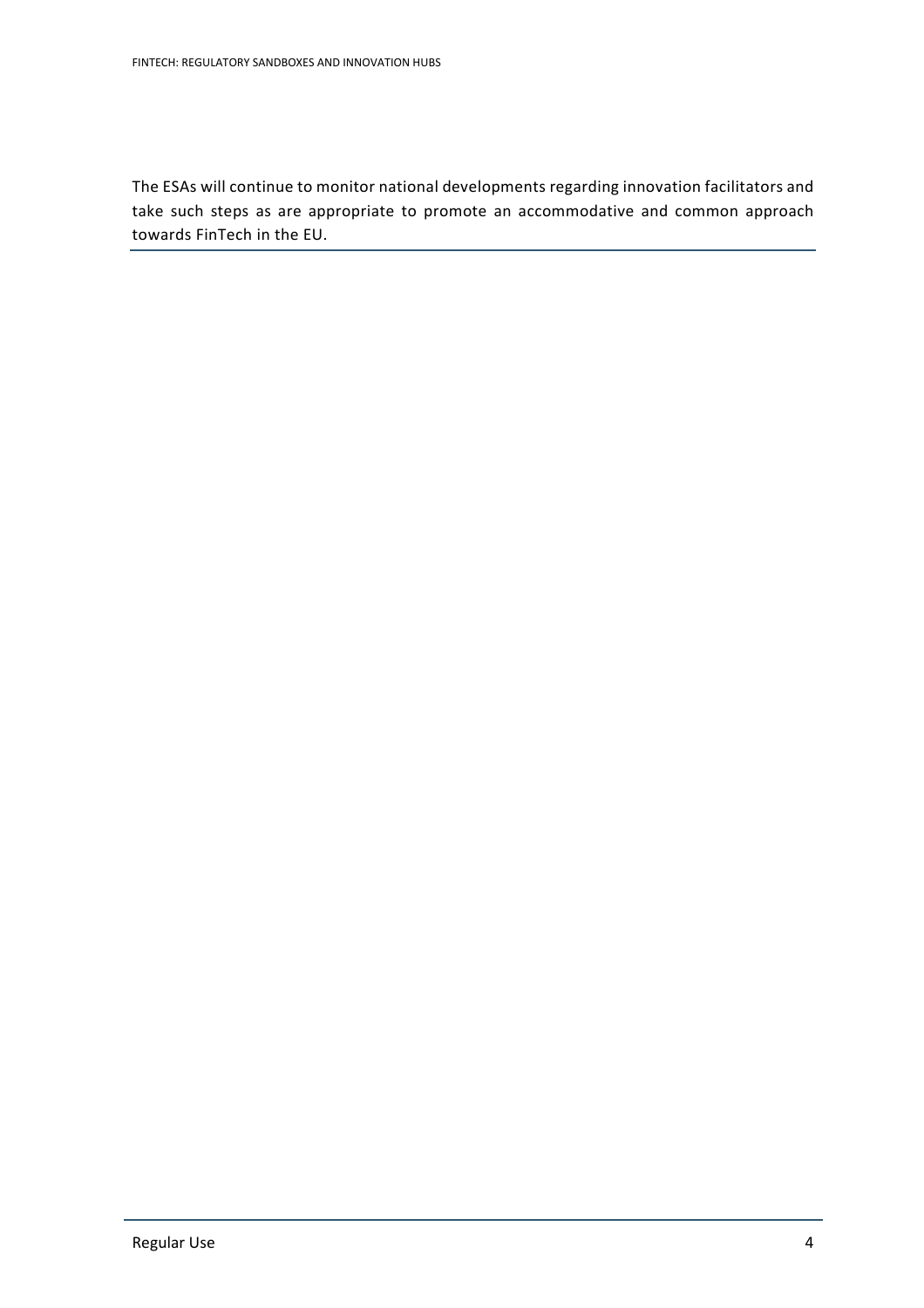# Introduction

In recent years, competent authorities in the EU have adopted various initiatives to facilitate financial innovation.

These initiatives are designed to promote greater engagement between competent authorities and firms about financial innovations with a view to enhancing firms' [3](#page-4-0) understanding of regulatory and supervisory expectations and increasing the knowledge of competent authorities about innovations and the opportunities and risks they present.

Two main categories of innovation facilitator can be identified:

- 1) *Innovation hubs*: these provide a dedicated point of contact for firms to raise enquiries with competent authorities on FinTech-related issues and to seek non-binding guidance on the conformity of innovative financial products, financial services or business models with licensing or registration requirements and regulatory and supervisory expectations.
- 2) *Regulatory sandboxes*: these provide a scheme to enable firms to test, pursuant to a specific testing plan agreed and monitored by a dedicated function of the competent authority, innovative financial products, financial services or business models. Sandboxes may also imply the use of legally provided discretions by the relevant supervisor (with use depending on the relevant applicable EU and national law)<sup>[4](#page-4-1)</sup> but sandboxes do not entail the disapplication of regulatory requirements that must be applied as a result of EU law.

The majority of Member States have established innovation hubs and a small number have established regulatory sandboxes. In some Member States, both forms of innovation facilitator have been implemented.

In each case, general and pre-existing powers available to the competent authorities are applied for the purposes of the operation of the innovation facilitators, but they are applied within the context of the designated scheme of the innovation hub or, as the case may be, the regulatory sandbox.

For example, as a matter of routine, competent authorities respond to queries relating to licensing and other regulatory requirements or supervisory expectations whereas innovation hubs establish a clear point of contact to raise the visibility of the enquiry function to firms that may not have a high degree of familiarity with the competent authorities. Innovation hubs are also supported by specialist resources relating to innovative propositions that create efficiencies in responding to enquiries.

<span id="page-4-0"></span><sup>&</sup>lt;sup>3</sup> In this report, references to 'firms' or undertakings are intended to refer to both legal and natural persons as, for example, innovation facilitators may respond to queries from individuals.

<span id="page-4-1"></span><sup>4</sup> See BCBS *Sound Practices: Implications of FinTech for banks and bank supervisors*, February 2018: [https://www.bis.org/bcbs/publ/d431.pdf.](https://www.bis.org/bcbs/publ/d431.pdf)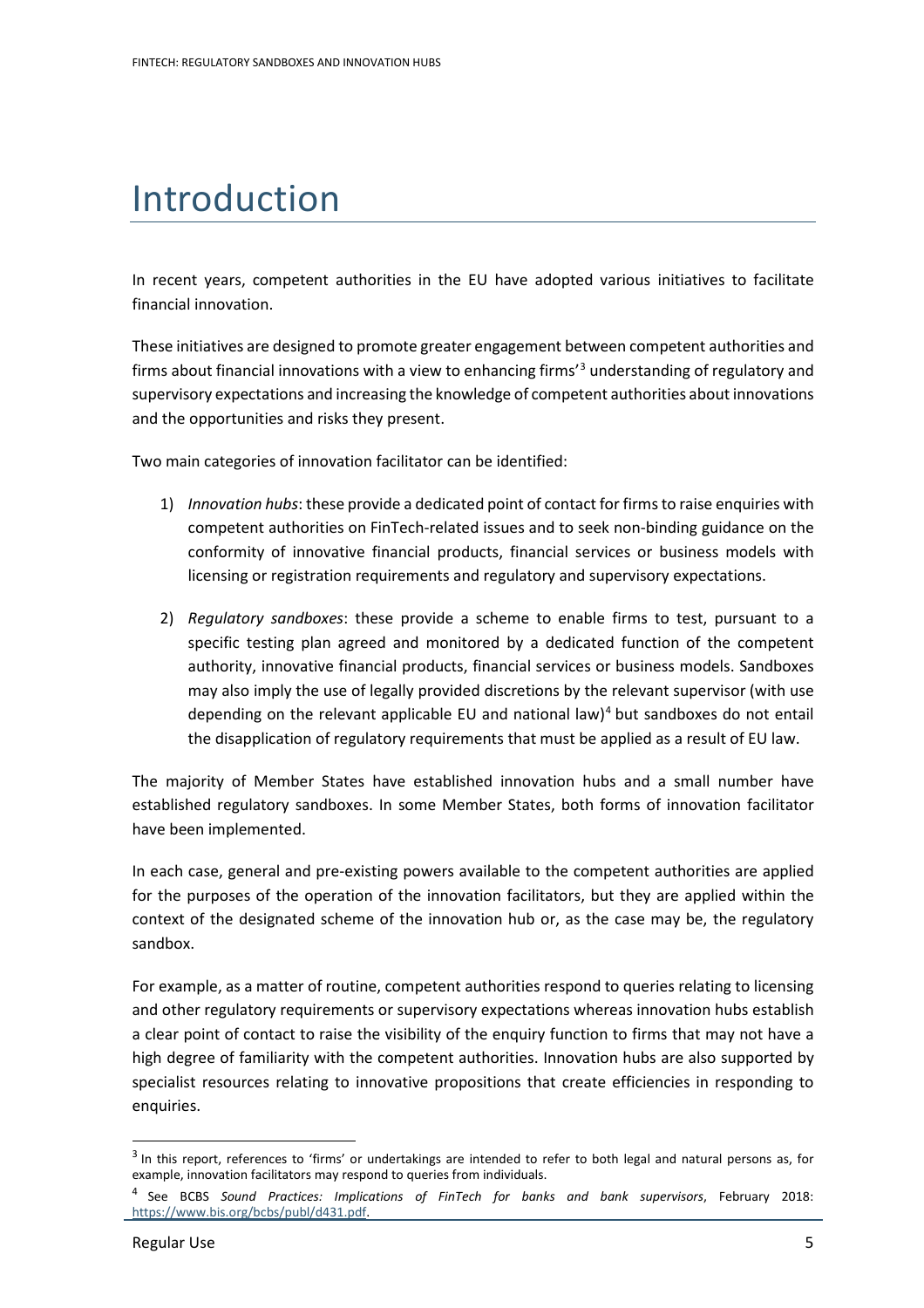Similarly, competent authorities can adopt more intensive supervision to scrutinise particular activities of a firm in order to gain a closer insight into the opportunities and risks presented and to develop an appropriate regulatory or supervisory response through the proportionate application of supervisory powers and tools. However, within the schemes of regulatory sandboxes, again, specialist resources are made available enabling the relevant competent authorities to devise specific testing parameters, scrutinise the test and develop lessons learned from the test outcome from a specialist perspective. These lessons learned may be applied for the benefit of the competent authorities and industry.

In view of the emergence of these initiatives, the European Commission, in its March 2018 FinTech Action Plan, tasked the ESAs with carrying out a comparative analysis of the existing innovation facilitators in the EU and identifying best practices.

To this end, the ESAs have prepared this report, the legal basis for which is Article 9(4) of the founding regulation for each of the ESAs which requires each to establish a committee on financial innovation '*which brings together all relevant competent national supervisory authorities with a view to achieving a coordinated approach to the regulatory and supervisory treatment of new or innovative financial activities and providing advice … to present to the European Parliament, the Council and the Commission*'.

A comparative analysis of the features of existing innovation hubs and regulatory sandboxes is set out in this report, drawing on information gathered by the ESAs from competent authorities and from financial institutions (both incumbents and new entrants), other FinTech firms and technology providers.<sup>[5](#page-5-0)</sup> Based on the results of this comparative analysis, a set of operating principles that can be regarded as best practice has been identified to:

- a. promote consistency in the design and operation of innovation facilitators;
- b. promote transparency of regulatory and supervisory policy outcomes resulting from interactions between competent authorities and firms in the context of innovation facilitators;
- c. facilitate cooperation with appropriate authorities (including consumer protection and data protection authorities).

In order to facilitate cooperation and coordination between innovation facilitators, further work may be carried out by the ESAs in 2019 aimed at accelerating access to market for, and facilitating the scaling up of, FinTech across the EU.

<span id="page-5-0"></span><sup>5</sup> Most information presented in this report was collected through the surveys issued to the competent authorities byf EBA, EIOPA and ESMA. However, the field of innovation facilitation is developing very dynamically and a number of new innovation facilitators have been announced since the commencement of the comparative analysis in spring 2018. This reports refers to all innovation hubs established and operational in the Member States at the date of this report.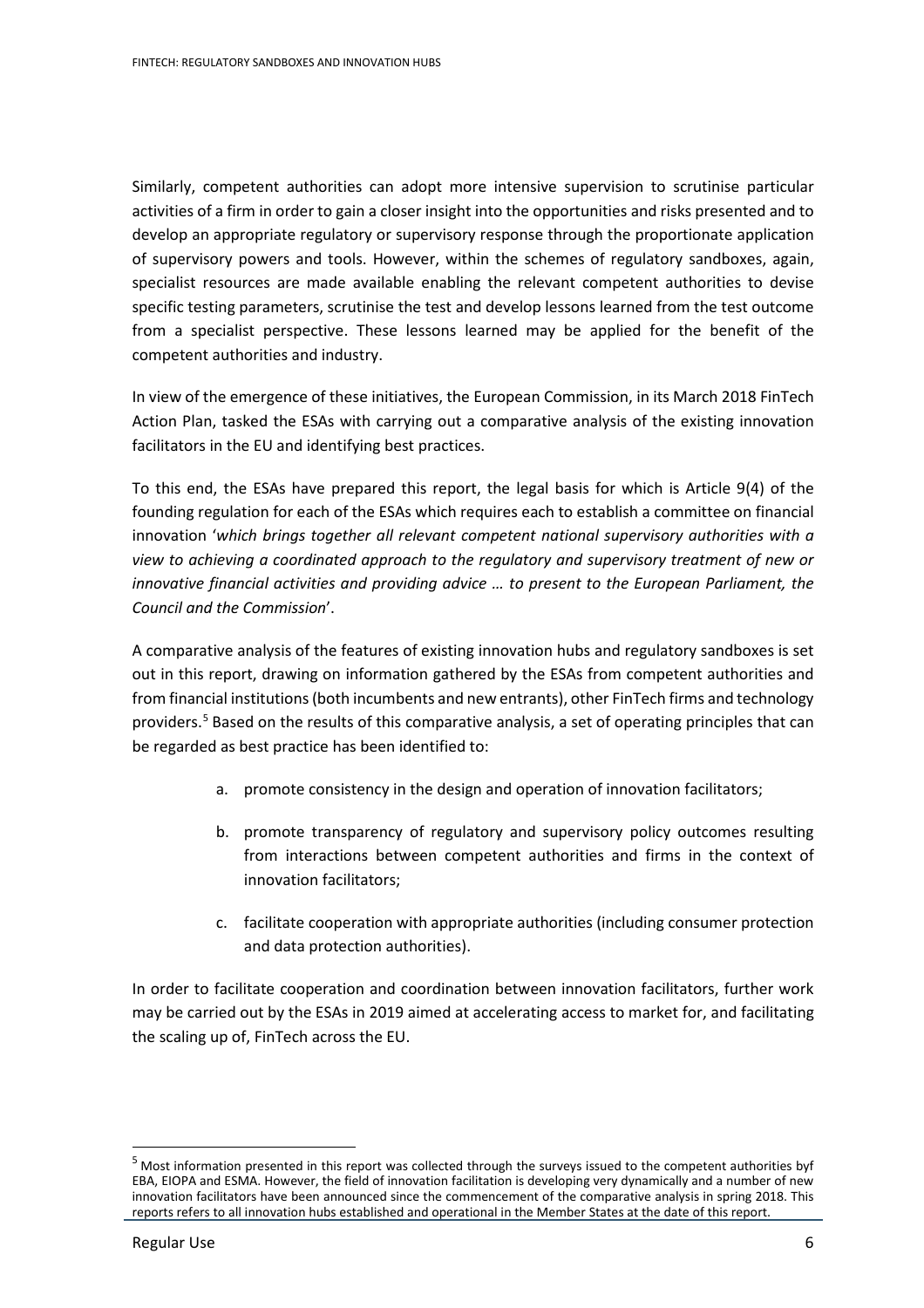# 1. Innovation hubs

1. An innovation hub is defined as a scheme whereby regulated or unregulated entities can engage with competent authorities on FinTech-related issues and seek non-binding<sup>[6](#page-6-0)</sup> guidance on the conformity of innovative financial products, services, business models or delivery mechanisms with licensing, registration and/or regulatory requirements.<sup>[7](#page-6-1)</sup>

# 1.1 Introduction

- 1. Based on the responses to the surveys launched by the ESAs, innovation hubs have been established by competent authorities in 21 Member States and 3 EEA States: AT, BE, CY, DE, DK, EE, ES, FI, FR, HU, IE, IS, IT, LI, LT, LU, LV, NL, NO, PL, PT, RO, SE, UK (see Annex A for the list of hubs). Generally one innovation hub has been established per jurisdiction and each is broad in scope, but in some cases more than one hub has been established, reflecting the architecture of the regulation of the financial services sector in the jurisdiction concerned. Two competent authorities (BG and PT) reported an intention to establish an innovation hub within the next six months.
- 2. The first innovation hubs were established in 2014. However, the majority became operational in 2016 and 2017.
- 3. A comparative assessment of the reported innovation hubs is set out in this chapter. Overall, the reported innovation hubs are very similar in terms of overall objectives and scope. However, some variations have been observed in terms of:
	- a. the mode of interaction between competent authorities and firms (e.g. telephone, online, physical interactions);
	- b. the nature of the advice and assistance provided (e.g. binding or non-binding advice, support with the process for authorisation);
	- c. record keeping and transparency of outcomes (ranging from publicising frequently asked questions (FAQs) to nil disclosure of outcomes).

<span id="page-6-0"></span> $6$  With the exception of one competent authority (in PL), which was empowered to provide guidance to unregulated firms on a 'binding' basis.

<span id="page-6-1"></span><sup>7</sup> For further details see: <https://www.eba.europa.eu/documents/10180/1919160/EBA+FinTech+Roadmap.pdf> (especially footnote 11).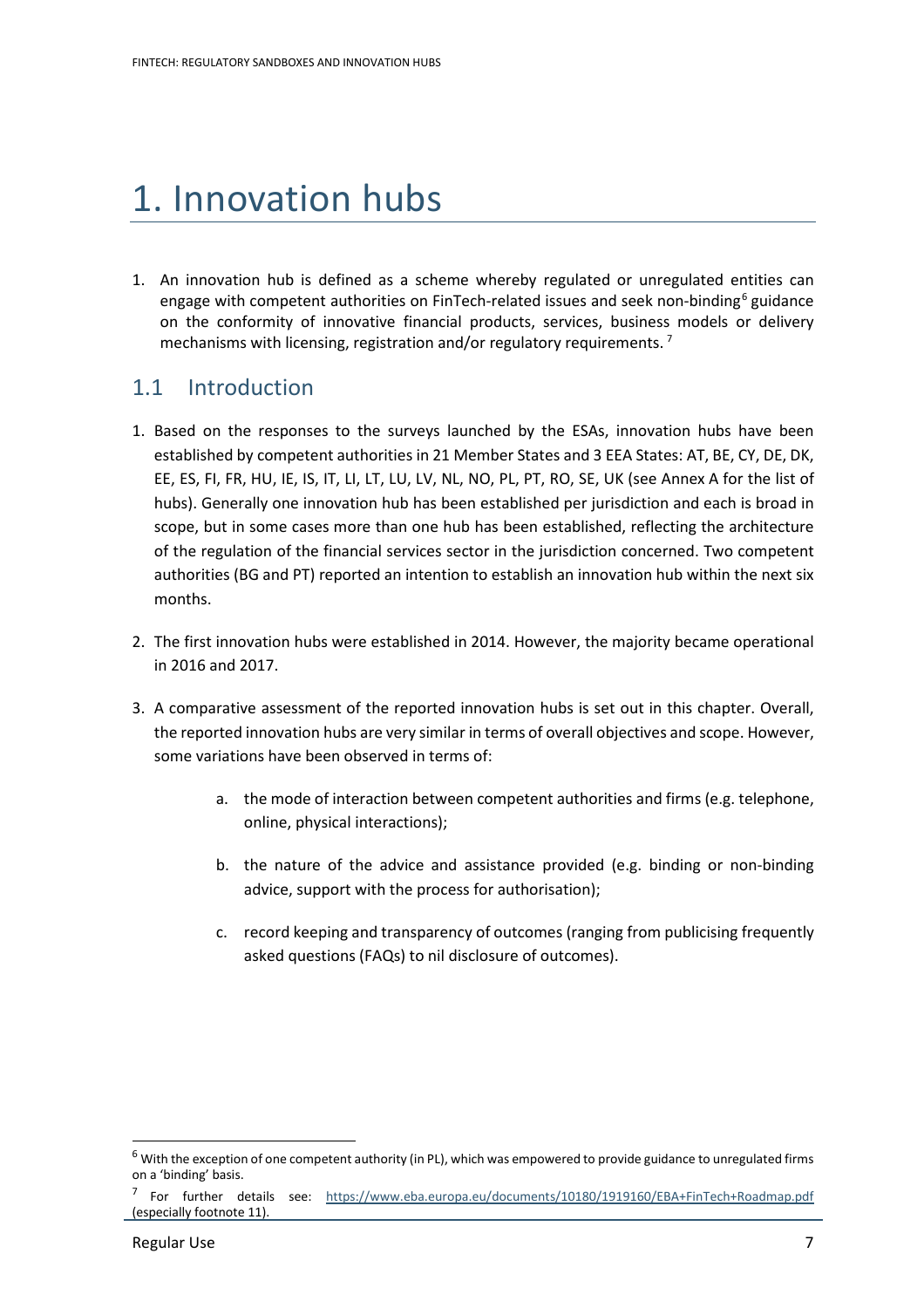# 1.2 Comparative analysis of reported innovation hubs

## **1.2.1 Objectives, legal basis and scope**

### a. Objectives

4. The main purpose of all reported innovation hubs is to enhance firms' understanding of the regulatory and supervisory expectations regarding innovative business models, products and services. This is done by providing firms with a contact point for asking questions of, and initiating dialogue with, competent authorities regarding the application of regulatory and supervisory requirements to innovative business models, financial products, services and delivery mechanisms. For example, innovation hubs commonly provide firms with non-binding guidance on the conformity of their proposed business models with regulatory requirements, including aspects relating to the regulatory perimeter (specifically, whether or not the proposition would include regulated activities for which authorisation is required).

# b. Legal basis and powers

- 5. The competent authorities cited their general statutory objectives (e.g. promoting financial stability, protecting consumers, encouraging effective competition (UK Financial Conduct Authority (FCA) only) and mitigating risks of regulatory arbitrage) as sufficient to enable the establishment of innovation hubs.
- 6. As innovation hubs provide a contact point for firms to pose questions, to which typically nonbinding responses are provided, competent authorities cited their general supervisory powers and practices as being sufficient to establish and operate the hubs. Some authorities referred to specific powers to provide individual (and non-binding) guidance to firms. Others considered that the ability to respond to enquiries is inherent in their role as effective regulators and supervisors.
- 7. Indeed, the functions of innovation hubs do not differ substantially from the long-standing practices of competent authorities to respond to ad hoc queries, particularly those about the regulatory perimeter. However, the uniqueness of the innovation hubs derives from the specialist technical expertise attached to the hubs enabling efficient and tailored responses to queries relating to products, services and business models that go beyond propositions that are more familiar to the supervisory community, and from the fact that this is made more visible, for instance, to firms that may not carry out financial services activities (e.g. technology companies).

#### **Box 1: Operating models**

The organisation of innovation hubs varies across jurisdictions. Broadly speaking, two operating models can be observed.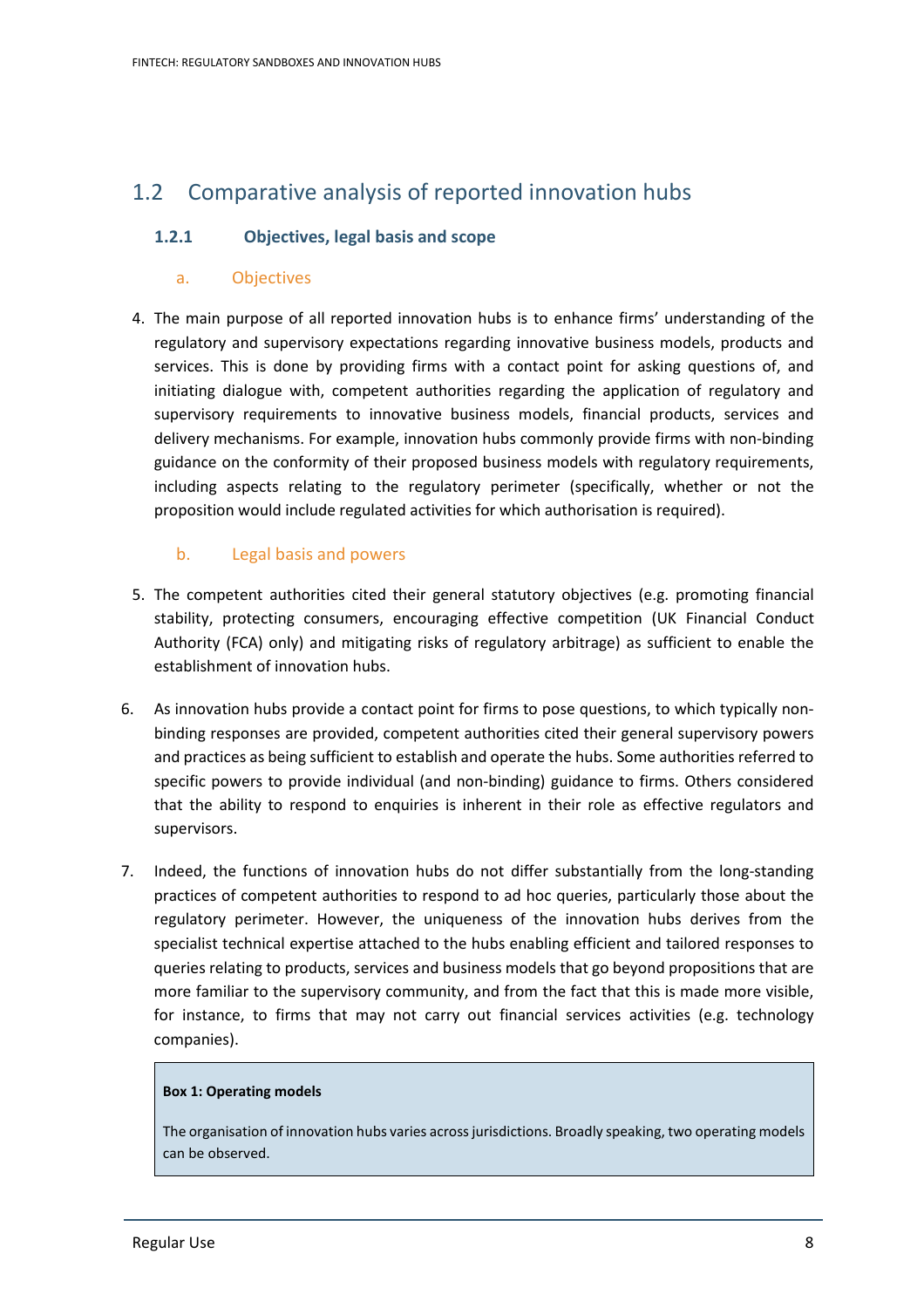Some competent authorities have established dedicated FinTech/innovation hub teams (also partially relying on experts throughout the authority), whereas other authorities have adopted a 'hub and spoke' model with a dedicated coordinator drawing on additional expertise throughout the authority.

Usually the headcount of these innovation hubs is between one and nine experts involved in the activity of the hub on a flexible basis in addition to their other responsibilities at the competent authority. However, two competent authorities have reported that their innovation hubs involve over 30 experts working on a flexible basis (IT) as well as full-time employees dedicated solely to the activity of the innovation hub (UK).

8. In one jurisdiction (PL) an innovation hub was established on the basis of an explicit mandate to establish the hub in order to enable the authority, in the context of the hub, to give binding advice to firms, including those that do not hold a licence to carry out regulated activities.

#### c. Scope

9. The reported innovation hubs are open to all firms (incumbents and new entrants; regulated and unregulated) adopting, or considering the adoption of, innovative products, services, business models or delivery mechanisms.

# **1.2.2 Phases**

10.The response process of the reported innovation hubs involves several key phases (albeit the precise nature of these phases varies to some extent, particularly in the mode of interaction between competent authorities and firms). These can be summarised as follows.

#### a. Submission of enquiries: interface between competent authorities and firms

- 11.A core feature common to all reported innovation hubs is the interface provided by the competent authorities for firms to use as dedicated contact channels for questions regarding the conformity of innovative financial products, services, business models or delivery mechanisms with regulatory and/or licensing requirements.
- 12.These communication channels take the form of dedicated contact points such as telephone and/or electronic interfaces, online meetings and/or websites. Some competent authorities also offer the possibility of organising physical meetings to initiate interactions with the innovation hub. $8$

<span id="page-8-0"></span> $8$  For example, some competent authorities invite the industry to discuss FinTech and innovations. The discussions can, in turn, lead to further communications when needed.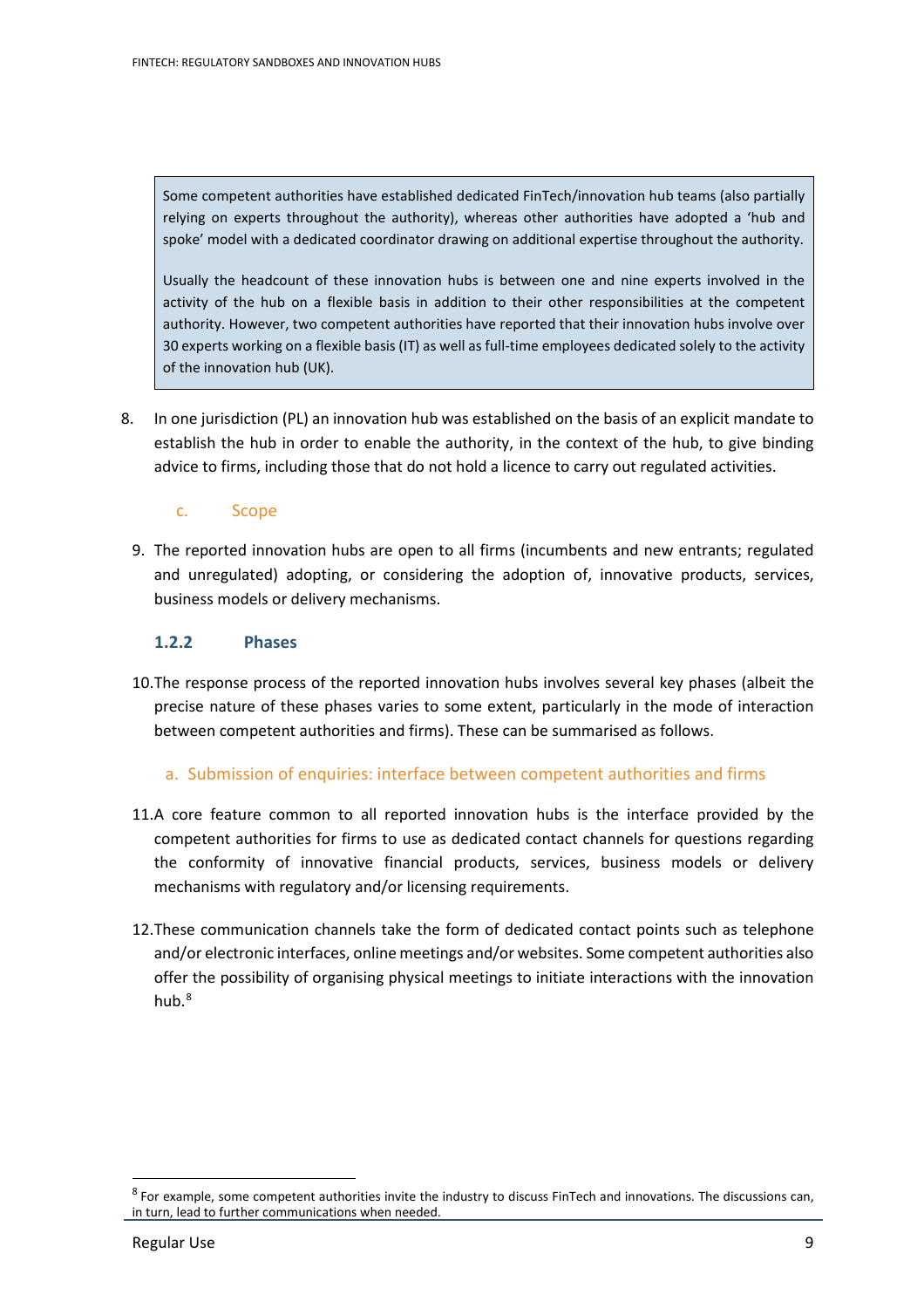## **Diagrammatic representation: innovation hubs**



13.Some competent authorities provide standardised application forms for firms to provide descriptions of the general characteristics of the innovative products, services, business models or delivery mechanisms subject to enquiry, including the technology used to deliver them (e.g. blockchain, artificial intelligence, machine learning, big data analytics). Some competent authorities note that this approach can enable the nature of queries to be understood and dealt with in a more timely manner; others urge caution in that too restrictive an approach could constrain the nature of the enquiries presented.

#### b. Assigning queries to the relevant points of contact in the competent authorities

14.Once a firm has made contact with the competent authority using the interface, typically the authority conducts a screening process to determine how best to deal with the queries raised. The authority considers factors such as the nature of the query, its urgency and its complexity, including the need, if any, to refer the query to other authorities or to engage with other authorities, such as data protection authorities, in preparing the response. This may comprise a 'pre-screening' by a dedicated team prior to submission to relevant experts, or direct submission either to the relevant working groups or multi-disciplinary teams in the authority or to other competent authorities, in accordance with the organisation of financial supervision in the Member State concerned.

# c. Providing responses to the firms

15.Depending on the nature of the enquiries raised and the need for further information, several information exchanges between competent authorities and firms may take place, either by means of email or telephone calls or in physical meetings prior to the finalisation of a response to the firm.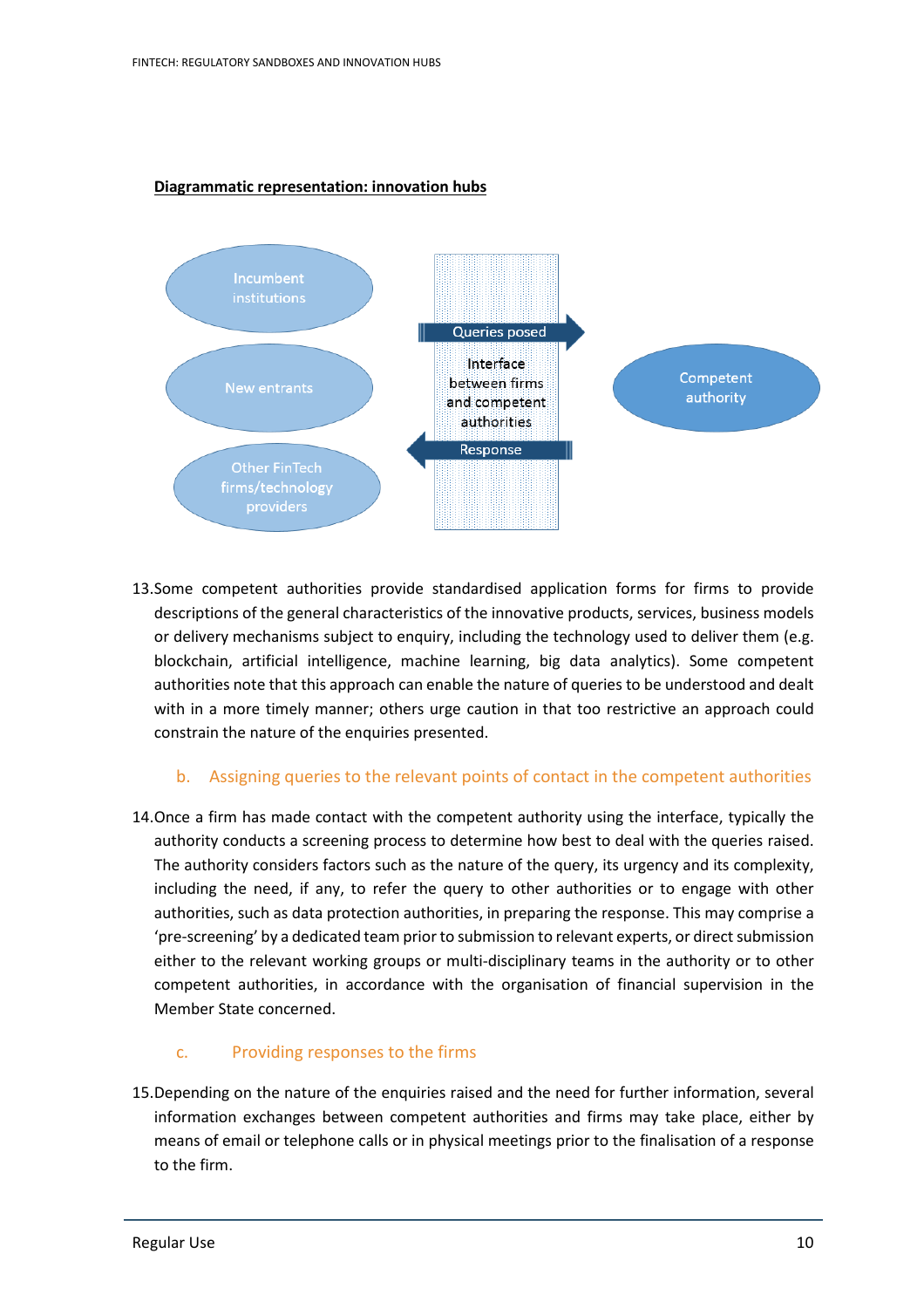- 16.Responses to firms may be routed through different channels such as meetings, telephone calls or emails. Some competent authorities also choose, on a case-by-case basis, to publish questions and answers or to issue public statements on specific innovation-related issues identified as a result of enquiries raised through the innovation hubs.
- 17.Typically, the responses provided via the innovation hub are to be understood as 'preliminary guidance' based on the facts established in the course of the communications between the competent authorities and firms.

## d. Record keeping and transparency

18.Overall, few record-keeping and transparency actions were reported. Some competent authorities noted the publication of structured reports, studies, etc. while others reported the publication of statistics on touch points (internal or external).

## e. Follow-up actions

- 19.Some competent authorities complement their innovation hubs with specific 'follow-up' schemes in order to facilitate and support firms. In particular, in cases where a firm seeks to advance a concept for a business model, and its interactions with the innovation hub have identified that the model requires the carrying out of a regulated activity for which authorisation is required, some competent authorities may provide support with the authorisation process (e.g. dedicated points of contact, guidance on the completion of the application form).
- 20.In addition, some competent authorities conduct specific reviews of the enquiries raised and the responses provided via the innovation hubs in order to assess the need for clarifications of, or changes to, regulatory and supervisory requirements to ensure that they take account of the opportunities and risks presented by financial innovations and the desirability of ensuring technological neutrality.

# **1.2.3 Interaction between competent authorities and other authorities (e.g. other competent authorities and third country authorities)**

#### a. Interaction between domestic authorities

- 21.Based on the responses to the surveys, interactions among competent authorities differ from jurisdiction to jurisdiction.
- 22.First, differences can stem from the organisation of financial supervision in jurisdictions.
	- a. Those with integrated financial services supervisory authorities by nature of design do not have a need for interaction with other domestic competent authorities, whereas Member States with different authorities involved in the supervision of the financial sector have established specific memoranda of understanding (MoUs) among competent authorities to facilitate coordination on financial innovation issues, including the operation of innovation hubs.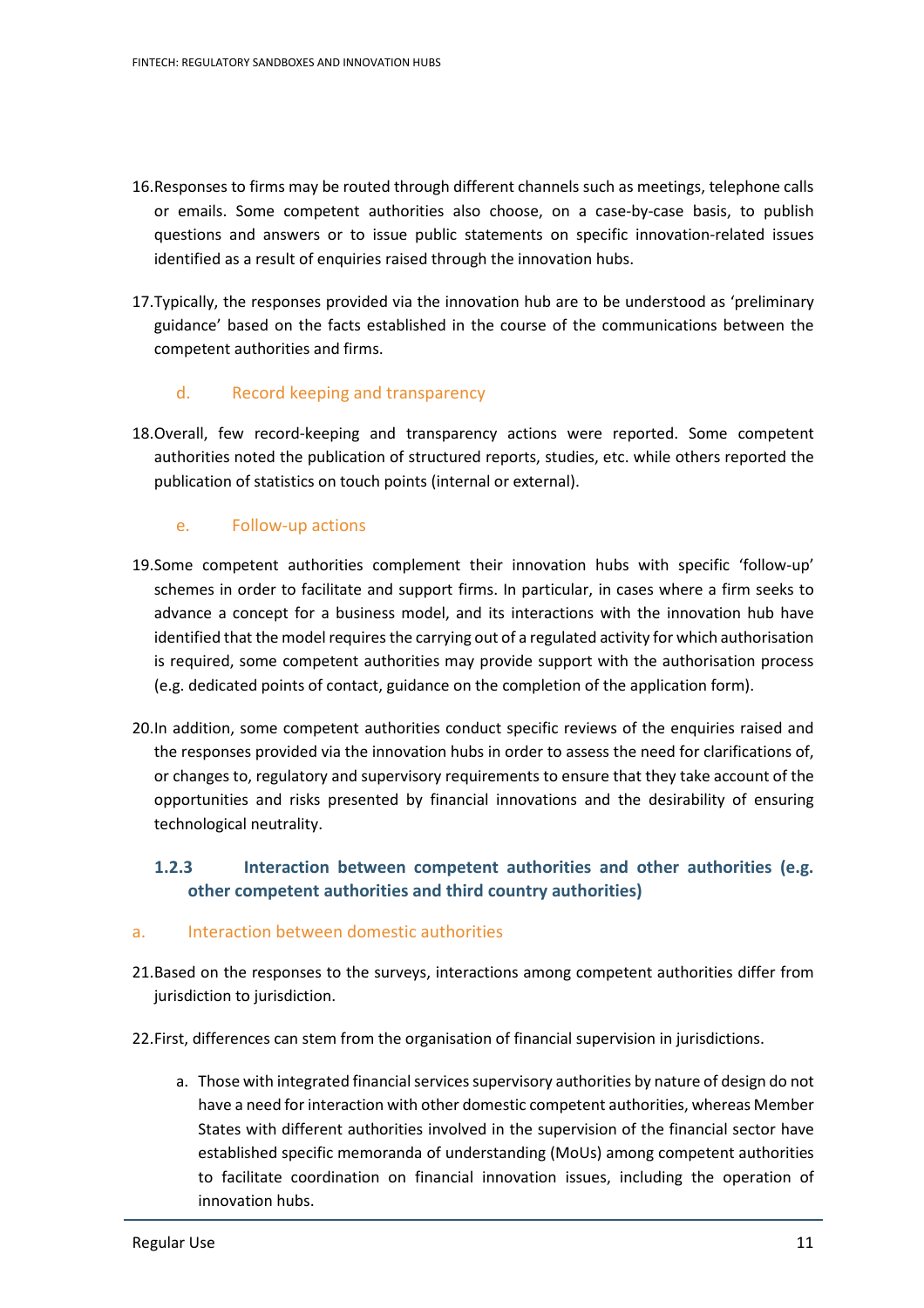- b. In two jurisdictions where financial supervision is organised in the 'twin peaks' model (BE and NL), joint innovation hubs between the central bank and the financial markets authority have been established. This arrangement is seen as having the advantage that the information exchange can happen in a coordinated and fast way with continuous dialogue between both authorities.
- 23.Second, differences can be observed regarding the scope of the interactions of competent authorities with the domestic authorities responsible for other relevant aspects of regulation such as consumer protection, competition or data protection.
	- a. In some Member States no specific cooperation agreements with other domestic authorities have been established in relation to the innovation hubs (but, of course, cooperation may take place in accordance with existing procedures).
	- b. In other Member States competent authorities are also engaging or planning to engage with other relevant domestic authorities in a common forum underpinned by memoranda of understanding (MoU).

#### **Box 2: Reported advantages of joint initiatives**

Joint initiatives give rise to several key advantages.

First, automatic sharing of information with all relevant authorities (e.g. National Bank of Belgium (NBB) and Financial Services and Markets Authority (FSMA) in Belgium) facilitates efficiencies in responding to incoming enquiries. By way of example, in Belgium if a FinTech credit provider authorised by the FSMA wishes to obtain information on account information services, the FSMA is able to provide direct contact with the relevant persons within the NBB.

Second, by having a common platform for information exchange, all relevant authorities can keep track of the type of questions that arise within the industry and can adopt a consistent approach to providing responses.

Third, joint initiatives enable cross-sectoral issues to be more efficiently monitored, and facilitates the effective monitoring of the regulatory perimeter. In Belgium, with respect to regulated activities, the most frequently observed cross-sectoral issues relate to the combination of providing payment services (a power of the NBB), granting consumer credit (a power of the FSMA) and activities related to investment firms (a power of both the NBB and the FSMA). Looking beyond the functions of financial supervision authorities, joint initiatives with other authorities such as consumer and data protection authorities can also offer benefits, particularly for firms looking to explore innovative business models, products and services that may give rise to considerations in multiple policy areas. Such initiatives can speed up the process for determining the most appropriate structuring by allowing simultaneous information exchange among all relevant authorities.

ACPR and AMF Innovation Hubs steer the work of the FinTech Forum, which is a consultative body gathering representatives from FinTech, incumbent players, lawyers and consultancy firms. Given that the digital transformation is associated with innovative uses of data and the reshaping of financial circuits, the French cybersecurity agency (ANSSI), the French data protection authority (CNIL) and the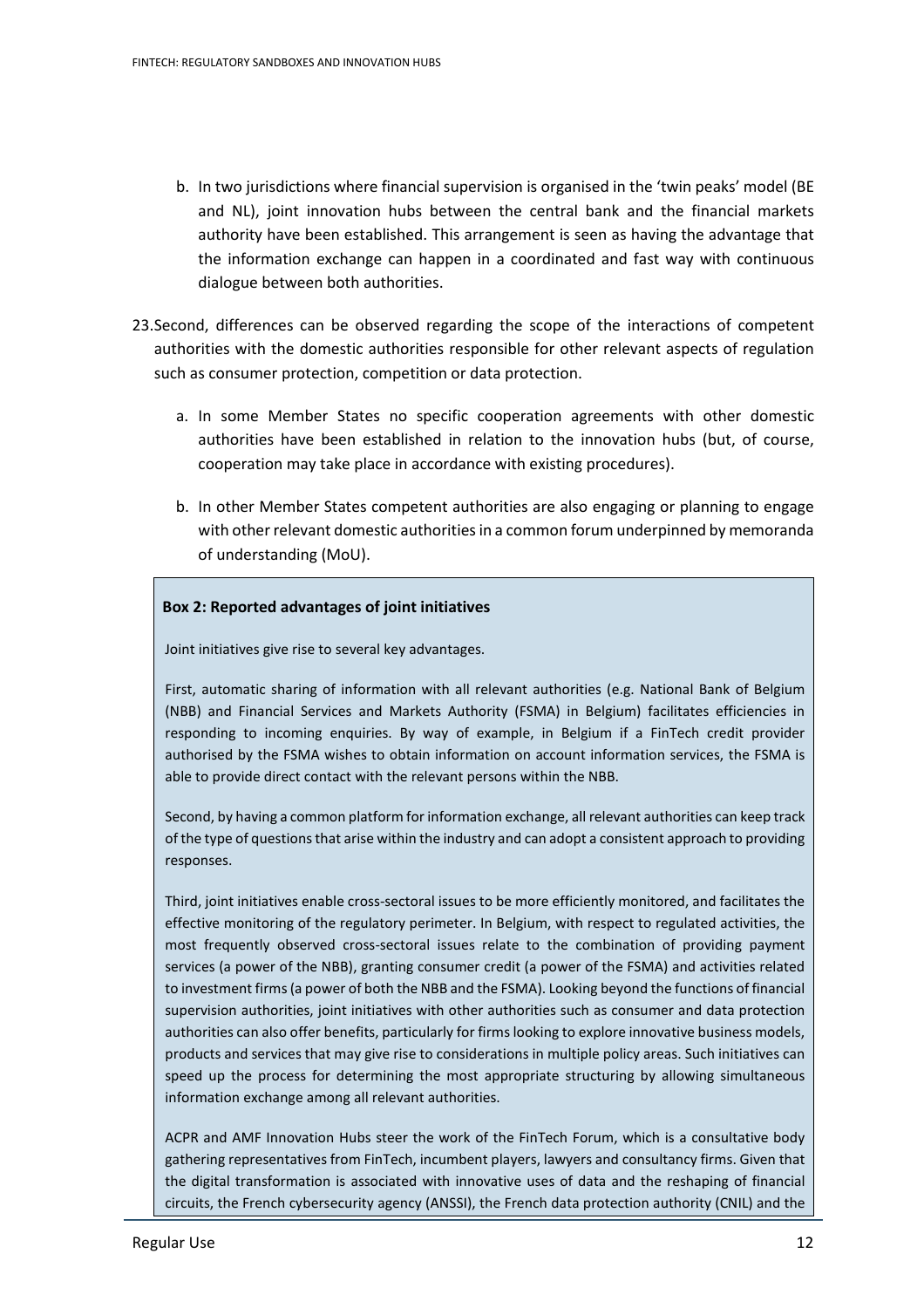French Financial Intelligence Unit (TRACFIN), as well as the French Ministry of Finance, are also associated with the Fintech Forum. Thanks to an open and innovative dialogue with the industry, this body identifies the challenges and the issues associated with financial innovation and can make proposals on the regulation and supervisory practices regarding Fintech and innovation.

#### b. Interaction with third country authorities

24.On the whole, competent authorities rely on their general supervisory MoU to facilitate cooperation on FinTech-related issues, including those raised in the context of the innovation hubs. However, some competent authorities are considering bespoke cooperation arrangements to further strengthen their interactions regarding FinTech issues(see for example paragraph 85).

# 1.3 Overview of entities using the innovation hubs

- 25.As outlined above, innovation hubs are generally available to all market participants who intend to adopt, or to consider the adoption of, innovative financial products, financial services or business models.
- 26.The surveys have revealed three main categories of participants using the services provided by competent authorities through innovation hubs:
	- a. unlicensed entities considering entering the market for financial services ('start-ups');
	- b. regulated entities (such as credit institutions, insurance companies or payment institutions, insurers) that are already supervised by competent authorities and are considering innovative products or services;
	- c. technology providers offering technical solutions to institutions active in the financial market.
- 27.In terms of predominant users, it appears that start-ups comprise the biggest group of firms utilising innovation hubs, with regulated firms often continuing to address any queries on innovation to their traditional dedicated points of contact in the competent authorities instead of using innovation hubs.

# 1.4 Experiences

28.The lifespan of the reported innovation hubs is fairly limited, with most having been established relatively recently (ranging from 6 months to 2 years); therefore, evaluations of user experiences are necessarily preliminary. However, the competent authorities reported varying (but on the whole strong) interest and support from firms for innovation hubs, particularly from new entrants seeking to understand better their potential supervisory and regulatory obligations.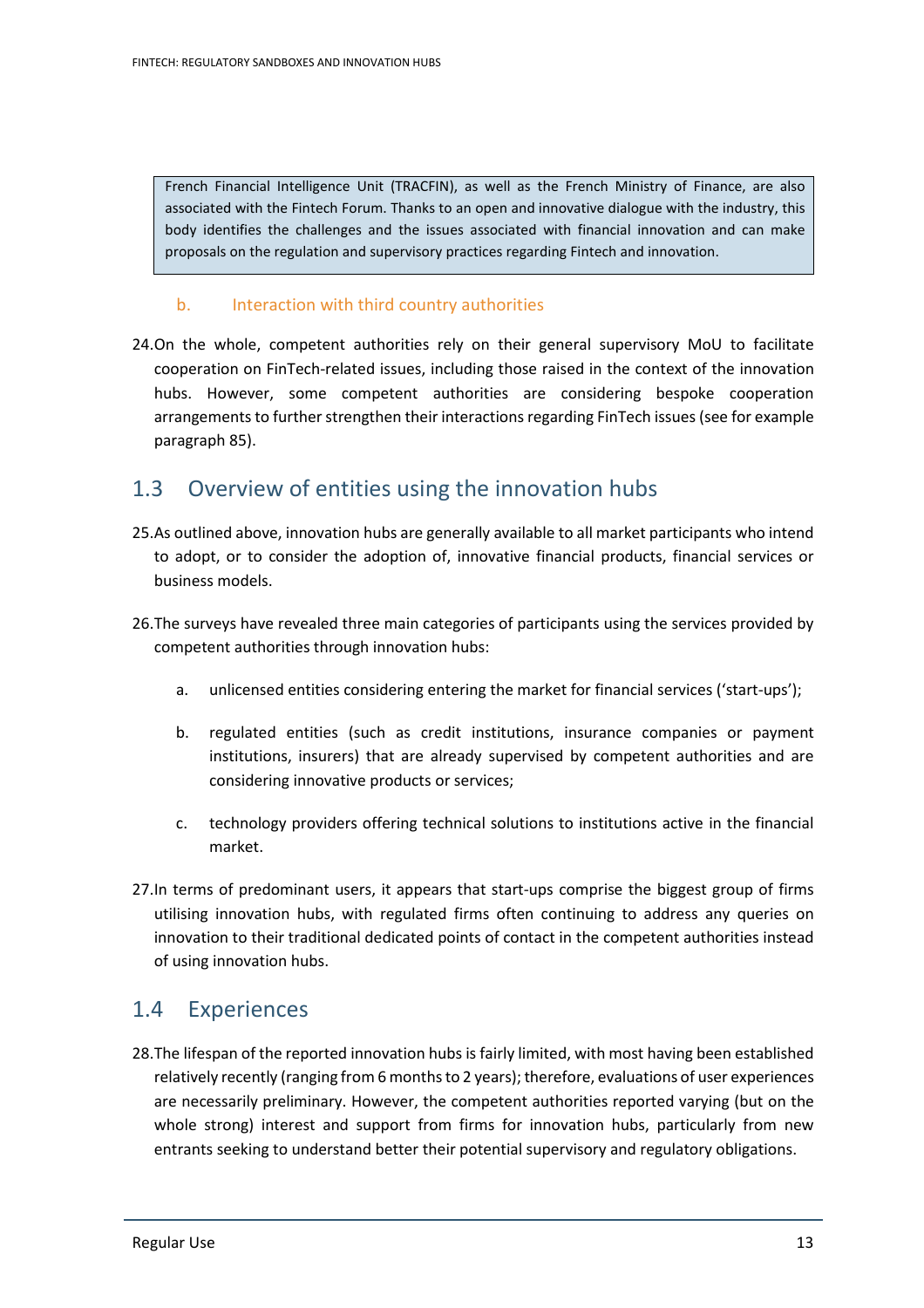#### **Box 3: Commonly posed questions**

Firms are typically using innovation hubs to seek information about whether or not a certain activity needs authorisation and, if so, information about the licensing process and the regulatory and supervisory obligations.

The majority of firms raise queries about (i) regulated activities involving payment and credit services, and (ii) new technologies cited, including customer digital identification tools, distributed ledger technology (DLT), online platforms (e.g. for crowdfunding, peer-to-peer transfers or peer-to-peer insurance), robo-advice, electronic personal financial management tools, big data analytics, smart contracts and cloud technology.

The main areas in which competent authorities respond to enquiries are the following:

- a. whether a certain activity needs authorisation or not;
- b. whether or not anti-money laundering issues arise;
- c. the applicability of consumer protection regulation and the means to secure conformity;
- d. proportionality issues in the application of regulatory and supervisory requirements (e.g. systems and controls).

In some cases, innovation hubs are also being used by firms to raise concerns about the regulatory treatment of innovative technologies and to suggest possible changes in the legal framework to facilitate more innovative businesses. On occasion, gaps may also be identified.

- 29.Although statistics vary significantly between the competent authorities (not least reflecting the time periods for which each of the hubs have been operational), the hubs have been well used with authorities reporting monthly enquiry volumes ranging from dozens to hundreds.
- 30.In some instances, competent authorities have had to reject enquiries on the basis that they fall out of the scope of the innovation hub, for instance because they fall outside the responsibilities of the competent authority (e.g. enquiries relating to data privacy). Typically, in such cases competent authorities provide the contact details for the appropriate authorities or forward the queries to them.

#### **Box 4: Levers to achieve proportionality available under EU financial services law**

Embedded in EU financial services measures are tools to enable the proportionate application of regulatory and supervisory requirements taking account of factors such as the risk profile, size, complexity and interconnectedness of the firms concerned. These tools are available to, and used by, the competent authorities whether or not they have an innovation hub or regulatory sandbox.

For example, in the sphere of EU banking law, institutions are required to have 'robust governance arrangements, which include a clear organisational structure with well-defined, transparent and consistent lines of responsibility, effectives processes to identify, manage, monitor and report risks… adequate internal control mechanisms … that are consistent with and promote sound and effective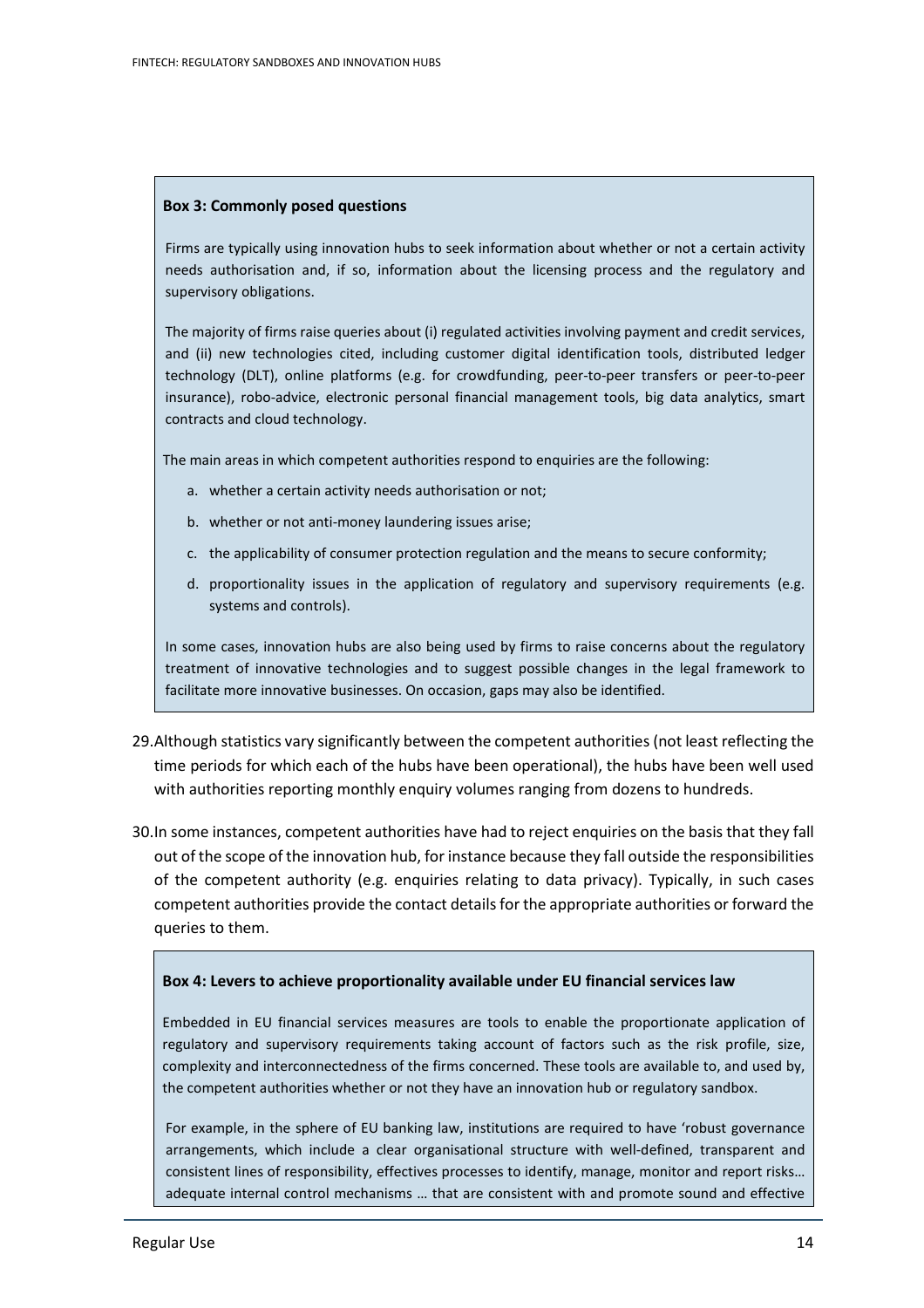risk management' (Article 74(1) Directive 2013/36/EU (CRD)). These arrangements shall be 'comprehensive and proportionate to the nature, scale and complexity of the risks inherent in the business model and the institution's activities' (Article 74(2) of the CRD). In line with these rules, the EBA's Guidelines on Internal Governance<sup>[9](#page-14-0)</sup> state that 'all requirements within the guidelines are subject to the principle of proportionality, meaning that they are to be applied in a manner that is appropriate, taking into account in particular the institution's size, internal organisation and nature, and the complexity of its activities.' For example, with respect to corporate governance, the Guidelines on Internal Governance provide for simpler requirements for smaller institutions. Similarly, the European Central Bank's (ECB's) guide to assessments of FinTech credit institution licence applications contains provisions that take into account the principle of proportionality when assessing the adequacy of institutions' applications. [10](#page-14-1)

By way of another example, in the sphere of EU Insurance law, institutions are required to have 'in place an effective system of governance which provides for sound and prudent management of the business. That system shall at least include an adequate transparent organisational structure with a clear allocation and appropriate segregation of responsibilities and an effective system for ensuring the transmission of information. It shall include compliance with the requirements laid down in Articles 42 to 49' (Article 41(1) of Directive 2009/139/EC (SII)). <sup>[11](#page-14-2)</sup> These arrangements shall be 'proportionate to the nature, scale and complexity of the operations of the insurance or reinsurance undertaking' (Article 41(2) of the SII).

Within this context, when taking account of innovative propositions discussed in the context of an innovation hub, a competent authority can provide appropriate guidance regarding the expectations for risk-mitigation measures (e.g. appropriately experienced staff, robust IT systems, ring-fence arrangements). In the context of regulatory sandboxes, in addressing preparation for testing (see Chapter 2), the competent authority will seek assurances that appropriate risk-mitigation measures are in place before permitting the commencement of the test.

<span id="page-14-0"></span><sup>9</sup> [https://www.eba.europa.eu/regulation-and-policy/internal-governance/guidelines-on-internal-governance-revised-.](https://www.eba.europa.eu/regulation-and-policy/internal-governance/guidelines-on-internal-governance-revised-)  10

<span id="page-14-1"></span>[https://www.bankingsupervision.europa.eu/ecb/pub/pdf/ssm.201803\\_guide\\_assessment\\_credit\\_inst\\_licensing\\_appl.e](https://www.bankingsupervision.europa.eu/ecb/pub/pdf/ssm.201803_guide_assessment_credit_inst_licensing_appl.en.pdf) [n.pdf.](https://www.bankingsupervision.europa.eu/ecb/pub/pdf/ssm.201803_guide_assessment_credit_inst_licensing_appl.en.pdf)

<span id="page-14-2"></span><sup>11</sup> [https://eur-lex.europa.eu/legal-content/EN/ALL/?uri=celex%3A32009L0138.](https://eur-lex.europa.eu/legal-content/EN/ALL/?uri=celex%3A32009L0138)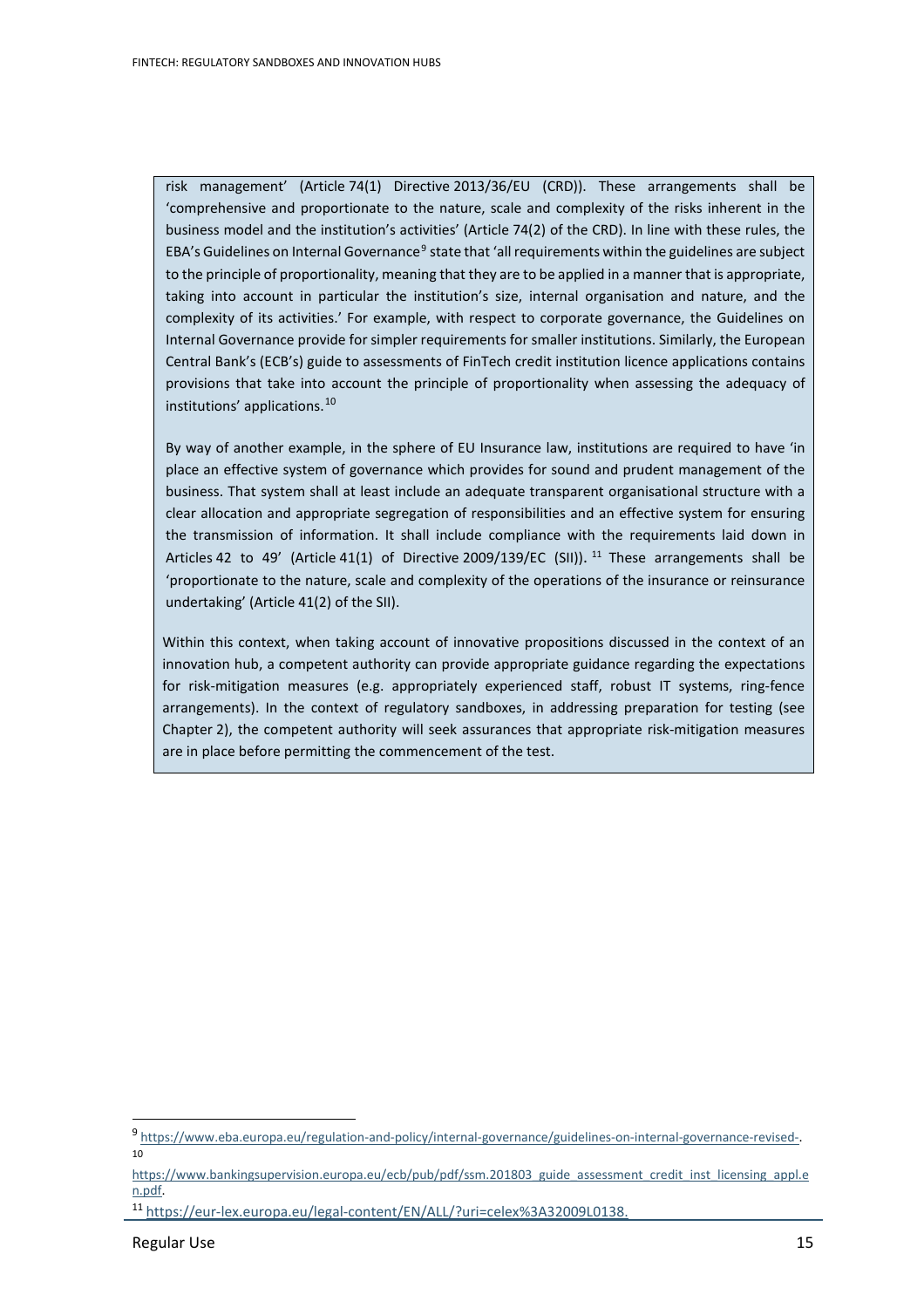# 2. Regulatory sandboxes

- 31.A regulatory sandbox is a scheme set up by a competent authority that provides regulated and unregulated entities with the opportunity to test, pursuant to a testing plan agreed and monitored by a dedicated function of the relevant authority,innovative products or services, business models, or delivery mechanisms, related to the carrying out of financial services.
- 32.The aim is to provide a monitored space in which competent authorities and firms can better understand the opportunities and risks presented by innovations and their regulatory treatment through a testing phase, and to assess the viability of innovative propositions, in particular in terms of their application of and their compliance with regulatory and supervisory requirements. As noted by the Basel Committee on Banking Supervision (BCBS), sandboxes may also imply the use of legally provided discretions by the relevant supervisor (with use depending on the relevant applicable EU and national law). However, the baseline assumption for regulatory sandboxes is that firms are required to comply with all relevant rules applicable to the activity they are undertaking.<sup>[12](#page-15-0)</sup> Therefore, like innovation hubs, regulatory sandboxes can enhance firms' and competent authorities' understanding of relevant issues.

# 2.1 Introduction

34.Five competent authorities reported operational regulatory sandboxes at the date of this report (DK, LT, NL, PL and UK), of which one (PL) was launched shortly before the conclusion of this report.<sup>[13](#page-15-1)</sup> One jurisdiction (LT) announced on 26 September 2018 an intention to open a regulatory sandbox to applications from mid-October 2018.[14](#page-15-2) Another jurisdiction (NO) noted that preparations are underway to establish a regulatory sandbox operational in 2019.<sup>[15](#page-15-3)</sup> Three other competent authorities indicated an intention to establish a regulatory

j

<span id="page-15-0"></span><sup>12</sup> See BCBS Sound Practices, *Implications of FinTech for banks and bank supervisors*, February 2018: [https://www.bis.org/bcbs/publ/d431.pdf.](https://www.bis.org/bcbs/publ/d431.pdf)

<span id="page-15-1"></span> $^{13}$  The PL sandbox (on which see the KNF's statement: [https://www.knf.gov.pl/knf/en/komponenty/img/KNF\\_REGULATORY\\_SANDBOX.pdf\)](https://www.knf.gov.pl/knf/en/komponenty/img/KNF_REGULATORY_SANDBOX.pdf) operates using a decentralised model under which IT test environments are made available by start-up accelerators, financial institutions, foundations and/or other qualified entities. The operators' test environments may be either virtual (e.g. in the form of a computer system simulating market behaviours) or real (involving interaction with real clients) but do not have the option to use client funds. Both test environments will be monitored by the supervisory authority.

<span id="page-15-2"></span><sup>&</sup>lt;sup>14</sup> Further details can be found on the website of Lietuvos Bankas (the Bank of Lithuania): [https://www.lb.lt/en/news/lithuania-s-financial-regulator-launches-its-regulatory-sandbox.](https://www.lb.lt/en/news/lithuania-s-financial-regulator-launches-its-regulatory-sandbox)

<span id="page-15-3"></span> $15$  The Norwegian Ministry of Finance has tasked Finanstilsynet (FSA-N) with establishing a regulatory sandbox for the FinTech industry. The sandbox will enable Norwegian FinTech start-ups to test innovative products, technologies and services on a limited number of customers for a limited period of time under the strict supervision of the FSA-N. The aim is to (i) help FinTech entities handling a complex legal regime and supervising authorities, (ii) provide the FSA-N with a better understanding of the challenges posed by new business models and technologies, and (iii) increase technological innovation and entities within the financial industry. The FSA-N are asked to liaise with relevant industry associations in Norway, and to learn from other sandbox-initiatives in Europe. The sandbox will start accepting applications during 2019.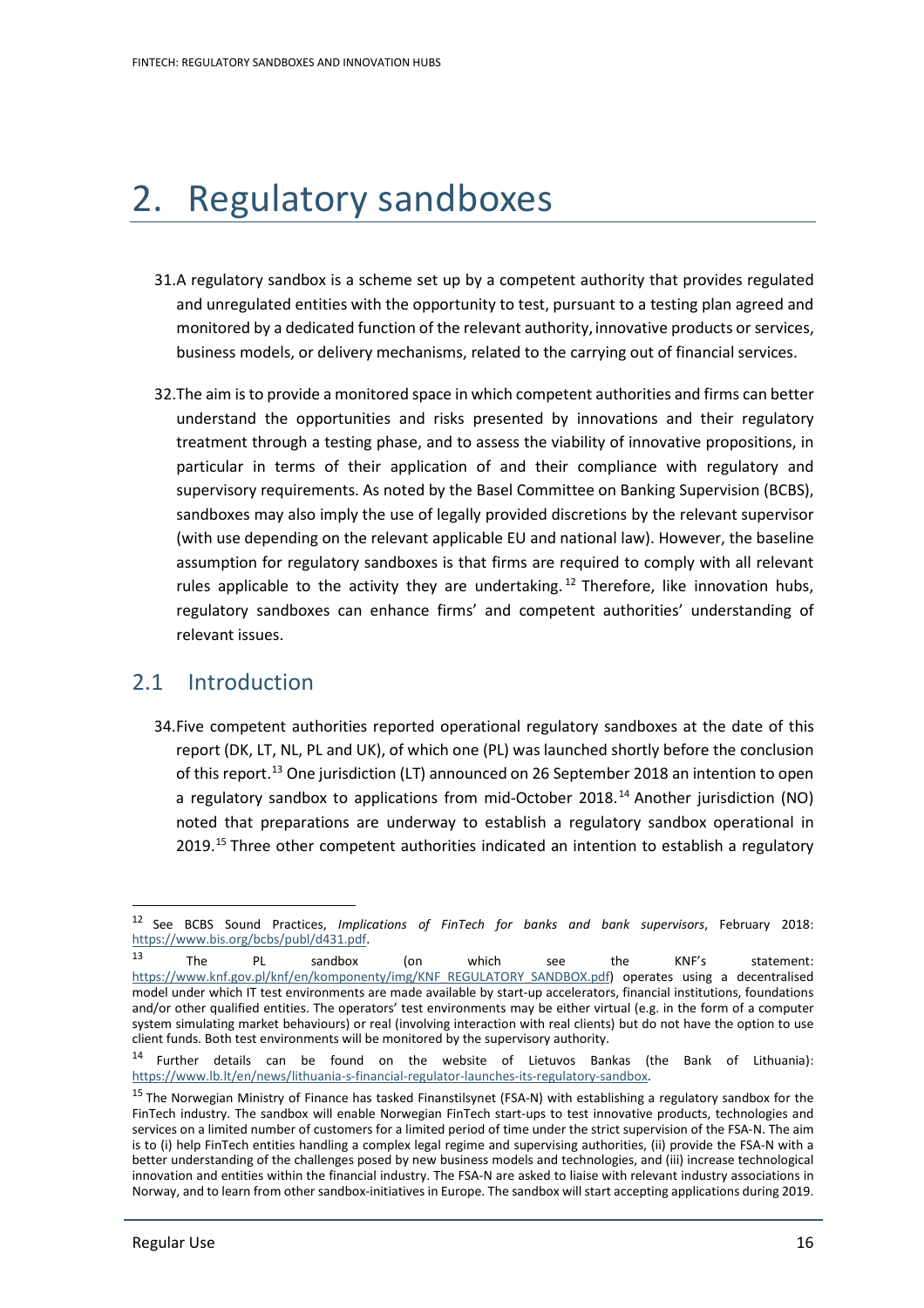sandbox within 12 months of the date of the issuance of the surveys (i.e. by April 2019) (AT, ES and HU) and have detailed preparations under way.

- 35.Spain issued, under public consultation,  $16$  the Draft Law on Measures for the Digital Transformation of the Financial System, which includes the creation of a regulatory sandbox. This regulation aims to promote the innovation process by eliminating obstacles and articulating agile and transparent channels of collaboration between public authorities and private initiatives. At the same time, safeguards are proposed ensuring that digital transformation neither affects the levels of consumer protection, financial stability and market integrity nor facilitates the use of the financial system for illicit purposes.<sup>[17](#page-16-1)</sup> The public consultation ended on 7 September 2018 and the law is expected to enter into force at the beginning of 2019. This law details the procedure for projects included in the sandbox.
- 36.In Hungary an analysis of practices has been carried out to inform a set of suggestions relating to modifications of the domestic legal framework in order to facilitate the establishment of a regulatory sandbox. Magyar Nemzeti Bank (the Central Bank of Hungary) has carried out an in-depth analysis to determine the most suitable scope of the regulatory sandbox. As the desired scope is wider than the legislative mandate of the Magyar Nemzeti Bank, consultation with other relevant authorities is under way to explore the maximum possible scope for the legal framework. Meanwhile the Magyar Nemzeti Bank intends to operate a regulatory sandbox within its legislative mandate from 2019. Its scope will cover numerous provisions of the Decrees of the Governor of the Magyar Nemzeti Bank where there is a potential to give meaningful exemptions while, at the same time, consumer protection, market integrity and financial stability objectives are not to be negatively affected.
- 37.A comparative assessment of the reported regulatory sandboxes is set out in this chapter. No significant differences were observed. Indeed, the sandboxes have a significant number of common features which are described further in this chapter. In summary, they:
	- a. are not limited to a specific part of the financial sector but are cross-sectoral (e.g. banking, investment activities and services, and insurance);
	- b. are open to both incumbent institutions (firms that are already present in the market), new entrants (firms that are proposing to enter, or have just entered, the market), and other firms (e.g. technology providers partnering with financial institutions (see paragraph 64));
	- c. are not limited to the testing of regulated financial services, but may also include other products or services that enable or facilitate the provision of regulated
- $\overline{a}$ 16

[http://www.mineco.gob.es/stfls/mineco/ministerio/participacion\\_publica/audiencia/ficheros/ECO\\_Tes\\_180711\\_AP\\_Le](http://www.mineco.gob.es/stfls/mineco/ministerio/participacion_publica/audiencia/ficheros/ECO_Tes_180711_AP_Ley_transformacion_digital_sistema_financiero_fin.pdf) [y\\_transformacion\\_digital\\_sistema\\_financiero\\_fin.pdf.](http://www.mineco.gob.es/stfls/mineco/ministerio/participacion_publica/audiencia/ficheros/ECO_Tes_180711_AP_Ley_transformacion_digital_sistema_financiero_fin.pdf)

<span id="page-16-1"></span><span id="page-16-0"></span> $17$  For example, it is expected that tests within the sandbox will be carried out under three conditions: (i) monitoring by relevant authorities, in particular financial supervisors; (ii) prior delimitation of the scope, duration and characteristics of the tests; (iii) maximum protection for the participants.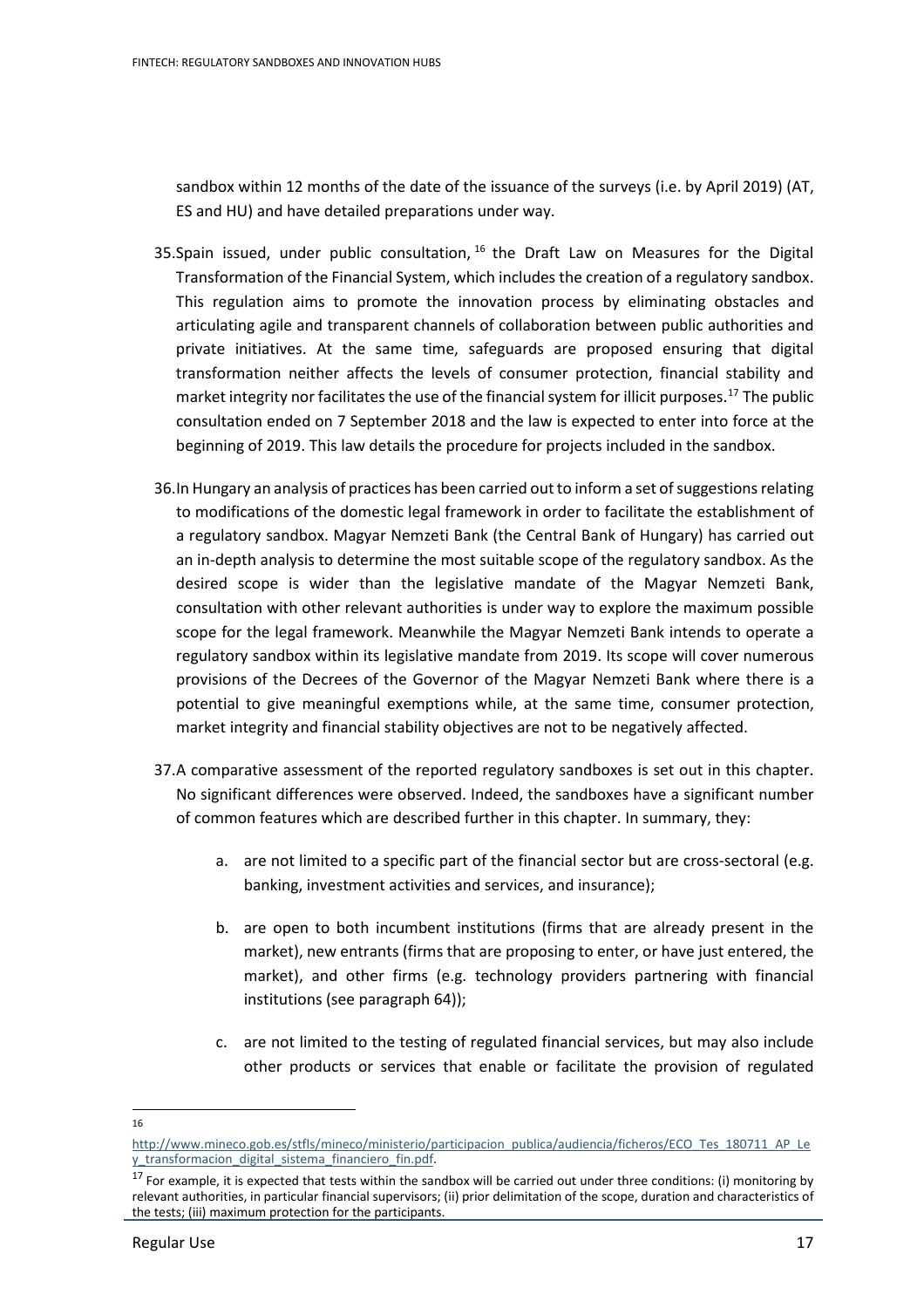financial services by another party or facilitate compliance solutions (e.g. antimoney laundering (AML), blockchain and compliance technologies or regulatory technologies (RegTech)), or new products and services that are relevant for customer protection or financial stability reasons (e.g. the use of crypto-assets to enable access to blockchain technologies);

- d. do not allow, even in the testing phase, the carrying out of regulated financial services without a licence;
- e. do not involve the disapplication of regulatory obligations that are required to be imposed on the participating firms as a result of EU and/or national law, but can involve the exercise of supervisory powers or levers for proportionality already available to the competent authorities in relation to the application of regulatory requirements during the testing phase;
- f. provide specific entry conditions against which applicants to participate in the sandbox are assessed in order to determine eligibility; $^{18}$  $^{18}$  $^{18}$
- g. are not limited to specific financial innovations but do require genuine innovation to be demonstrated in order to enable participation in the sandbox;
- h. involve the imposition of testing parameters, determined on a case-by-case basis, as part of the conditions to enable participation in the sandbox;<sup>[19](#page-17-1)</sup>
- i. provide for a controlled exit from the sandbox with either the continuation or the discontinuation of the proposition.

# 2.2 Comparative analysis of reported regulatory sandboxes

38.The reported regulatory sandboxes have been established relatively recently. Specifically, regulatory sandboxes were established in the United Kingdom in May 2016 by the Financial Conduct Authority, in the Netherlands in January 2017 by De Nederlandsche Bank in a joint initiative with the Autoriteit Financiële Markten, in Denmark in October 2017 by Finanstilsynet (the Danish Financial Supervisory Authority), in Lithuania (Lietuvos Bankas) in September 2018 and in Poland (Komisja Nadzoru Finansowego) in October 2018.

#### **2.2.1 Objectives, legal basis and scope**

#### a. Objectives

39.The competent authorities cited the following common objectives underpinning the establishment of the regulatory sandboxes:

j

<span id="page-17-0"></span> $18$  Typically a series of 'entry criteria' as elaborated in this chapter.

<span id="page-17-1"></span><sup>&</sup>lt;sup>19</sup> For example, number of clients and characteristics of the clients.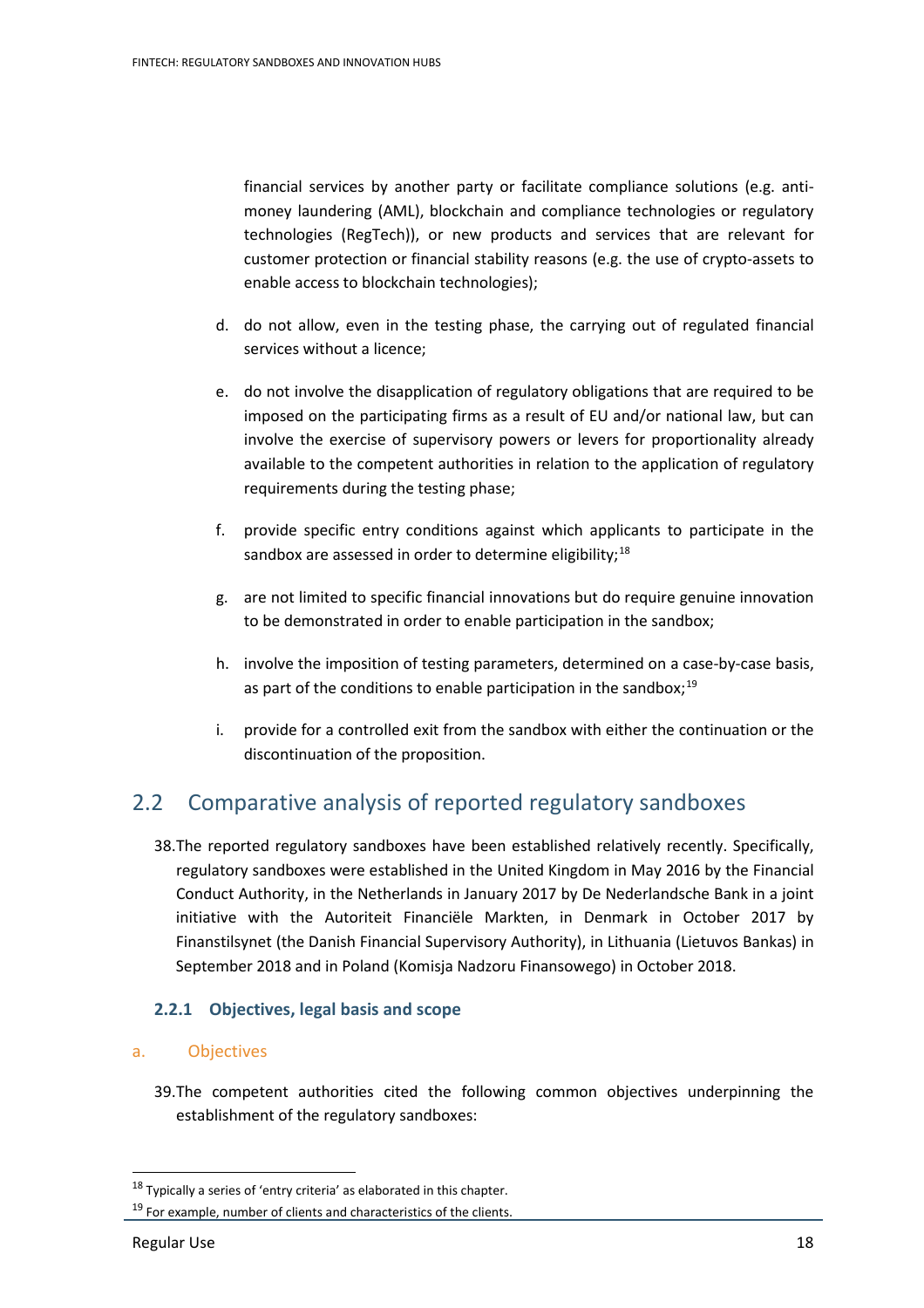- to enhance firms' understanding of regulatory expectations, in particular the applicability of the existing regulatory framework to innovative business models, products and services;
- to increase the knowledge of the authorities about financial innovations, the risks posed and the opportunities provided (e.g. regarding consumer protection), and to inform their approach to the regulation and supervision of financial innovations through direct testing;
- to foster innovation.
- 40.One competent authority (UK FCA) also identified as a specific objective reducing the cost and time to enter the market for innovative business models. Testing in the regulatory sandbox provides firms with an opportunity to trial their product or service and make changes before they commit to a full market launch. Furthermore, firms generally gain a deeper understanding of supervisory expectations and processes in the course of their preparation for and participation in the sandbox, thereby enhancing their preparedness for supervision should the proposition be continued and scaled up on exit from the sandbox.
- 41.Another competent authority (PL KNF) emphasised that the enhanced monitoring of test solutions and business models, and the substantive support provided by the competent authority helps firms adjust to the appropriate regulatory scheme.

#### b. Legal basis

- 42.The competent authorities reporting regulatory sandboxes (DK, LT, NL, PL and UK) cited their statutory objectives of contributing to financial stability, promoting confidence in the financial sector in their jurisdictions and consumer protection as the foundation for their initiatives. These authorities explained that, because regulatory sandboxes can be used by authorities and firms to gain a good understanding of the opportunities and risks presented by innovations through the testing process, the lessons learned can inform the appropriate regulatory and supervisory response. That response could, for example, take the form of a new set of supervisory rules relating to the disclosure requirements for the sale of a specific new financial product in order to ensure an appropriate degree of protection for consumers or, indeed, a prohibition on the sale of the product if the risk of serious consumer detriment is identified.<sup>[20](#page-18-0)</sup> Given this, the authorities, in reporting regulatory sandboxes, view the sandbox process no differently from any other tool available to them in developing regulatory and supervisory policies in relation to emerging activities.
- 43.One competent authority (UK FCA) also cited its statutory 'competition' objective (the authority is required to promote effective competition in the interests of consumers as one of its three operational objectives). The other competent authorities that have established regulatory sandboxes do not have such an objective but, in their view, this did not act as a

<span id="page-18-0"></span><sup>&</sup>lt;sup>20</sup> The competent authorities noted that, as a precondition for testing in a sandbox, an applicant must have in place appropriate measures to restore consumers in the event that they suffer any detriment in the course of the sandbox test. The authorities also have powers to end the test in the event that detriment were to arise.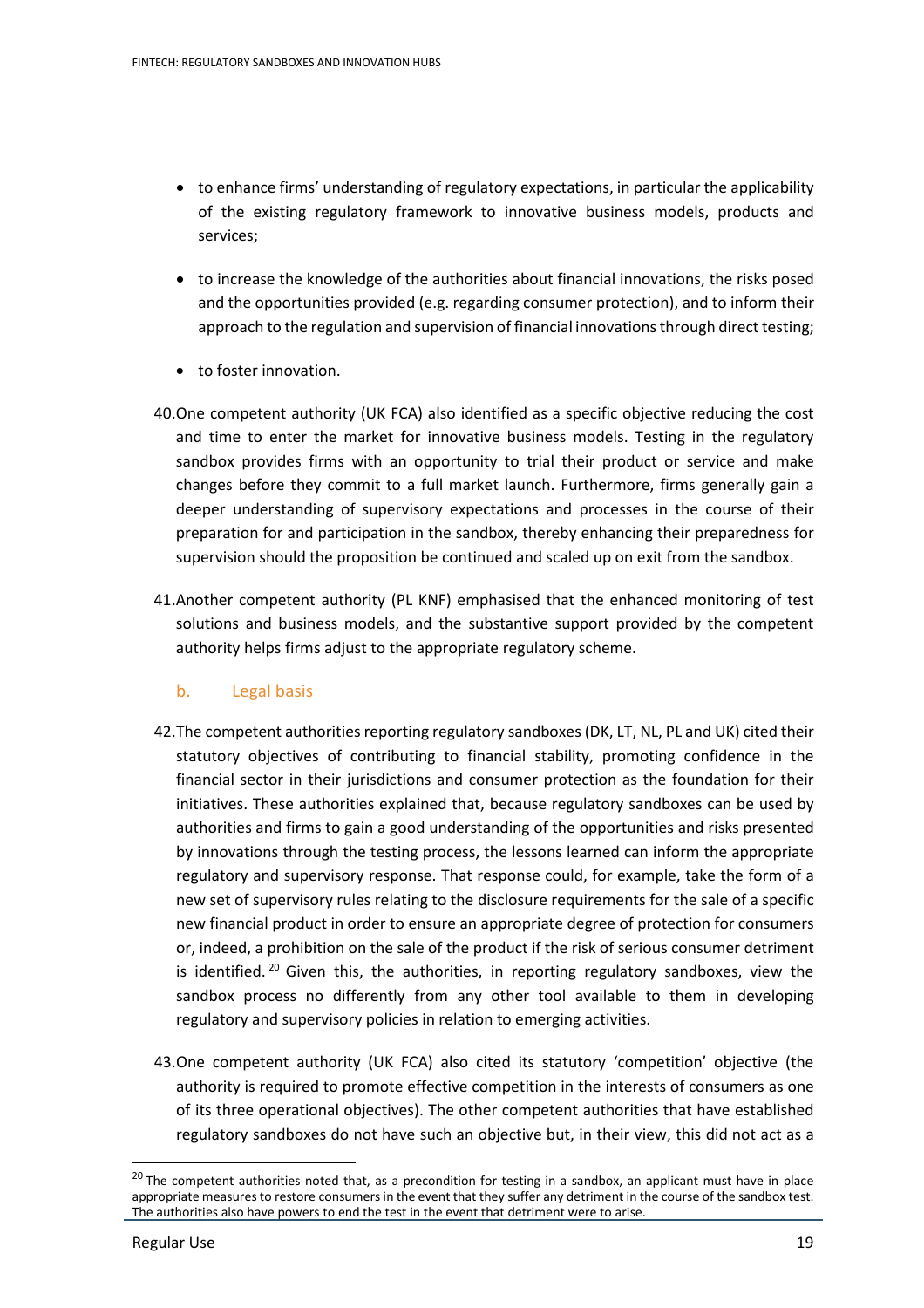barrier to the establishment of their regulatory sandboxes, as they placed reliance on other statutory objectives referred to in paragraph 42, which they interpreted as sufficient to enable the establishment of the sandbox through the application of existing supervisory powers.

- 44.Another competent authority (PL KNF) cited its statutory objective of carrying out activities aimed at supporting innovation in the financial market.
- 45.No changes to the law were required to establish the regulatory sandboxes because each one involves the use of the 'general' supervisory powers available to the competent authorities.
- 46.The differentiating feature (compared with 'normal' supervisory practices) is simply the scheme of the sandbox – namely the framework within which eligibility for testing is determined and testing parameters can be specified (see further below) that enable close proximity between the authorities and the firms for the purposes of testing. In particular, during the testing phase, competent authorities provided more dedicated supervisory crossdisciplinary resources, to allow more intensive scrutiny of the test (in terms of hours spent/intensity of monitoring), than the level of resources typically extended to monitor firms' activities.
- 47.The competent authorities reporting regulatory sandboxes emphasised that the sandboxes do not allow the carrying out of regulated activities without authorisation (see further Box 7). These competent authorities also emphasised that their sandboxes do not provide a space for 'light touch' regulation and supervision. Rather, all the 'normal' supervisory powers, procedures and tools apply.<sup>[21](#page-19-0)</sup> To put it differently, the reported regulatory sandboxes do not involve the disapplication of regulatory obligations that are required to be imposed as a result of EU and/or national law (e.g. prudential standards), but can involve the exercise of supervisory powers or levers for proportionality that are already available to the competent authorities in relation to firms inside or outside the sandbox (see Box 4).
- 48.For all firms participating in the regulatory sandboxes, as part of the assessments of eligibility for participation in the sandboxes (see further below) and readiness to test, the competent authorities reporting regulatory sandboxes indicated that they have regard to 'normal' supervisory elements such as:
	- a. whether or not the firm intends to carry out a regulated activity for which a licence is required (see Box 7);
	- b. whether or not the firm will conform to the relevant supervisory requirements to satisfy the normal conditions for licensing or ongoing supervision, such as the requirements to have members of the management body with appropriate

<span id="page-19-0"></span><sup>&</sup>lt;sup>21</sup> For example, if a credit institution participating in a regulatory sandbox were to be subject to a change in control during the course of the sandbox participation, the normal procedures for the assessment of any qualifying holding would apply pursuant to the CRD/CRR.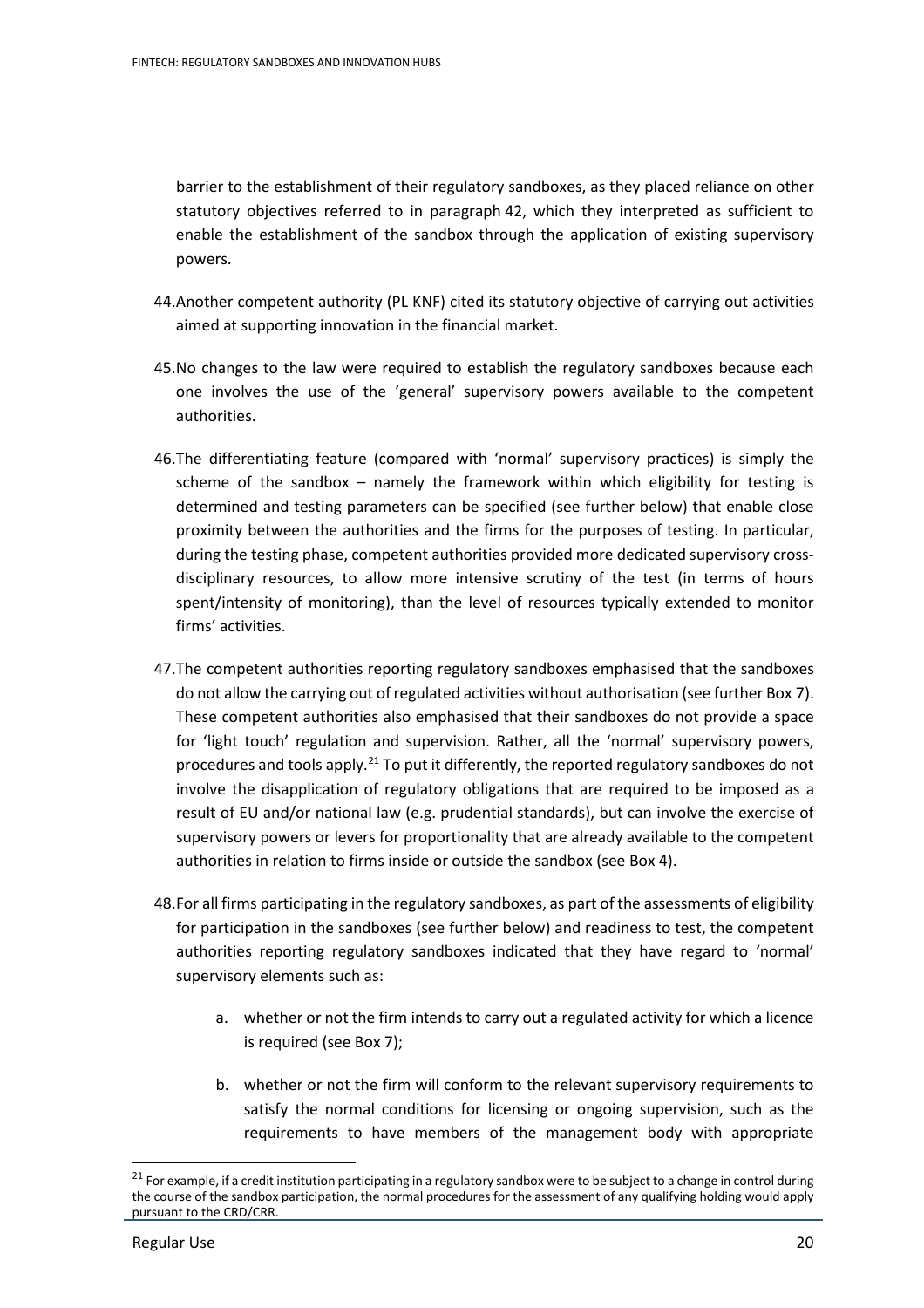experience, knowledge and skills; taking account of the innovative nature of the proposition for testing; appropriate operational and structural organisation; and including appropriate systems and controls arrangements (including, where relevant, robust outsourcing arrangements) to mitigate appropriately any risks involved.

- 49.If the firm does not satisfy the relevant requirements, the firm will not be admitted to test. If a firm is admitted to test, then testing parameters will be specified by the competent authority by way of the attachment of limitations or restrictions to the licence of the firm concerned and/or a testing agreement (see Box 6), breach of which may trigger enforcement or supervisory action.
- 50.None of the competent authorities referred to powers directly derived from EU law, nor did any consider that the absence of any such powers represented a direct impediment to the establishment and operation of regulatory sandboxes.

#### c. Scope

- 51.All five of the reported regulatory sandboxes open their selection to incumbent institutions, new entrants and other firms. Moreover, the regulatory sandboxes are not limited to a certain part of the financial sector; rather, they are cross-sectoral (e.g. banking, investment services, payment services, insurance, market infrastructure). In Poland, the KNF emphasised that firms in their regulatory sandboxes shall not collect from test clients any funds or any other financial benefit.
- 52.If an applicant found to be eligible to participate in a regulatory sandbox wishes to test a proposition that would involve the carrying out of a regulated activity, and the firm does not already hold the relevant licence, the licence is required to be acquired as a part of the preparation phase for entering the sandbox (see Box 7). If the relevant licence for carrying out regulated activities is not acquired, the firm cannot progress to the testing phase.
- 53.As regards firms that seek to provide technology services that do not entail regulated financial services (e.g. mobile phone applications, RegTech or other compliance solutions) to regulated financial institutions, these may participate in the regulatory sandboxes provided they have in place relevant agreements with a regulated financial institution (see paragraph 64). Generally, the agreements put in place between such a firm and a financial institution will ensure that, to the extent that testing parameters are imposed, these can be enforced against the financial institution, to which competent authorities can direct their supervisory powers, with the financial institution relying on arrangements with the firm in question to ensure compliance with any necessary regulatory obligations (such as those akin to outsourcing arrangements).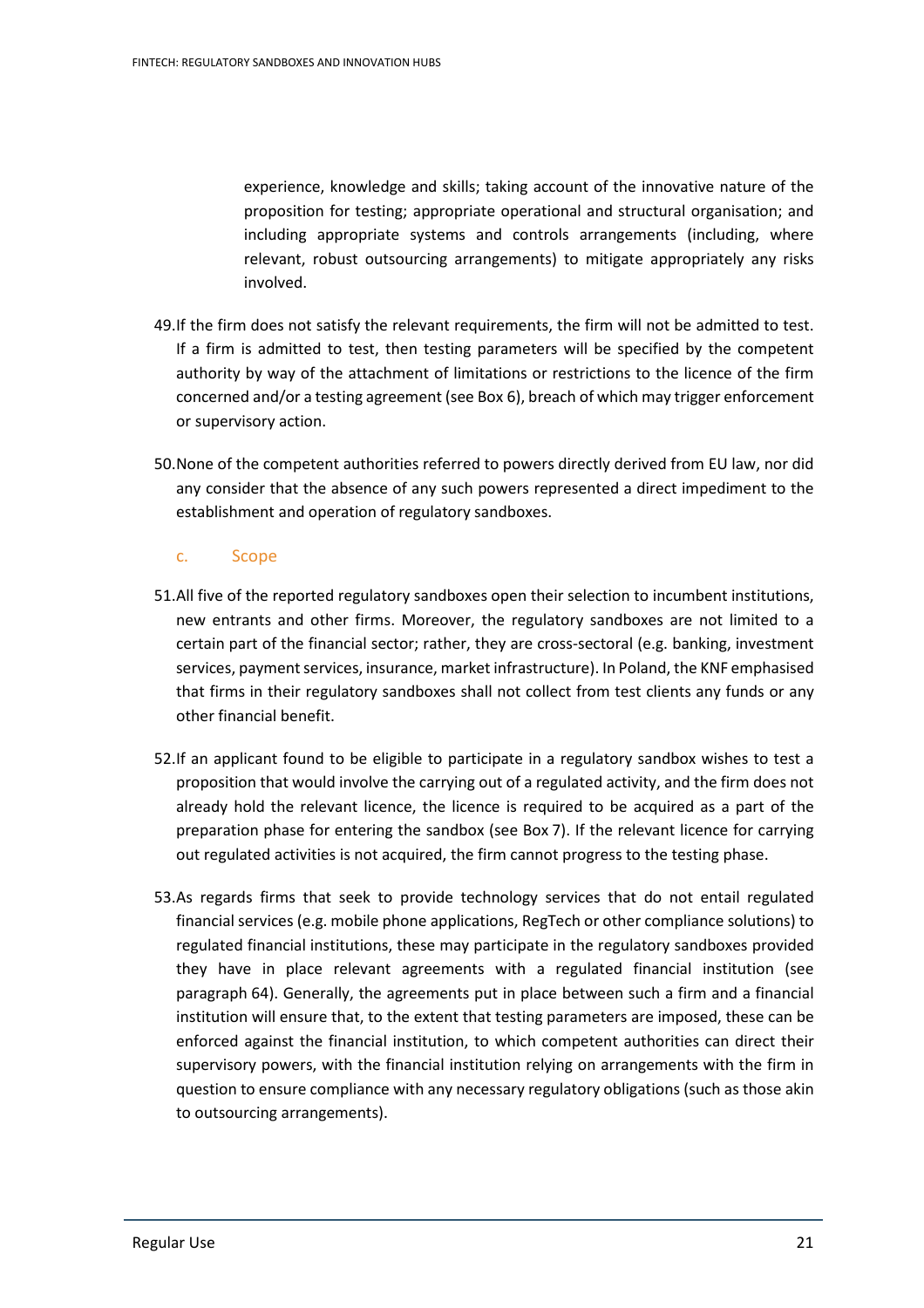#### **2.2.2 Phases**

54.Typically, regulatory sandboxes involve several phases. These can be loosely described as an application phase, a preparation phase, a testing phase and an exit or evaluation phase with a decision on the approach to the exit from the regulatory sandbox (with either the continuation or the discontinuation of the activities).



#### **Diagrammatic representation: Regulatory sandbox phases**

#### d. Application to participate in the regulatory sandbox

- 55.In three jurisdictions (LT, NL and PL), firms may submit an application to participate in the regulatory sandbox at any time. In two jurisdictions (DK and UK), to date, the competent authorities have run 'cohort' processes under which applicants are able to apply for testing during designated periods. The application window is typically open for a period of up to two months and applicants are able to apply for testing in the regulatory sandbox by completing and submitting a standardised application form. However, in one of these jurisdictions (DK) consideration is being given to an open application process (rather than cohorts) in view of the fact that it may be inefficient to require firms to have to wait for the next cohort and, instead, firms should be able to approach the authority at the time at which they are ready to test a proposition.
- 56.Applications are judged by the competent authorities against set, transparent, publicly available criteria. All applications are judged against these criteria, and only propositions that meet the criteria will be accepted for testing.
- 57.In three jurisdictions (DK, LT and UK), the criteria refer to the following: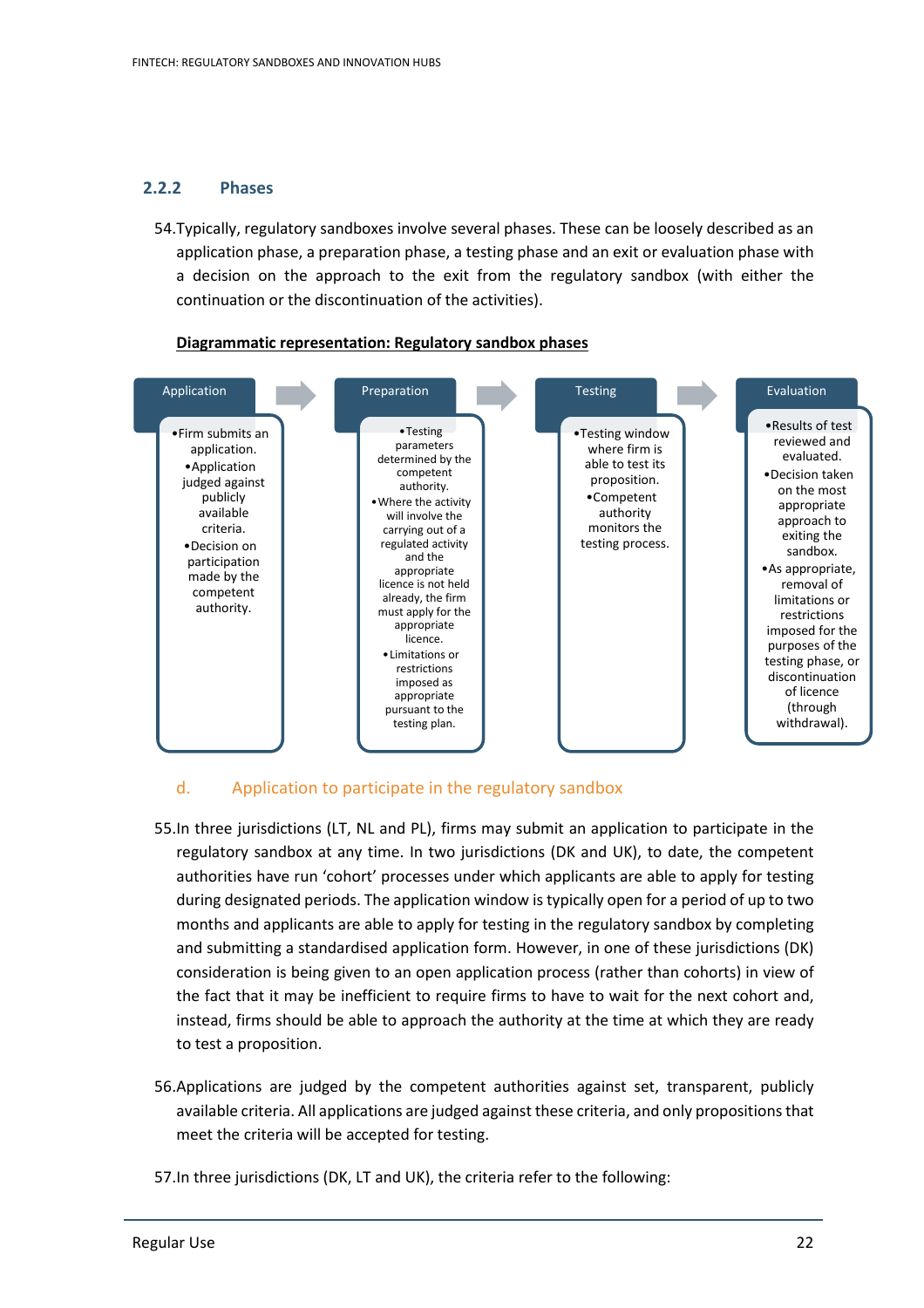- a. The scope of the proposition does the proposition involve regulated financial services, or could it support the provision of regulated financial services in the domestic market?
- b. The innovativeness of the proposition see paragraph 60.
- c. Customer benefits (whether retail, institutional or wholesale) could the proposition offer identifiable customer benefits? These could be direct (e.g. in terms of improving the consumer interface with the firm or reducing the time it takes, for example, to open a new bank account) or indirect (e.g. RegTech solutions that may enhance the efficiency of or reduce the costs involved in back-office processes of firms from which the consumer may benefit).
- d. The need for testing in the regulatory sandbox put simply, where the proposition does not fit easily into the existing regulatory framework, there is no alternative means of engaging with the competent authority or achieving the testing objective in a live environment.
- e. Readiness of the firm to test the proposition has the firm developed a business plan and suitable governance, operational and other risk control framework (see further below)?

58.In one jurisdiction (NL), the competent authority requires the applicant to demonstrate that:

- a. the innovative product, service or business model contributes to one or more of the objectives of the financial supervision laws (e.g. the stability of the financial system or the safety and soundness of financial institutions);
- b. it has run into policy or legal barriers that the firm cannot reasonably overcome although it does meet with the underlying aims of such policies or laws;
- c. it has corporate processes that help protect the viability of the firm and that protect the interests of its customers and other stakeholders.
- 59.In one jurisdiction (PL), the applications for the regulatory sandbox will be reviewed according to specific criteria for participation in the programme, such as the following:
	- a. The range of the solution the regulatory sandbox is open to the entities which offer financial products and/or services with the required features of a KNFsupervised activity, and/or solutions designed for direct support, and/or the development of activities of supervised entities.
	- b. The innovative nature of the solution the new solution should be innovative or, at least, different from the existing solutions available on the market. In addition, the product or service should support the development of the local financial innovation sector.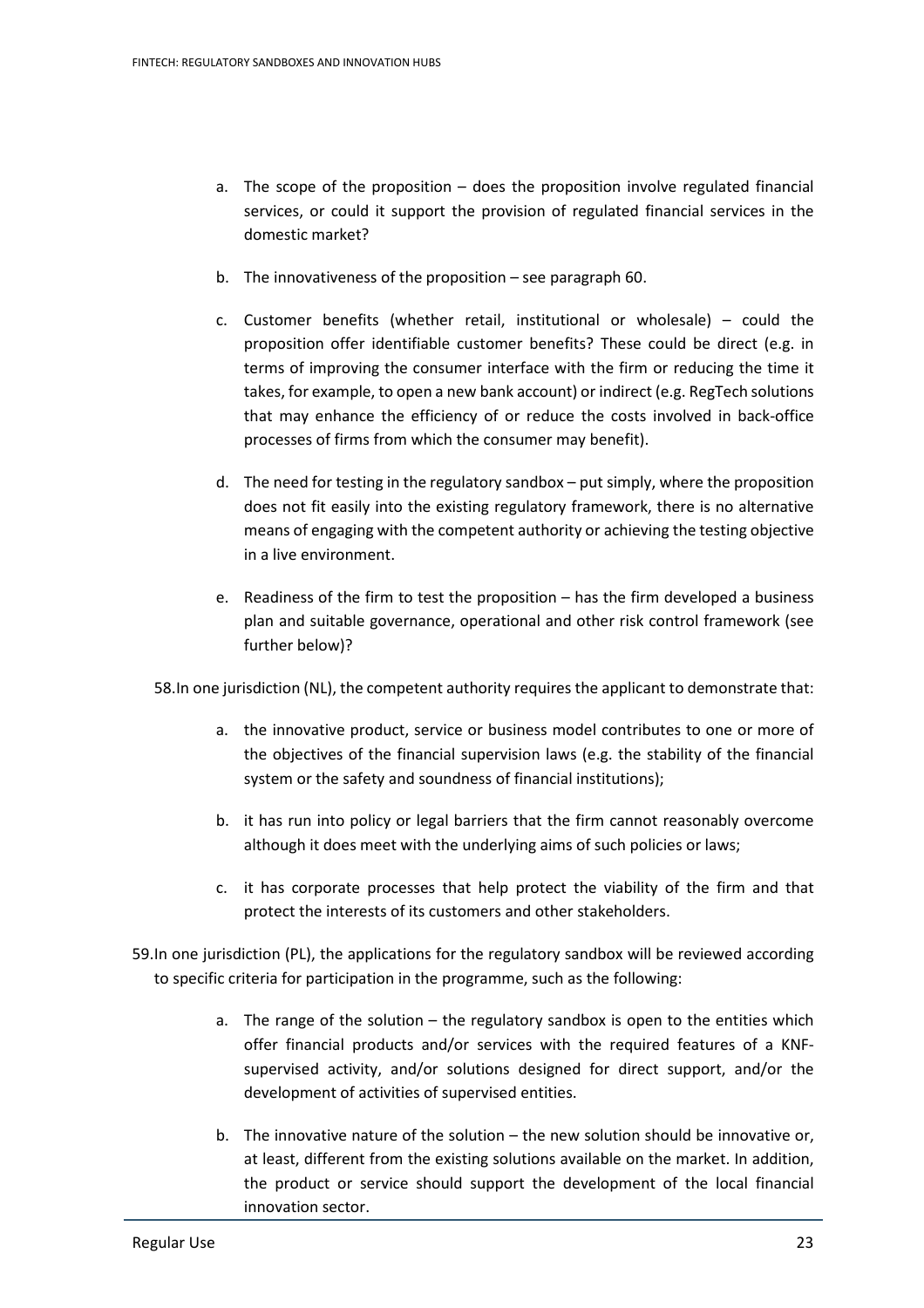- c. The real need to participate in the regulatory sandbox the entity's need to use the regulatory sandbox should be justified, i.e. the entity must meet the condition that placing a product or service on the market involves significant costs and that there is no guarantee of the return of funds that were invested in obtaining the required authorisations. In addition, the innovator must meet the condition that the solution clearly does not fit into the existing legal framework, which prevents it from being placed on the market.
- d. The readiness to test the solution  $-$  an important issue which should be noted by applicants is their readiness to conduct the tests and their consent to the testing being performed by a third party or by the supervisory body.
- 60.Determining whether or not a proposition is genuinely innovative is typically a subjective assessment by the competent authority based on the information provided by the applicant (e.g. in terms of the description of the proposition and the market data). The burden is placed squarely on the firm to demonstrate that the proposition is innovative. However, staff assigned to the regulatory sandboxes examine the information to assess its accuracy. In some cases staff also carry out a desk-based analysis and discuss the proposition internally and, as appropriate, with other authorities, to help determine if something similar to the proposition is already applied widely in the financial services sector within the jurisdiction.
- 61.In assessing readiness, the competent authorities will take into account factors such as whether or not the firm has:
	- a. developed its business plan;
	- b. identified customers or potential customers for the purposes of the test;
	- c. staff with appropriate skills and expertise;
	- d. obtained the appropriate software licences;
	- e. put in place appropriate governance and systems and controls processes;
	- f. proven that it is capable of demonstrating its proposition at an appropriate stage before acceptance to the sandbox (or at the least before the commencement of the testing phase) and can show that it is sufficiently developed to be fit for use in a realistic environment.
- 62. In the case of applications from unregulated firms looking to offer, for example, RegTech solutions to financial institutions, as noted above, the applicants will need to demonstrate that they have agreed a partnership with one or more institutions for the purposes of the test.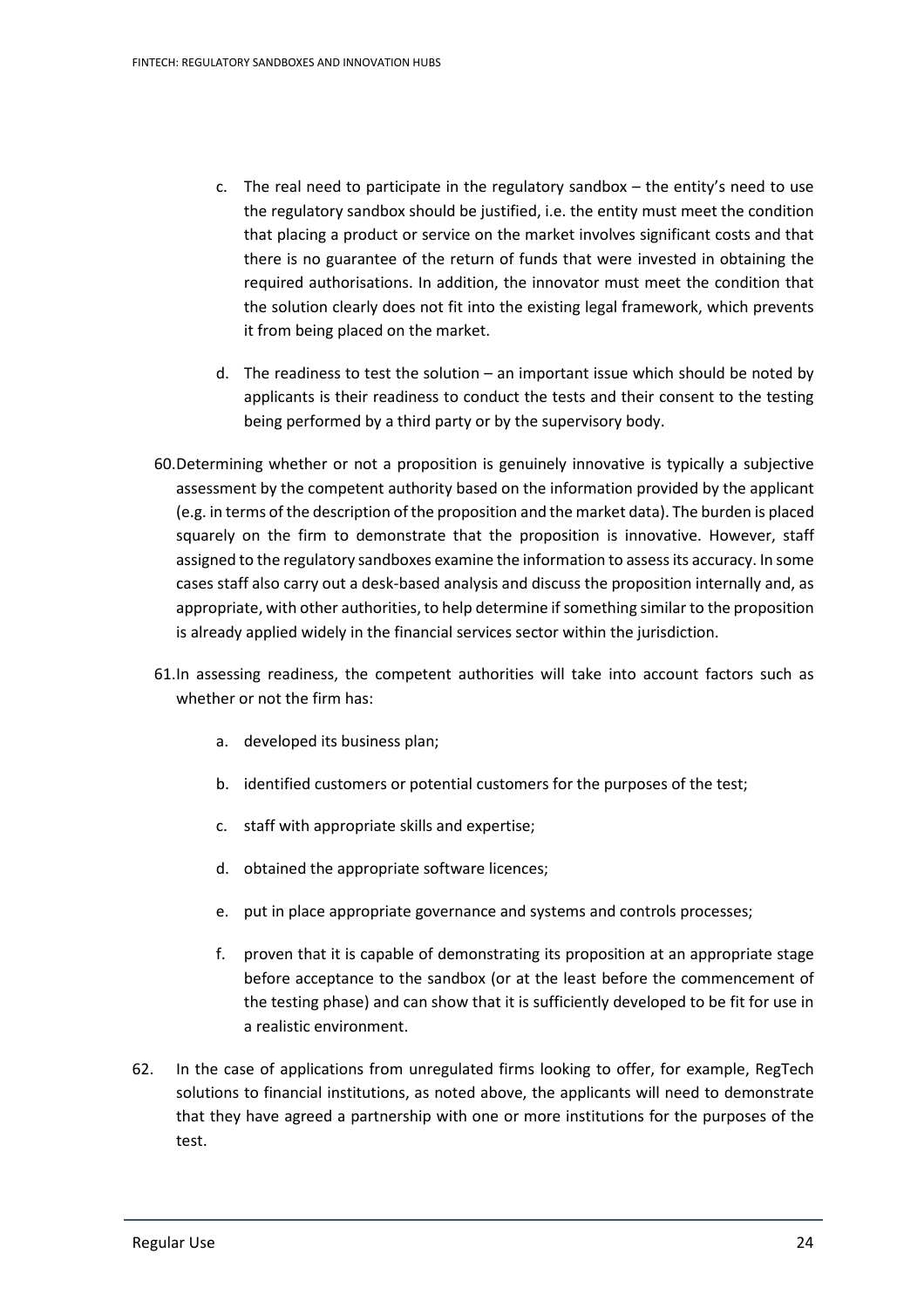#### e. Preparation

- 63. During the preparation phase, the competent authorities (DK, LT, NL and UK) work with the firms deemed eligible to participate in the regulatory sandboxes to determine the following.
	- a. Whether or not the proposition to be tested involves a regulated activity. If such a determination is made and the firm does not already hold the appropriate licence, the firm will be required to seek the appropriate licence in order to progress to the testing phase. This is done by submitting an application for authorisation using the general authorisation process applicable to all firms seeking to carry out the regulated activity concerned (see further below).
	- b. If any operational requirements need to be put in place to support the test (e.g. systems and controls, reporting).
	- c. The parameters for the test (e.g. limitations on the volumes, number of clients, restriction on serving specific clients, restriction on disclosure, restriction on appointing an agent or representative to carry out the test) (see further below). Typically, the applicant and the competent authority will enter into a dialogue regarding the testing parameters. However, the testing parameters are ultimately determined by the authority.
	- d. The plan for the engagement between the firm and the competent authority during the testing phase (e.g. calls, on-site visits, sharing of information).
	- e. The appropriate disclosures to or communications with the relevant customers of the firm, the competent authority and other relevant authorities (such as data protection or customer protection authorities) during the testing phase. For example, in two jurisdictions (DK and UK) firms may be required to use standardised wording to inform consumers at the outset that the firm is participating in the sandbox. DK requires firms to include wording that makes clear the authority has not endorsed the proposition, and explains the potential risks involved and the rights of recourse against the firm is the consumer suffers detriment as a result of the test. As for the testing parameters, a breach of the agreed communications arrangements can result in the termination of the test, or other enforcement or supervisory action.
	- f. The framework for assessing the success of the test.
	- g. An exit plan, including, as appropriate, the measures referred to above regarding the treatment of consumers (this can be updated, as appropriate, as the test evolves).
	- h. Appropriate arrangements for restoring consumers if they suffer any detriment as a result of the test (e.g. in DK as a condition for participation there needs to be a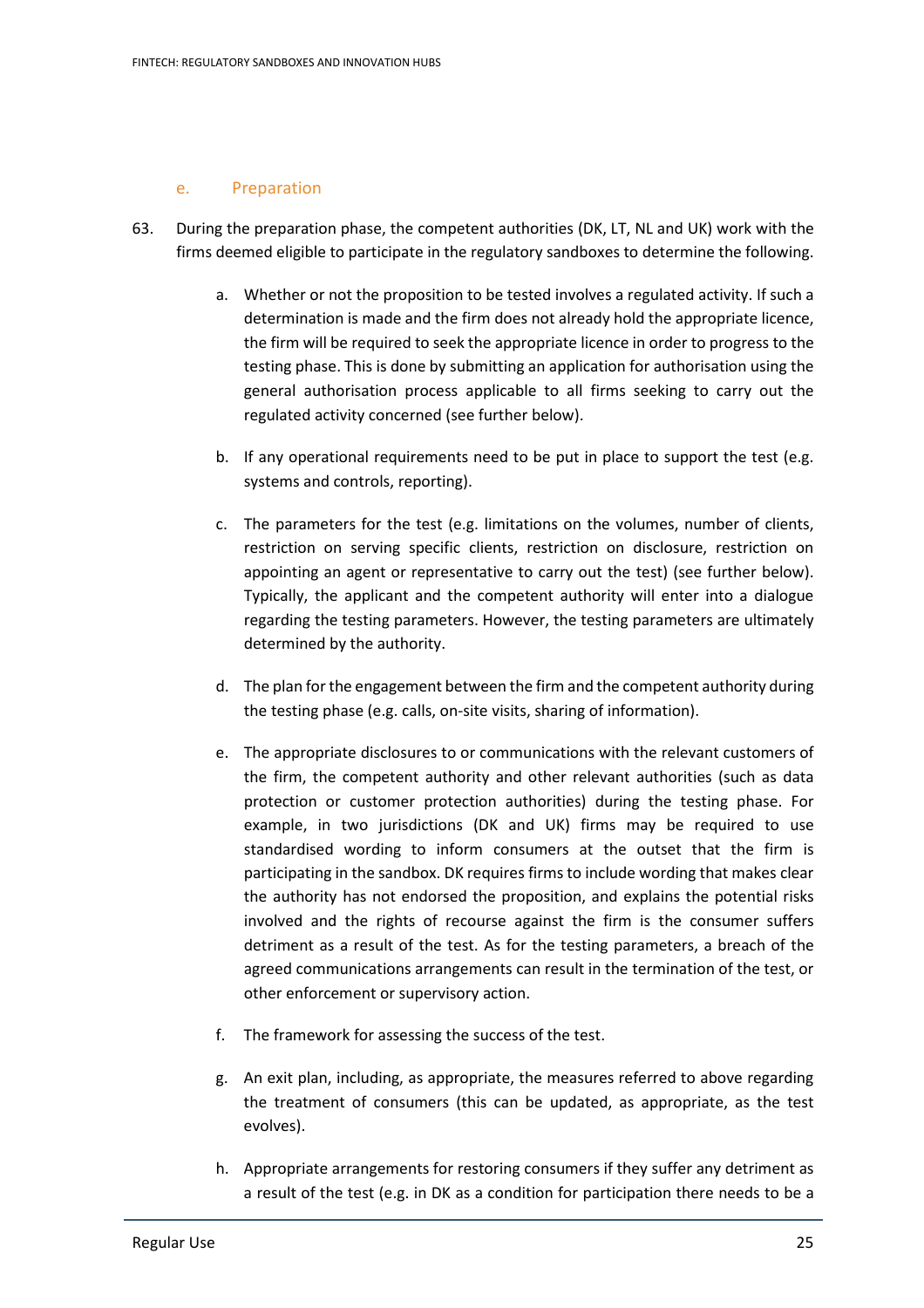plan to show how customers would not be left worse off as a result of testing, for example, payment innovations).

64. For those firms that wish to test a proposition in the form of a product or service for a regulated institution (e.g. a DLT or RegTech solution), the firm will need to show that a suitable arrangement is in place to ensure that a partnership exists (i.e. readiness to test). This also goes to inform the parameters of the test. It does not matter if the firm is unregulated, provided that the partnership firm(s) is/are regulated and that, therefore, the testing parameters can be enforced against the regulated firm by the application of general enforcement/supervisory powers and of additional governance/tools of the authority (accepted by firms when entering the sandbox).

#### **Box 5: Testing parameters**

Specific testing parameters such as limitations, restrictions and/or other safeguards are set prior to the admission to the testing phase on a case-by-case basis.

In one jurisdiction (UK), the testing parameters may be attached to the licence of the firm (by way of an exercise of the competent authority's general powers to grant licences subject to specific limitations or restrictions<sup>[22](#page-25-0)</sup>); therefore, the staff assigned to the sandbox will liaise with staff in the authorisation team. In other cases, the parameters are set out in an agreement issued by the competent authority to the firm.

By way of example, in two jurisdictions (DK and UK) testing can be limited, pursuant to the testing plan, to consumers in the local market. The rationale for such restrictions is that, to the extent that testing within the regulatory sandbox involves cross-border activity, an absence of any prior coordination or interaction with the host authority could present risks, for example with regard to compliance with local customer disclosure and other consumer protection requirements. Moreover, the competent authority scrutinising the sandbox test may not have sufficient proximity to monitor the testing outside the jurisdiction. The authorities explained that the imposition of such a testing parameter does not give rise to legal issues. Put simply, by agreeing to participate in the sandbox in accordance with the testing parameters set out by the authority, the firm voluntarily agrees to carry out the test with customers in only the local market.

In the event of a breach of the testing parameters, the test may be stopped and the appropriate supervisory or enforcement action taken (the most serious result being the withdrawal of the firm's licence to carry out the relevant regulated activity). Overall, the imposition of testing parameters, coupled with the close monitoring by the competent authority, enables the mitigation of risks involved in the testing in a proportionate matter.

65.If any steps in the preparation phase are not completed, the firm will not proceed to testing (e.g. where a firm fails to put in place the appropriate systems and controls arrangements or fails to agree to a communications plan specified by the competent authority).

<span id="page-25-0"></span><sup>&</sup>lt;sup>22</sup> See sections 55L to 55M of the Financial Services and Markets Act 2000.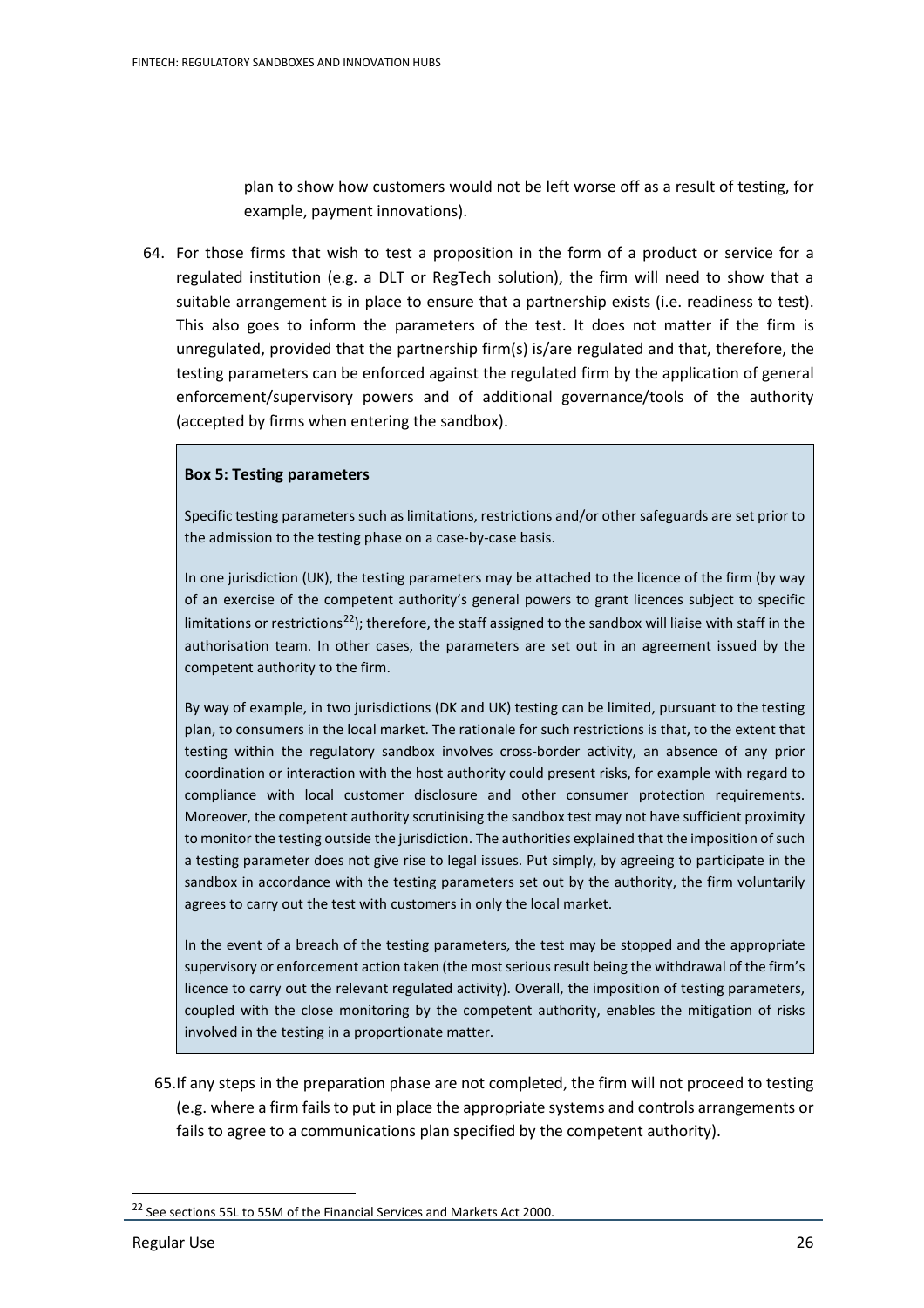## f. Testing

- 66.The testing phase allows sufficient opportunity for the proposition to be fully tested and for the opportunities and risks to be explored.
- 67.In two jurisdictions (DK and UK), the testing phase typically lasts for up to 6 months. In the Netherlands there is no 'typical' testing period – rather, it is determined entirely on a caseby-case basis.
- 68.In one jurisdiction (PL), the sandbox operator may conduct tests in the regulatory sandbox for a period of between 3 and 9 months. Subject to the KNF's approval, this period may be extended up to a maximum of 12 months.
- 69.During the testing period, the firm is able to test its proposition in a 'live' context within the agreed parameters of the test (e.g. the firm can apply the innovation in the context of dealing with customers up to the threshold specified by the competent authority).
- 70.Throughout the testing phase, the firm is expected (in accordance with the agreed engagement plan) to communicate with the competent authority through a direct on-site presence, meetings, regulator calls or pre-agreed written reports. Competent authorities experience this close interaction throughout the testing phase as more intense supervision than the usual supervisory engagement, and pursuant to the engagement plan agreed at the preparation stage.
- 71.Testing can be terminated by the competent authority (or at the request of the firm) at any point during the testing phase if:
	- the firm fails to comply with the designed testing parameters;
	- necessary to mitigate consumer detriment (see further Box 6);
	- there is no demand for the proposition, or the proposition fails to work as expected.
- 72.If the testing parameters are exceeded, the competent authorities have their full suite of enforcement and supervisory powers available. These can be applied proportionately in line with the duration and seriousness of the breach. For instance, the authority may issue a warning requiring immediate remedial action; if the firm does not respond appropriately the authority could, for example, require the termination of the test, issue a fine or withdraw the licence to carry out the relevant regulated activity. In cases where the testing has involved a partnership agreement between a regulated firm and an unregulated firm, the enforcement and supervisory powers can be directed to the regulated entity.
- 73.From the perspective of those competent authorities reporting regulatory sandboxes, the value of the testing phase can be found in the opportunity to understand the application of the regulatory framework with regard to the innovative proposition and in the opportunity to build in appropriate safeguards for innovative propositions, for example with regard to consumer protection considerations. This may involve a reassessment of the regulatory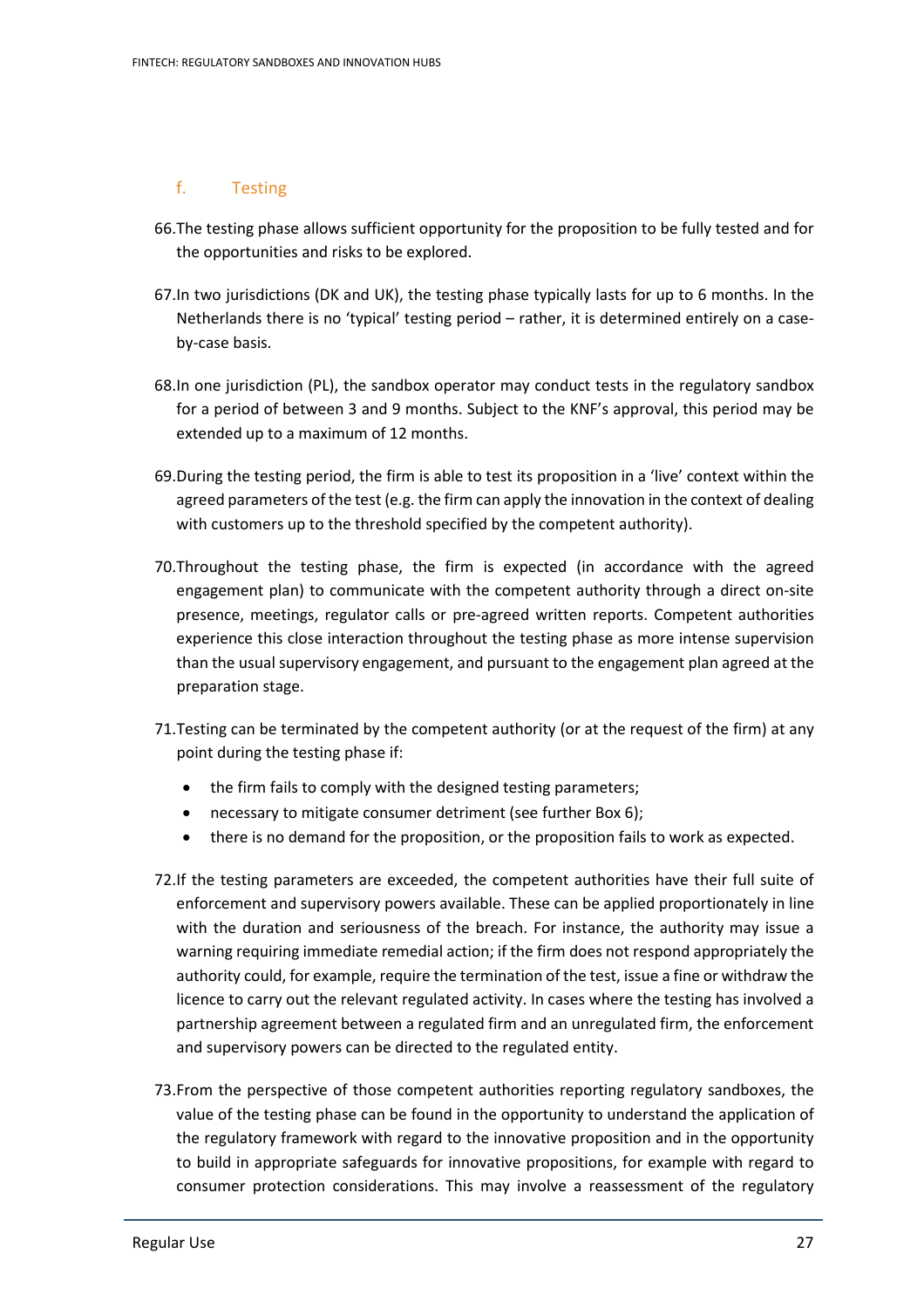perimeter (in the context of determining how the proposition fits within the regulatory framework) or a recalibration of the regulatory requirements within the existing framework to ensure proportionality and technical neutrality.

74.The value for the firms can be found in gaining a better appreciation of the application of the regulatory scheme and supervisory expectations regarding the innovative proposition. Some firms have also reported deriving some benefit, in terms of the interaction with potential investors and consumers, from being able to demonstrate that they have thought out fully, and adjusted to, the regulatory and supervisory approaches in the context of the admission to the sandbox and the testing phase.

#### **Box 6: Protecting consumers during the testing phase**

Throughout the testing phase it is vital that any consumers to which a product or service will be provided in the context of the proposition to be subject to testing (whether those be retail or institutional clients) are appropriately protected. [23](#page-27-0)

The means of appropriate protection will vary from case to case depending on the nature of the proposition being tested and the customers involved. However, by way of example, the following elements may be considered:

- 1) clear communications explaining the nature of the test and the implications for consumers, including on exit from the testing phase, in order that consumers can make well-informed decisions regarding the propositions subject to testing;
- 2) testing parameters that mitigate risks, including consumer suitability tests (e.g. certain propositions are limited to testing with only non-retail clients or investors with a higher risk appetite);
- 3) a clear exit plan setting out how consumers will be treated on exit (e.g. in the event of the discontinuation of the proposition subject to testing);
- 4) compensation or redress measures should any detriment be suffered in the context of testing.

#### g. Evaluation

75.At the end of the testing period, in two jurisdictions (DK and UK) the firm submits to the authority a final report so that an assessment of the success of the test (against the previously determined framework) can be carried out (in one jurisdiction, the report is prepared jointly by the competent authority and firm). The assessment may also take into account elements that come to light during the test (e.g. market reactions to the proposition). In another jurisdiction (NL), the competent authority will evaluate the success

<span id="page-27-0"></span><sup>&</sup>lt;sup>23</sup> See, for example, the remarks of the EBA Banking Stakeholder Group (section 2.3 of the BSG's July 2017 report on regulatory regulatory sandboxes: [https://www.eba.europa.eu/documents/10180/807776/BSG+Paper+on+Regulatory+Sandboxes\\_20+July+2017.pdf\)](https://www.eba.europa.eu/documents/10180/807776/BSG+Paper+on+Regulatory+Sandboxes_20+July+2017.pdf).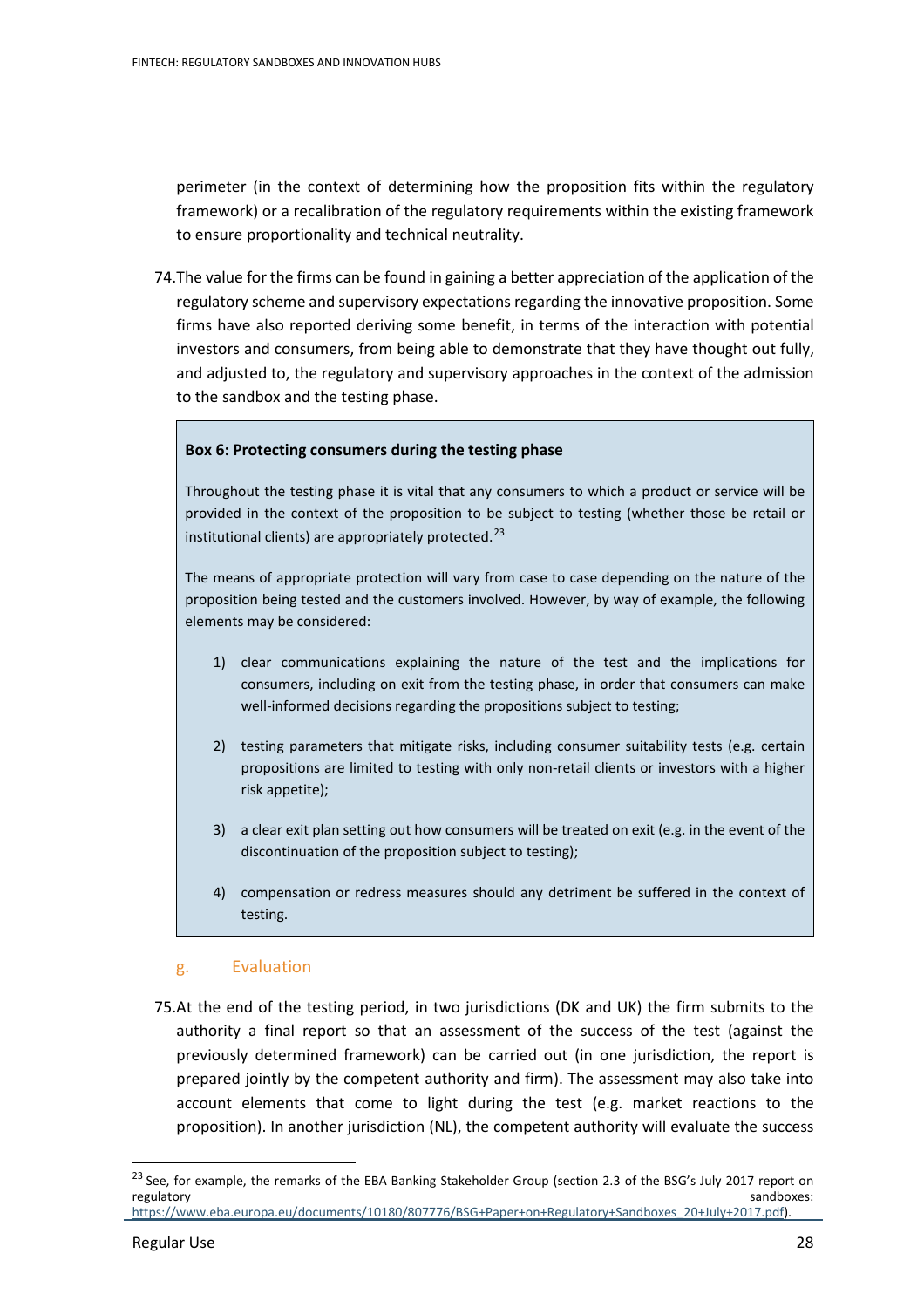of the test, as appropriate, drawing on inputs provided by the firm. It should be noted that 'success' can be measured in many ways (as agreed during the pre-testing phase) and may include determining quickly that it is not possible for a proposition to be viably applied in the light of the existing regulatory and supervisory obligations to mitigate the risks identified.

- 76.If the test is terminated prematurely owing to issues identified during the testing, the agreed exit plan comes into effect. This may involve the discontinuation of the product or service being tested, continuation outside the regulatory sandbox or continuation inside the sandbox if a prolonged testing period is agreed. Importantly, the firm will be required to implement any measures to protect the interest of consumers (e.g. to arrange for a smooth offboarding of consumers, the payment claims, etc.) and, if any consumer detriment has arisen, to take such remedial steps as are considered appropriate.
- 77.Where appropriate limitations or other restrictions (set out in an agreement issued by the competent authority – see Box 5 on testing parameters) are to be removed, this may be done over a phased period if the competent authority and the firm agree a plan for the firm to expand the proposition or the business model but fully in accordance with any necessary enhancements, for instance in terms of governance processes/systems and controls, etc., to ensure that risks are suitably mitigated in line with the expanded business.
- 78.If limitations or restrictions have been attached to the licence for the purpose of participating in the sandbox, then any removal of these must be done through the normal process, i.e. by way of an application to the team responsible for authorisations (in which case the application will be assessed against the normal criteria to determine whether the firm meets all of the necessary requirements in order to justify the removal of the limitations or restrictions).

#### **Box 7: Licensing**

In all cases, to the extent that participation in the regulatory sandbox involves the carrying out of a regulated activity, the appropriate licence is required to be held.<sup>[24](#page-28-0)</sup>

Accordingly the firm concerned will need to submit an application, in accordance with normal authorisation procedures, for the appropriate licence as part of the preparation phase for participation in the sandbox (i.e. this aspect is not dealt with by the personnel of the competent authority responsible for the operation of the regulatory sandbox; rather, it is dealt with by the regular function of the authority in charge of authorisations).

In terms of assessing compliance with the conditions for authorisation, the competent authorities emphasised that, for firms requiring licences to carry out a regulated activity in respect of a proposition to be tested in the regulatory sandbox, no 'light touch' approach applies. Put another way, the firm, like any other firm applying for the same licence, will need to demonstrate that all the conditions are satisfied in order for the licence to be granted. In the event that, at the end of

<span id="page-28-0"></span><sup>&</sup>lt;sup>24</sup> The type of licence required is determined by reference to the regulated activity/activities to be carried out (e.g. credit institution, investment firm, insurance undertaking).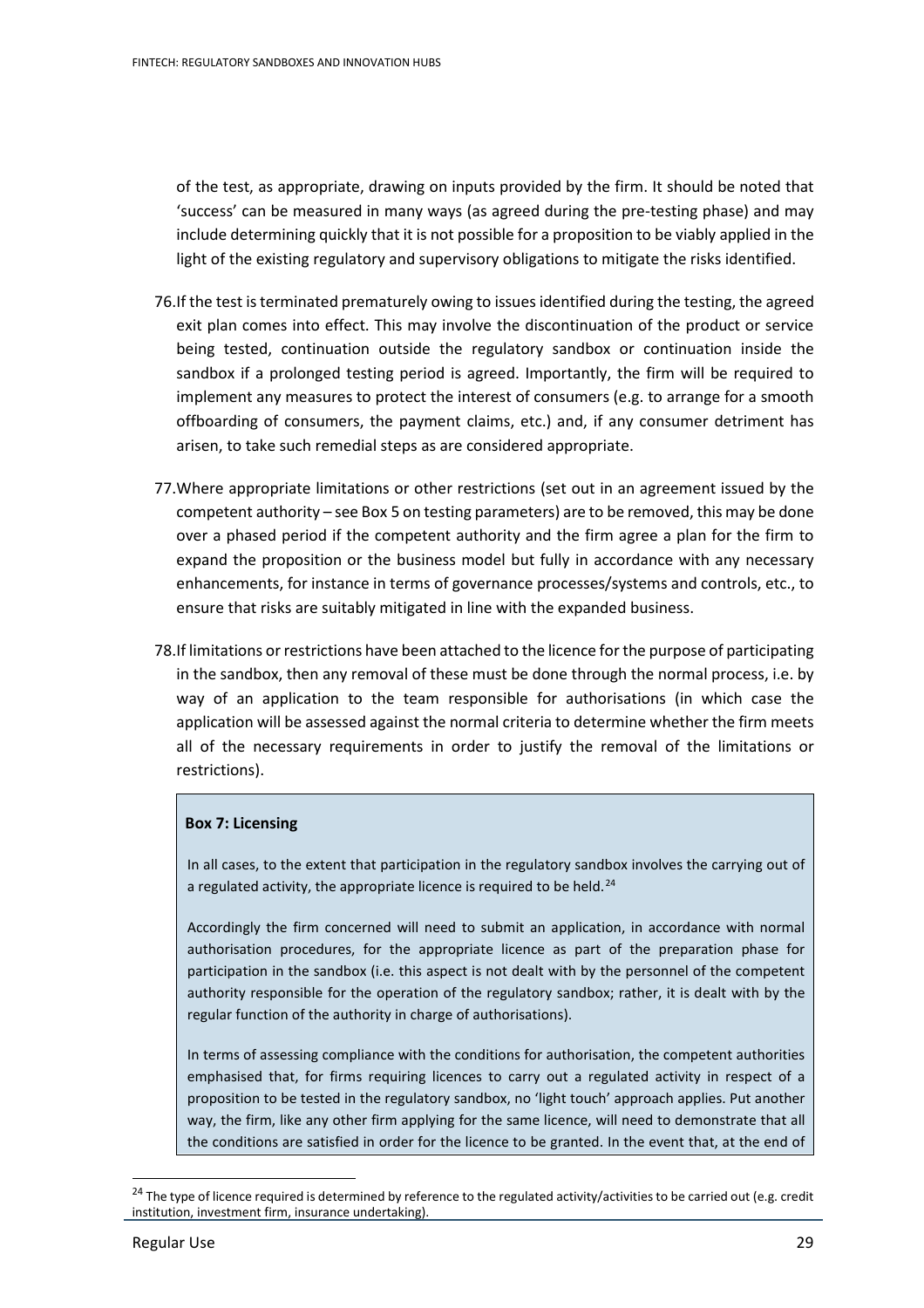the test, the relevant regulated activity is discontinued, the licence to carry out that activity may be withdrawn at the request of the firm or on the initiative of the competent authority.

In line with normal authorisation practices, a proportionate approach may be applied for the assessment of conformity with the conditions for authorisation (e.g. in terms of the expectations regarding governance processes and systems and controls requirements) (see Box 4).

Competent authorities may, in the exercise of general powers, also impose limitations or restrictions on firms as an additional risk mitigation tool to support a more proportionate approach to the assessment of compliance with the conditions for authorisation or with ongoing supervision.

In this context, the ability of the competent authorities to impose limitations or other restrictions can be regarded as a lever for proportionality in the licensing or supervision process.

79.In one jurisdiction (PL), participants in the regulatory sandbox who intend to conduct supervised activities following their participation in the regulatory sandbox may, at the time of the tests in the regulatory sandbox, apply for authorisation to conduct supervised activities. The KNF, for example, noted that it provides support for applicants in this context.<sup>[25](#page-29-0)</sup> When assessing an application for authorisation to conduct supervised activities or for an entry into the relevant register of supervised businesses, the KNF shall follow the principle of proportionality in public administration as the primary principle of conducting procedures with respect to the sandbox participant. As part of the assessment of the applications for licences submitted by sandbox participants, the KNF shall use the checklists of documents and topics which are publicly available on the KNF website. The information and documents contained in the checklists shall constitute an exclusive and exhaustive list of documents and information to be reviewed during the licensing procedure.

#### h. Transparency

- 80.In one jurisdiction (UK), a lessons-learned report was issued at the end of the first year of the sandbox, covering the proposition tested, the perceived opportunities and the limitations.
- 81.In Denmark, the outcome of each test will be reported (in summary form) on the competent authority's website. In Lithuania, the Netherlands and Poland, aspects relating to reporting outcomes are under consideration by the authorities.

<span id="page-29-0"></span><sup>&</sup>lt;sup>25</sup> For example, the KNF clarifies the applicable regulatory and supervisory requirements and supports firms in the application process (including as regards the preparation of application documents). Moreover, considering the need to launch a solution that would simplify and speed up the process of obtaining the KNF's authorisation to conduct supervised activities, and would ensure the safety of consumers and compliance with capital requirements and requirements regarding the experience of management, the KNF is planning to draft and publish the so-called 'Licensing Checklists'. The checklists will form an exclusive and exhaustive list of issues to be raised and clarified in the course of the licensing procedure so that, before applying for authorisation, each entity is familiar with the range of questions that may be asked.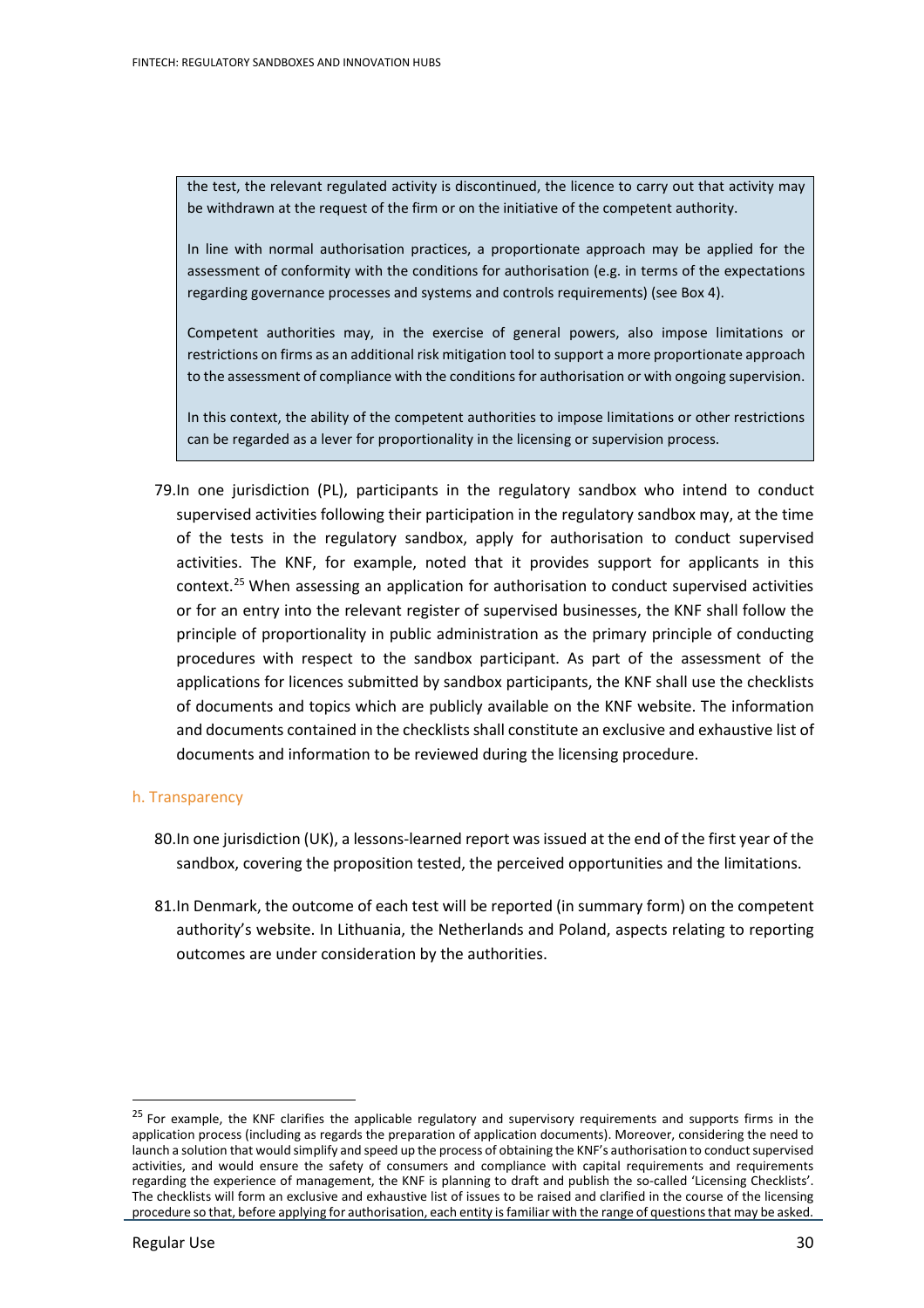# **2.2.3 Interaction between competent authorities and other authorities (e.g. other sectoral regulators, other competent authorities, third country authorities)**

### a. Domestic authorities

- 82.As noted above, in one jurisdiction (NL) the regulatory sandbox was established on a joint basis between the DNB and the AMF and, as such, is underpinned by a joint policy document.
- 83.In one jurisdiction (UK), bespoke cooperation agreements or MoUs have been put in place between competent authorities and other authorities (e.g. data protection, customer protection and authorities in third country jurisdictions) regarding the operation of the regulatory sandbox. However, general supervisory cooperation agreements or MoUs typically extend to activities within the scope of the regulatory sandboxes (as these tend to be broadly defined) and are relied on by all three authorities reporting regulatory sandboxes.

# b. Third country authorities

- 84.In one jurisdiction (DK), a cooperation agreement with a third country authority has been agreed with regard to FinTech but no specific reference is made to the sandbox.
- 85.In one jurisdiction (UK), the competent authority has made 'Fintech Cooperation Agreements' with authorities in eight third country jurisdictions. Although these agreements do not directly reference the regulatory sandbox, the information-sharing element and the commitment to work more closely and more collaboratively includes topics such as sharing approaches to respective sandboxes as well as lessons learned. In one case, the 'Fintech Cooperation Agreement' is termed an 'enhanced' agreement, as it includes commitments to exploring closer alignment in a number of areas including the regulatory sandbox. The agreement commits the two signatory authorities to exploring ways in which sandbox participants in one jurisdiction can be more easily accepted into the other jurisdiction's sandbox.

# 2.3 Participating entities

- 86. Reflecting on the regulatory sandboxes that have been operational for the longest periods (DK, NL and UK), it is clear that a wide range of firms have participated in, and a wide range of innovations have been tested in, the sandboxes. For instance, the UK FCA's first cohort (in 2017) involved 18 firms, including payment institutions and electronic money institutions, and a wide range of innovations including DLTs, online platforms for consumers to manage financial products, and a software platform to streamline the overall initial public coin offering (ICO) distribution process.[26](#page-30-0)
- 87. In two jurisdictions (ES and PT), the securities and markets authorities have entered into a multilateral agreement for collaboration, consultation and exchange of information on FinTech projects with supervisory bodies, all of them part of the Ibero-American Securities

<span id="page-30-0"></span><sup>26</sup> For further information see[: https://www.fca.org.uk/firms/regulatory-sandbox/cohort-1.](https://www.fca.org.uk/firms/regulatory-sandbox/cohort-1)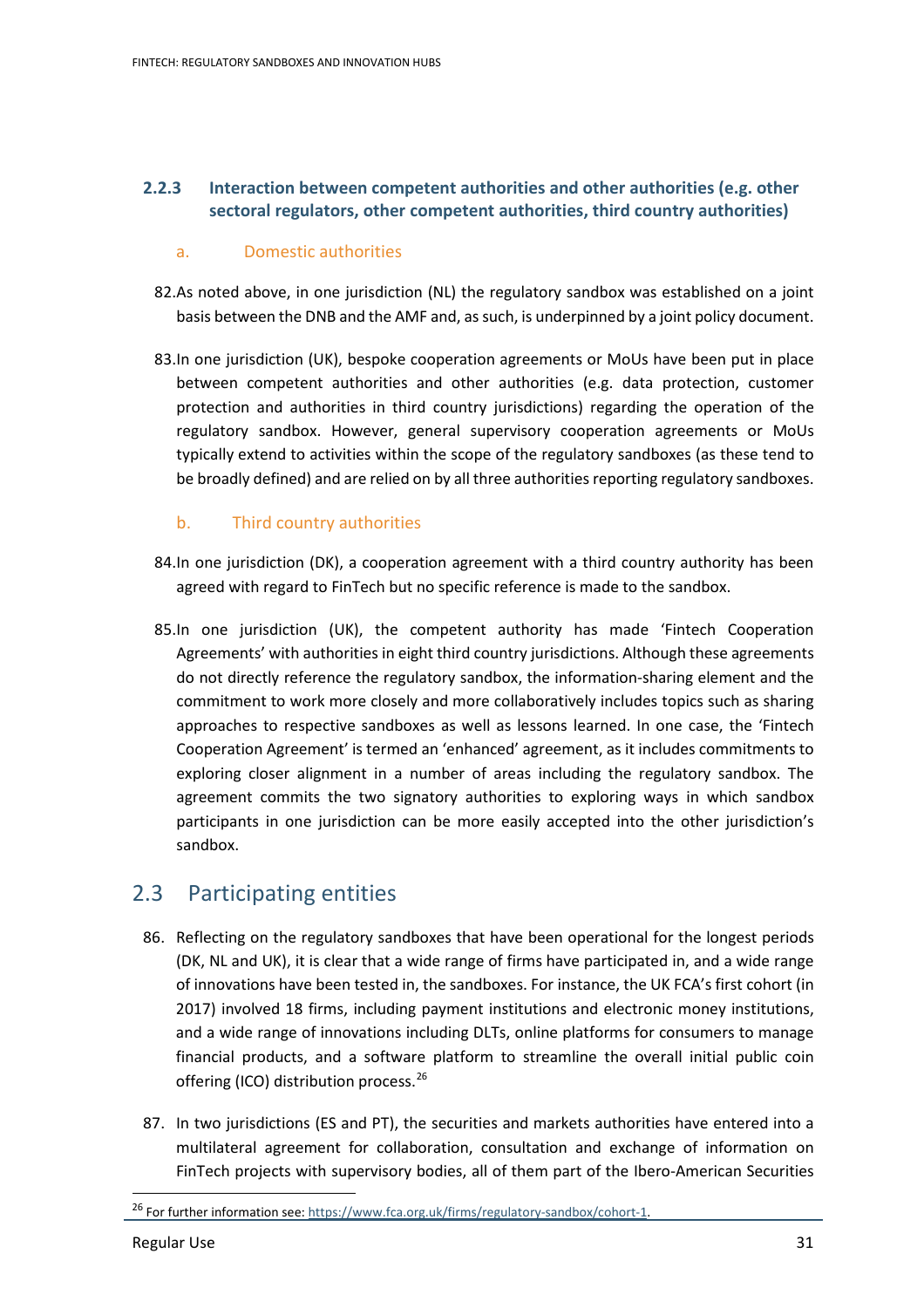Market Institute (IIMV). The agreement will enable the mutual exchange of information, experience and expertise on FinTech, while allowing cooperation in joint initiatives related to the development of the FinTech ecosystem, including, sandboxes, where appropriate.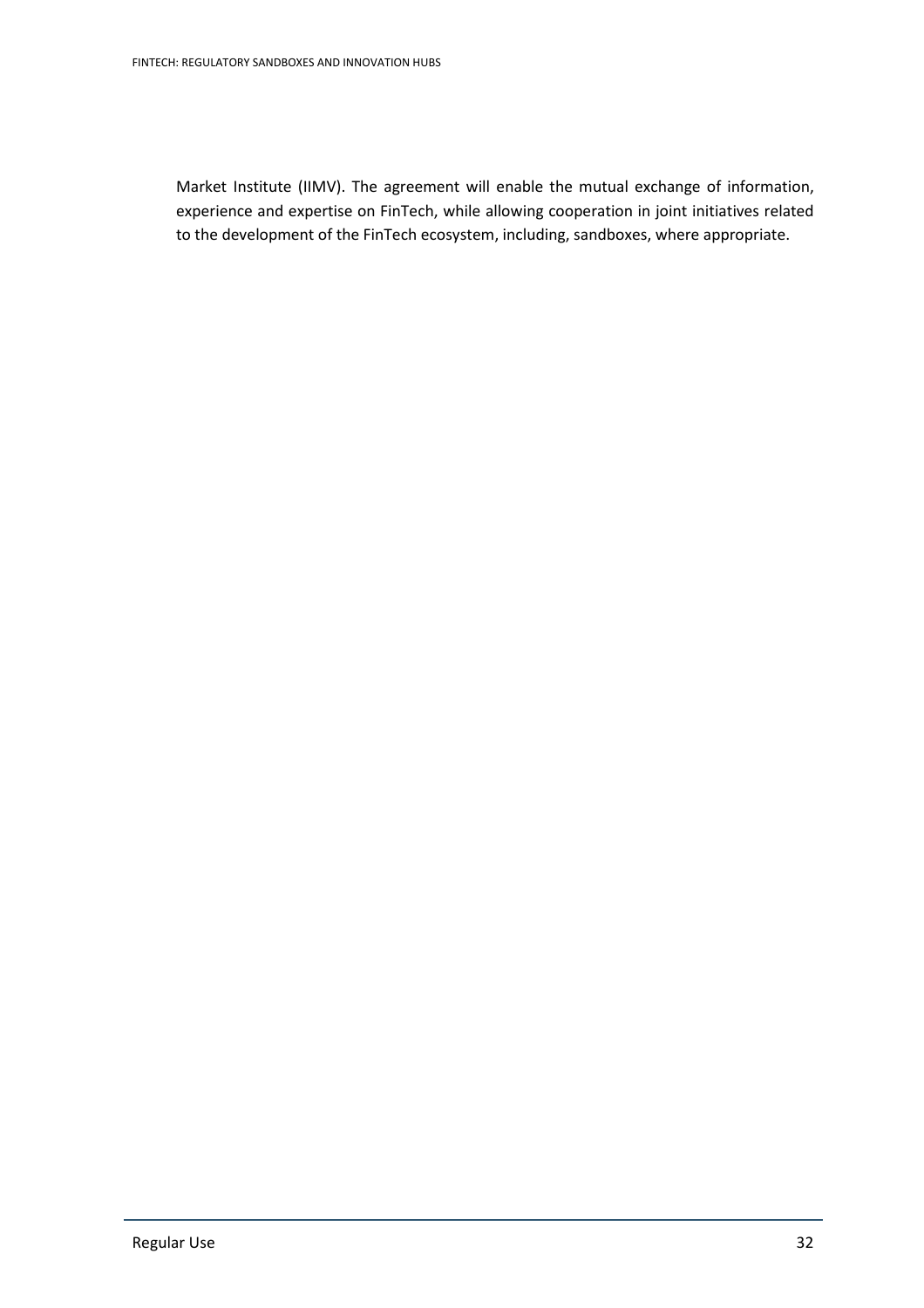# 3. Concluding observations: observed practices and next steps

88.Limited experience has been acquired in the operation of the innovation facilitators referred to in this report as most were established relatively recently. However, some observations can be made further to the results of the comparative analysis and the engagement between the ESAs, the competent authorities and the industry,  $27$  informing a set of operating principles set out in Annex B. These practices can be applied by competent authorities to inform the establishment or review of existing innovation facilitators, thereby promoting convergence in their design and operation. Further potential steps to promote coordination and cooperation between national innovation facilitators are also identified in this chapter.

# 3.1 Innovation facilitators: perceived opportunities and risks

# **3.1.1 Opportunities**

- 89.The majority of competent authorities reported that innovation facilitators offer opportunities for the authorities to gain a better understanding of innovation in financial services, and for firms to understand better the regulatory and supervisory expectations against the backdrop of rapid technological advancement.
- 90.In particular, innovation facilitators can help competent authorities to keep pace with developments by gaining near 'real time' insights into emerging technologies (such as distributed ledger technologies, big data analytics, artificial intelligence and machine learning) and their application in the financial sector. Competent authorities can apply these insights for the purposes of anticipating regulatory and supervisory issues and responding proactively.
- 91.For instance, competent authorities may react by building up supervisory expertise and resources in relevant areas, confirming and clarifying the application of the regulatory framework to financial innovations and, as appropriate, informing timely updates of regulatory and supervisory practices. In addition, the insights can enable the authorities to adopt a preventative approach, identifying supervisory issues early on, such as emerging risks to consumer protection, and to develop a good understanding of potentially undue regulatory barriers to financial innovation.
- 92.Innovation facilitators can help enhance the accessibility of competent authorities for firms, particularly for new entrants and technology providers, enabling participants to obtain clarifications regarding regulatory and supervisory issues at an early stage and within a

<span id="page-32-0"></span><sup>&</sup>lt;sup>27</sup> Engagements with the industry took place, for example, in the context of roundtables arranged by the EBA and EIOPA (see [https://www.eba.europa.eu/news](https://www.eba.europa.eu/news-press/calendar?p_p_id=8&_8_struts_action=%2Fcalendar%2Fview_event&_8_eventId=2270868)[press/calendar?p\\_p\\_id=8&\\_8\\_struts\\_action=%2Fcalendar%2Fview\\_event&\\_8\\_eventId=2270868\)](https://www.eba.europa.eu/news-press/calendar?p_p_id=8&_8_struts_action=%2Fcalendar%2Fview_event&_8_eventId=2270868).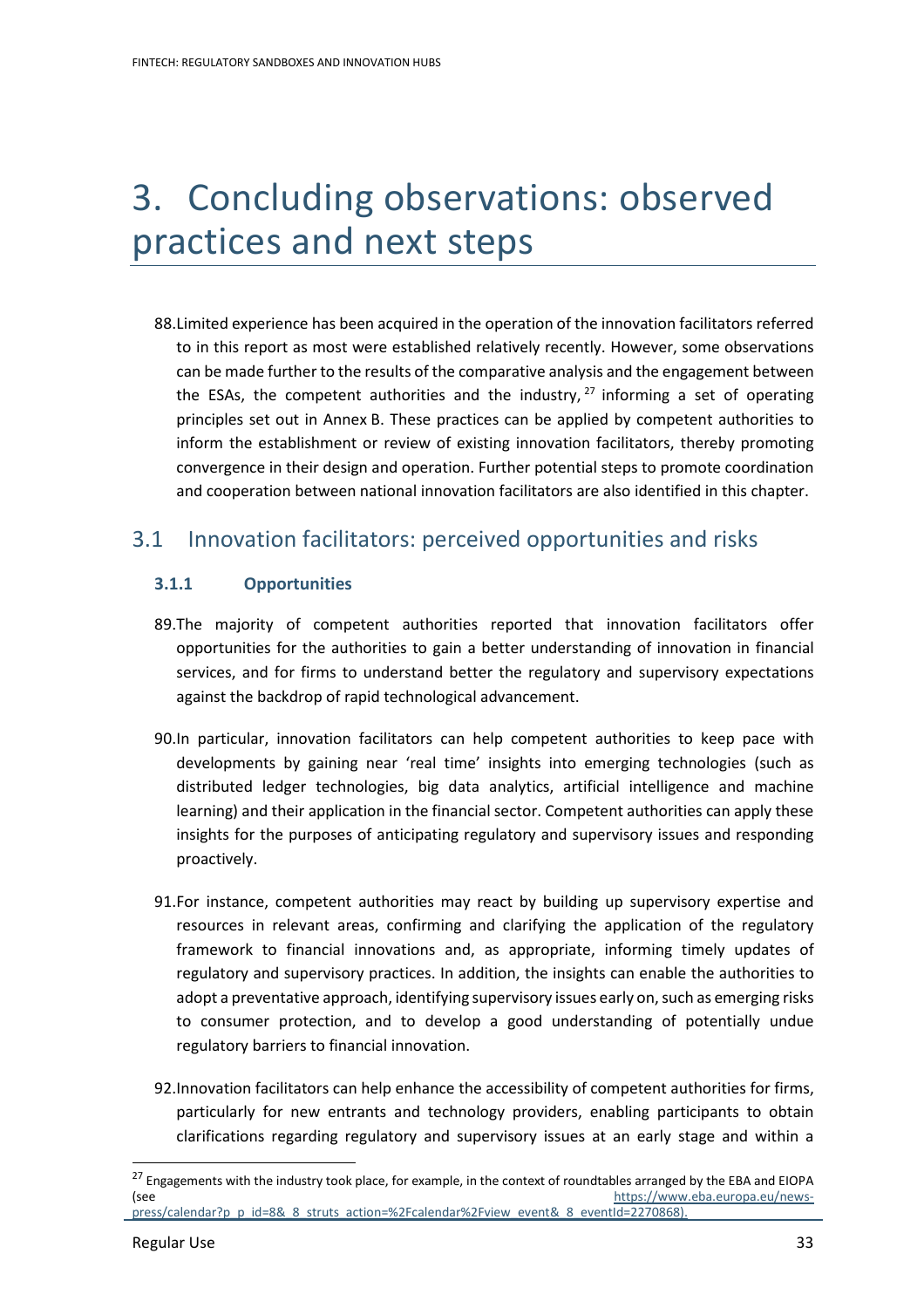reasonable timeframe. For example, technology providers aiming to offer services (e.g. RegTech or supervisory technology (SupTech)) to regulated entities can obtain clarifications of supervisors' expectations in such contexts. Firms can also use innovation facilitators as platforms to raise policy matters with the competent authorities, for instance regarding areas in which clarifications may be required in the application of the regulatory framework to financial innovations.

## **3.1.2 Operational challenges or risks**

93.On the whole, competent authorities with innovation facilitators did not identify any issues that differ from those arising in the course of more traditional interactions with firms in the context of performing traditional supervisory tasks. However, some competent authorities felt that some operational challenges or risks could be slightly increased by innovation facilitators.

#### a. Innovation facilitators: general

94.In relation to all types of innovation facilitator, some competent authorities cited the following challenges.

- a. Keeping pace with industry: some authorities noted the difficulties in finding and retaining staff with the appropriate knowledge and experience of FinTech, noting the pace of change in the financial sector and variety of innovations proposed.
- b. Domestic coordination: some authorities noted that enquiries raised through the innovation hubs, and propositions tested in regulatory sandboxes, often involve cross-cutting issues going beyond their direct sphere of responsibility (e.g. queries giving rise to data protection and regulatory perimeter issues). They also noted challenges in providing complete and prompt responses in this context. Many, in the absence of multi-disciplinary innovation facilitators, referred firms to other relevant domestic authorities, so firms needed to initiate separate discussions.
- c. Cross-border cooperation: some competent authorities noted that the current framework guiding interactions between authorities on issues giving rise to crossborder considerations might not be fully adapted to financial innovations (e.g. where a firm may wish to apply an innovative product or service in more than one jurisdiction and seeks guidance from the competent authorities about the appropriate regulatory treatment in each jurisdiction) and could give rise to delays in providing coordinated and holistic responses.
- 95. Competent authorities also cited concerns about the impact on the level playing field if material divergences were to emerge between the approaches of the competent authorities to the design and operation of innovation facilitators. They noted that different approaches could affect the relative attractiveness of jurisdictions as centres for financial innovation (e.g. in terms of accessibility of the supervisors for assistance with the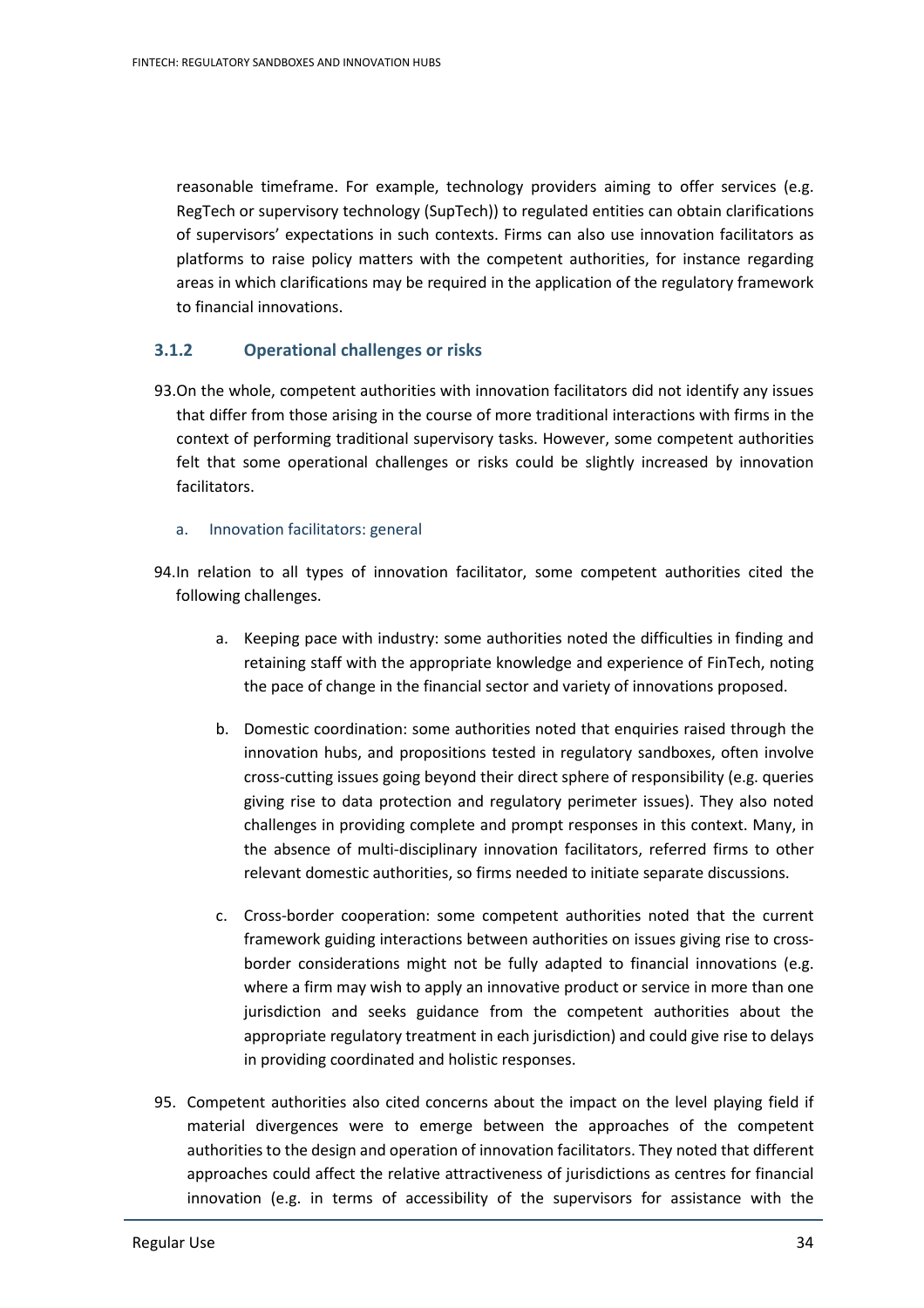orientation around regulatory obligations), could create the risk of regulatory arbitrage and could potentially create barriers to the cross-border provision of innovative financial services.

96. In view of these considerations, the need for enhanced cooperation, coordination and knowledge sharing between relevant authorities (both domestically and across borders) is underlined.

#### b. Innovation hubs

- 97.Some competent authorities noted that firms could potentially mistake indicative guidance from the competent authorities as being binding or final, resulting in the risk of legal challenges against the competent authority if the authority were to shift its view (e.g. in the period prior to a firm submitting an application for authorisation and in the context of the consideration of an application for authorisation). To avoid this situation, the need for clear articulation of the nature of the guidance provided by the competent authorities in the context of innovation hubs is underlined.
- 98.Some competent authorities raised concerns regarding the process for providing guidance to firms, noting that bilateral engagements via the hub could be perceived as giving preference to those firms who benefit from guidance in the context of the innovation hub. In this context, the benefits of the public articulation of general policy stances adopted by the competent authorities (e.g. regarding the applicability of a specific EU legal instrument such as the Revised Payment Services Directive (PSD2) to an innovative business model) further to interactions with firms in the context of innovation hubs is underlined to ensure that all firms can benefit from emerging regulatory and supervisory expectations and policies.

#### c. Regulatory sandboxes

- 99.Some competent authorities raised concerns about the possibility that propositions tested in a regulatory sandbox may be perceived by consumers and/or the market as 'endorsed' by the competent authority, resulting in:
	- a. potential preferential access to financing and/or preferential market positioning;
	- b. legal risk to the competent authority in the event that consumers were to suffer detriment as result of services provided in the course of sandbox participation.
- 100. To mitigate these risks, it is underlined that firms participating in a regulatory sandbox should be subject to (i) a requirement for appropriate disclosures to consumers or an appropriate communication plan (e.g. this may include standard language making it clear that the competent authority has not endorsed and has no responsibility for the test but that the plan should be considered by the competent authority on a case-by-case basis); and (ii) a requirement to have in place appropriate measures to mitigate appropriately any potential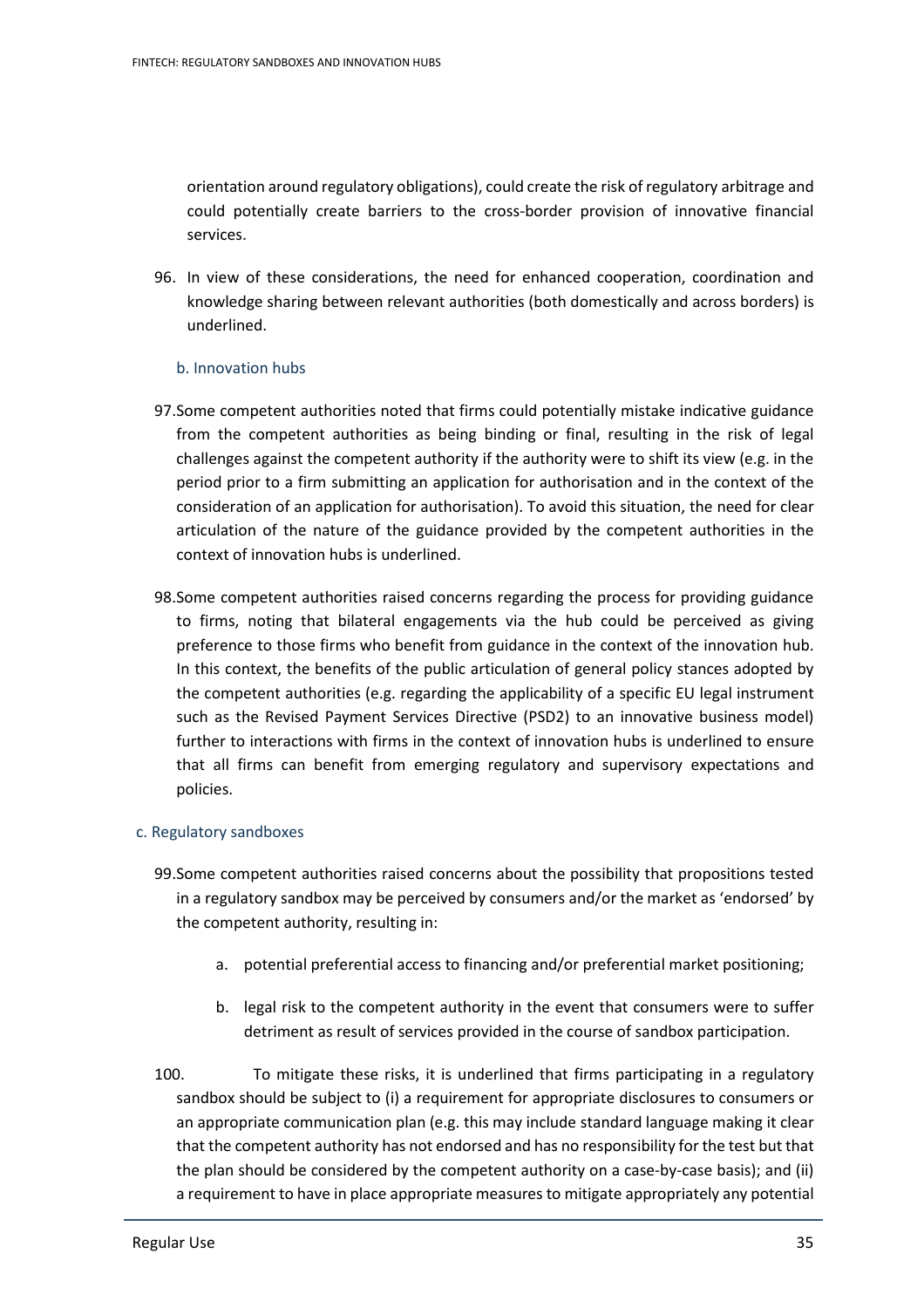risks from the test. Moreover, regarding the legal liability of competent authorities with regard to sandbox propositions (and also access to financing by firms), participating firms should not be permitted to communicate at any stage that there has been any endorsement of the proposition by the competent authority; rather, it should be disclosed that the authority is simply monitoring the testing in line with the parameters of the test and therefore has no liability with regard to the test. In terms of customer engagement, disclosures should be made regarding the nature of the test.

101. Some competent authorities queried if the active guidance and close monitoring of the participants in the regulatory sandboxes could give rise to level playing field issues, creating two tiers between those firms in the sandbox and those outside it. As for innovation hubs, the need for the public articulation of general policy stances adopted by the competent authorities and wider lessons learned from sandbox test outcomes (e.g. regarding the applicability of a specific EU legal instrument to an innovative service) is underlined to ensure that all firms can benefit. It is also emphasised that the objective of the regulatory sandboxes and the entry criteria should be clear and made public in order to ensure a high degree of transparency in the entry process.

## **3.1.3 Legal issues**

- 102. On the whole, competent authorities did not identify legal barriers to the establishment of innovation hubs in their jurisdictions. However, one competent authority (PL) noted that the national regime was updated in order to enable the competent authority to provide guidance in a 'binding' format.
- 103. In the case of regulatory sandboxes, some competent authorities queried the extent to which their mandates permit the establishment of sandboxes in the absence of an express remit to promote innovation or competition.

#### **3.1.4 Other issues**

104. Several competent authorities noted that there are limits to what can be achieved through innovation facilitators. For example, none of the reported innovation facilitators confer new powers enabling the disapplication or modification of regulatory and supervisory requirements under EU law that may not be well adapted, for example, to innovative business models or delivery mechanisms. In turn, some competent authorities observed that further measures may be warranted to help support innovation while balancing other public policy interests (e.g. consumer protection) and these may entail legislative changes even at the EU level, for example by enhancing the levers for proportionality and flexibility applicable in the licensing process.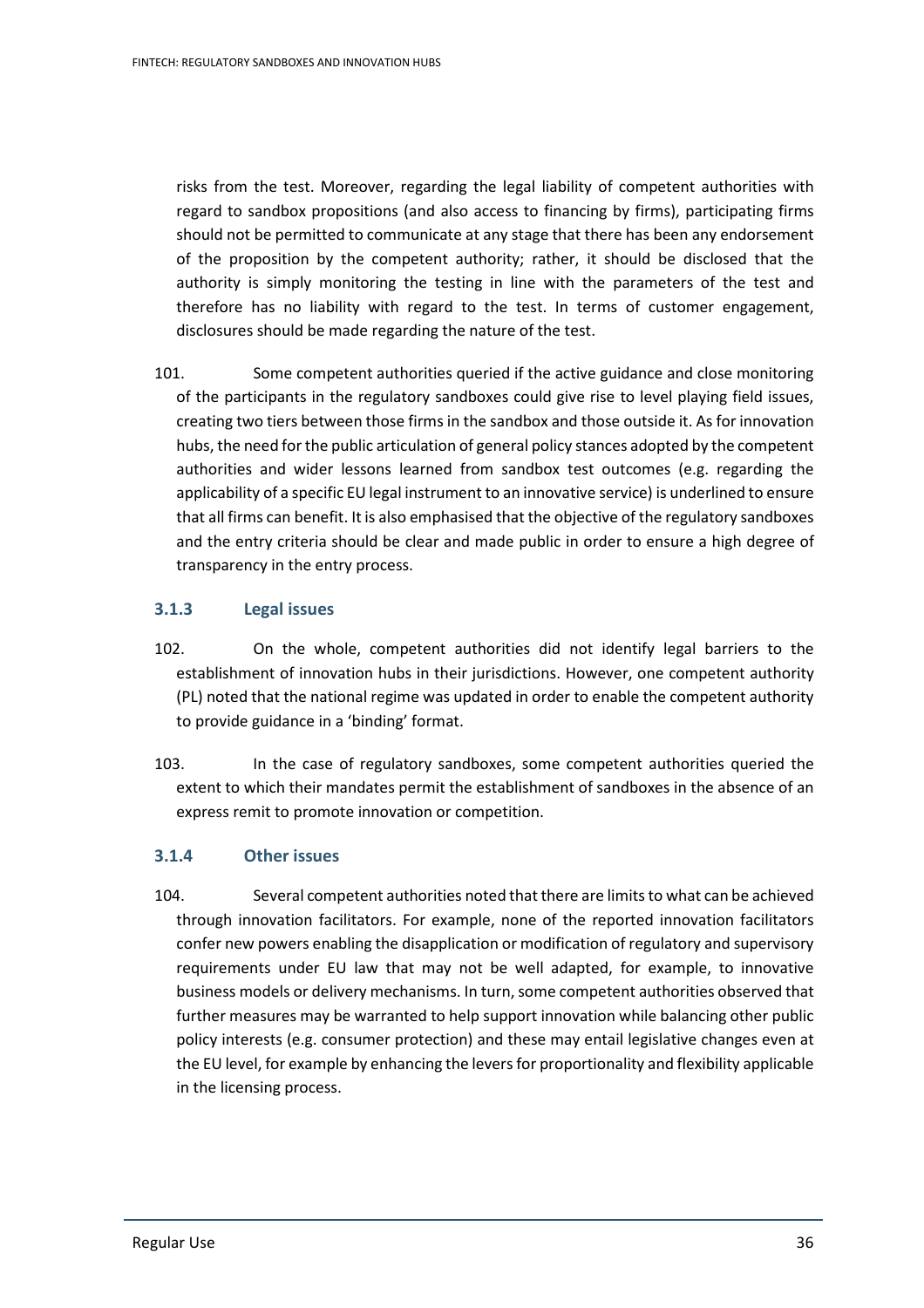# 3.2 Observed practices

- 105. In the light of the foregoing, the ESAs set out in Annex B a set of observed practices or operating principles which can be regarded as best practices to address the operational challenges and risks identified above.
- 106. Annex B has been prepared pursuant to the mandate prescribed by the European Commission in its FinTech Action Plan<sup>[28](#page-36-0)</sup> and has been informed by the results of the comparative analysis of the innovation facilitators established to date and the experiences of the competent authorities in applying the facilitators, noting the relatively limited experience acquired in the operation of the schemes.
- 107. Annex B isintended to provide indicative support for competent authorities when considering the establishment of innovation facilitators (whether in the form of regulatory sandboxes or innovation hubs). Competent authorities who have already established innovation facilitators may also choose to take into account the principles identified in Annex B in the course of the review of existing facilitators.
- 108. The principles identified in Annex B are designed with a view to ensuring sufficient flexibility, taking account of the variations in the national markets, the fast-evolving nature of financial innovations and the structure of financial sector supervision, and the objectives, powers and resources available to the competent authorities in Member States. For these reasons, they are intended to be capable of being interpreted flexibly.

# 3.3 Enhancing cross-border coordination and cooperation between innovation facilitators

- 109. The reported innovation facilitators currently operate on a national level. This is one factor that has the potential to impede the scaling up of financial innovations across the EU – an issue cited by the European Commission,<sup>[29](#page-36-1)</sup> competent authorities and firms.<sup>[30](#page-36-2)</sup>
- 110. For example, firms may find that different competent authorities adopt different regulatory and supervisory stances towards the same innovation leading to challenges in extending the innovation in more than one Member State. This may also present risks in terms of 'forum shopping' and regulatory arbitrage, undermining the level playing field.
- 111. By way of another example, at present firms who have tested successfully innovations in a regulatory sandbox may face practical barriers to the application of these innovations in other Member States. For instance, firms may have to enter into extensive

<span id="page-36-0"></span><sup>28</sup> See Box 3: [https://eur-lex.europa.eu/legal-content/EN/TXT/?uri=CELEX:52018DC0109.](https://eur-lex.europa.eu/legal-content/EN/TXT/?uri=CELEX:52018DC0109)

<span id="page-36-1"></span><sup>&</sup>lt;sup>29</sup> See, for example, the April 2018 speech of Vice President Dombroskis available here: [https://ec.europa.eu/commission/commissioners/2014-2019/dombrovskis/announcements/vp-dombrovskis-keynote](https://ec.europa.eu/commission/commissioners/2014-2019/dombrovskis/announcements/vp-dombrovskis-keynote-speech-financial-forum-innovations-2018_en)[speech-financial-forum-innovations-2018\\_en.](https://ec.europa.eu/commission/commissioners/2014-2019/dombrovskis/announcements/vp-dombrovskis-keynote-speech-financial-forum-innovations-2018_en)

<span id="page-36-2"></span><sup>&</sup>lt;sup>30</sup> For instance, at the EBA's industry roundtable on regulatory sandboxes and innovation hubs held on 3 September 2018.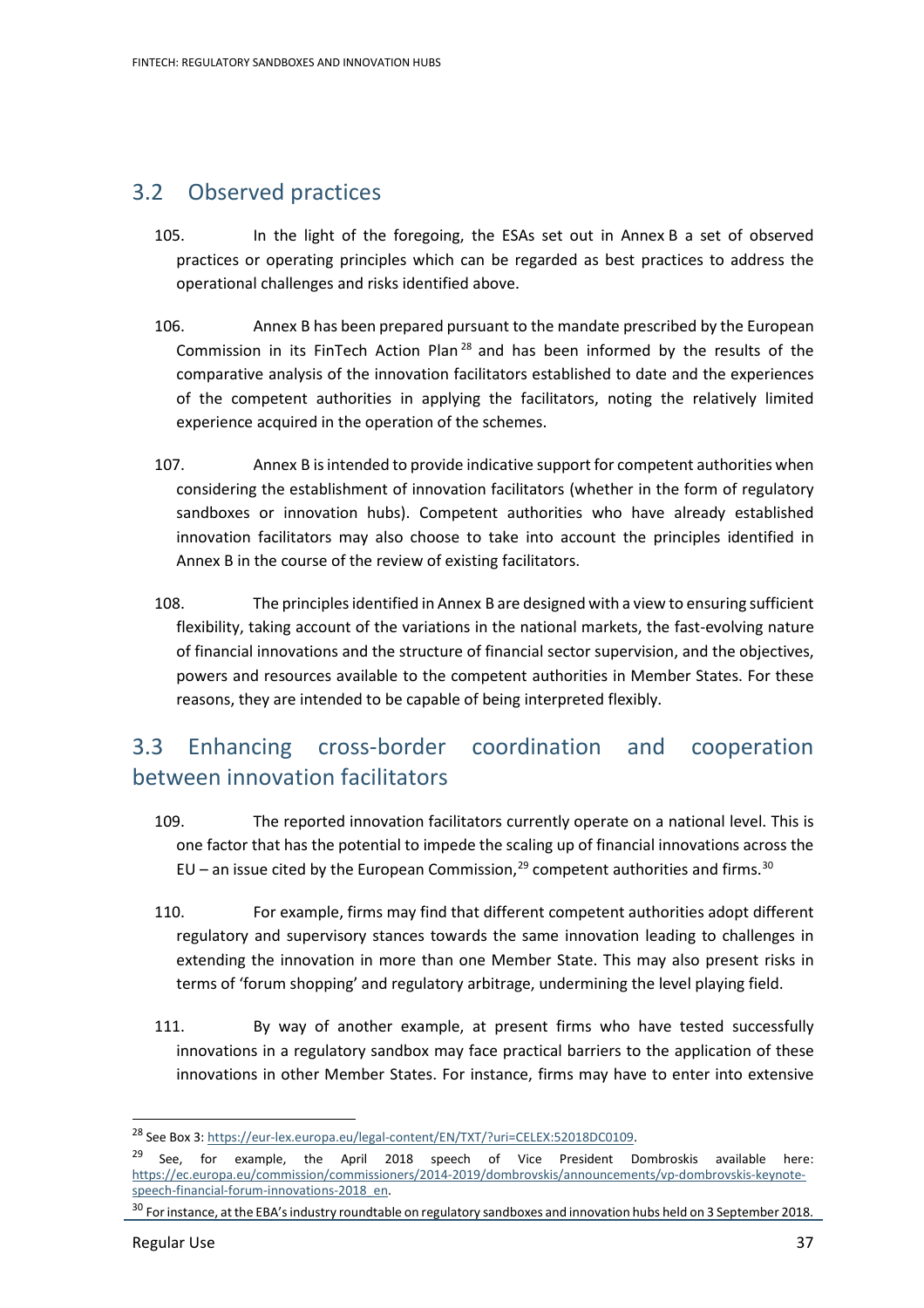dialogue to explain again the concept of the innovation and measures to mitigate any risks, and may even be required to test again the proposition causing delays to roll-out.

- 112. Two possible areas for further development have been identified in the work to date to contribute to addressing the above mentioned issues, as well as the potential obstacles:
	- a. the development of Joint ESA own-initiative guidance on cooperation and coordination between innovation facilitators;
	- b. the creation of an EU network to bridge innovation facilitators established at the Member State level.
- 113. On the other hand, the limitations and challenges observed regarding the scaling of financial innovations across the EU may not be solved either through guidance or by the activities of a network, but may stem from barriers deriving from, for instance, variations in regulatory requirements which cannot be solved via innovation facilitators (paragraph 104).

# **3.3.1 ESA guidance**

- 114. Where competent authorities choose to agree on bilateral or multilateral coordination/cooperation arrangements, it is important that a common approach is adopted to support collaboration between innovation hubs and regulatory sandboxes so as to allow for the exchange of information as to the emergence of specific financial innovations.
- 115. Accordingly, the ESAs could promote a common approach by developing guidance in these areas, whilst recognising the need to maintain appropriate flexibility for competent authorities to put in place arrangements as appropriate in line with the scope, functions and resources of their innovation facilitators.

# **3.3.2 Network of innovation facilitators**

- 116. As a potential complement to the guidance referred to above, an EU network of innovation facilitators could be established, with participation open to all competent authorities in the EU. This could provide a platform for practitioners/experts to support participating authorities in reaching common approaches to firm-specific questions elevated to the network about regulatory and supervisory expectations regarding the treatment of financial innovations. In this sense it could promote greater convergence and support scaling-up (with firms receiving, as a result of network discussions, coordinated responses).
- 117. Additionally, the network could serve as a forum among competent authorities and the ESAs to enhance financial innovation technical capacity while sharing knowledge as to the operation of innovation facilitators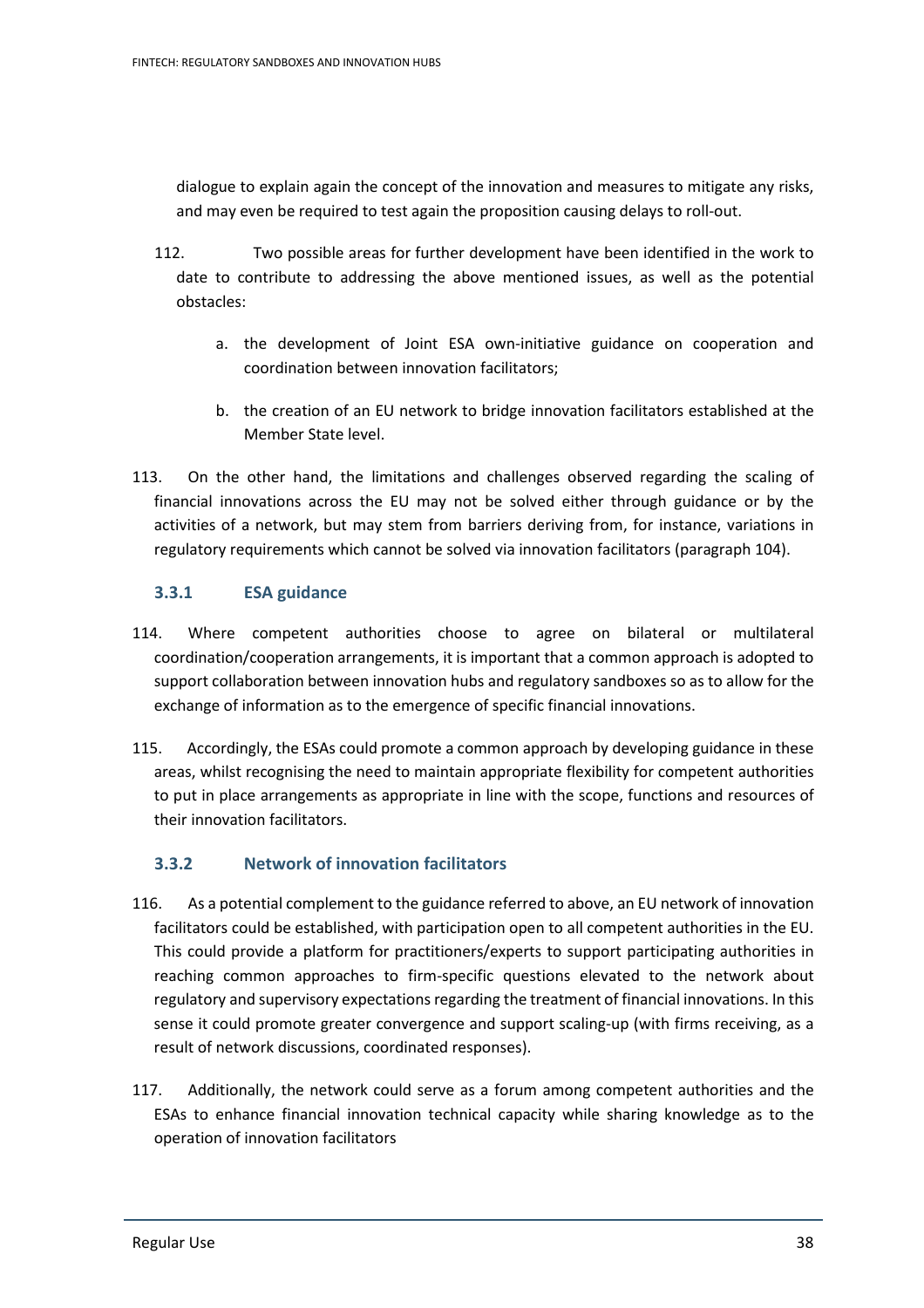118. This cooperation may come in the form of, for example, taking common approaches to specific innovations and, sharing testing results of selected innovations by competent authorities in case of sandboxes and providing feedback to participants as to lessons learned.

### **3.3.3 Potential impediments**

119. Whether EU-wide measures as described above are going to be meaningful and an effective convergence instrument in practice needs to be further considered. The fact is that many reported impediments to scaling are derived from national provisions that determine definitions of financial instrument/services which are based on the directives transposed differently into national Member State laws, or conduct of business requirements that may differ across Member States. These differences, may make it difficult to have a shared understanding of what is subject to authorisation and licensing when it comes to innovative firms, products and processes and the applicable regulatory and supervisory requirements. Accordingly, a multipronged approach is needed as issues of this nature cannot be solved effectively through guidance or network arrangements, albeit such arrangements may support information exchange on particular innovative practices in relation to specific products, services or business models.

## **3.3.4 Way forward**

- 120. The ESAs will continue to monitor developments regarding national innovation facilitators in the EU and take such further steps as are considered appropriate to promote an accommodative and common approach towards FinTech in the EU. The ESAs will explore the options available for enhancing cross-border coordination and cooperation between national innovation facilitators, in conjunction with the European Commission's and the ESAs' further work on FinTech and define further steps, as appropriate, in 2019.
- 121. This work will be done in the context of the overall EU work programme on FinTech, including further European Commission-led work on regulatory sandboxes as outlined in the FinTech Action Plan, and the ongoing work of the European Commission and the ESAs on the identification of obstacles to the scaling up of FinTech in the EU (e.g. the European Commission's Expert Group on Regulatory Obstacles to Financial Innovation).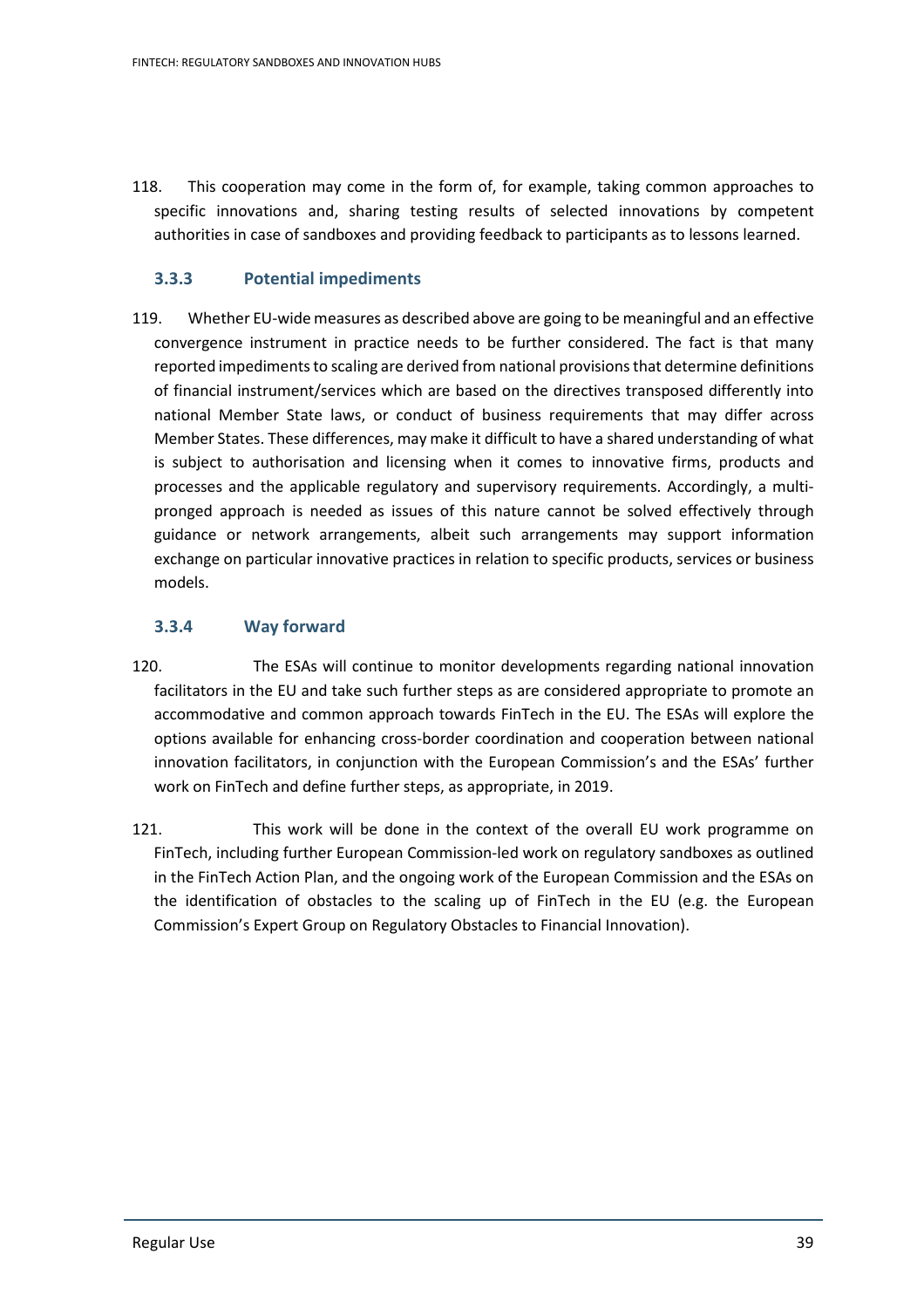## **Annex A: List of regulatory sandboxes and innovation hubs**

| Country         | <b>Facilitator Type</b> | Link to Innovation-Facilitator                                                                               | Name and link to official website                          | Industry       |           |                                  |
|-----------------|-------------------------|--------------------------------------------------------------------------------------------------------------|------------------------------------------------------------|----------------|-----------|----------------------------------|
|                 |                         |                                                                                                              |                                                            | <b>Banking</b> | Insurance | Securities and<br><b>Markets</b> |
| Austria         | <b>Innovation Hub</b>   | Kontaktstelle FinTech / FinTech -<br><b>Point of Contact</b>                                                 | FINANZMARKTAUFSICHTSBEHÖRDE (FMA)                          | X              | X         | X                                |
| Belgium         | Innovation Hub          | <b>Fintech Contact Point</b>                                                                                 | <b>Financial Services and Markets Authority (FSMA)</b>     | X              | X         | X                                |
| Belgium         | Innovation Hub          | <b>Fintech Contact Point</b>                                                                                 | <b>NATIONAL BANK OF BELGIUM (NBB)</b>                      | X              | X         | X                                |
| <b>Bulgaria</b> | <b>Innovation Hub</b>   | Planned                                                                                                      | <b>FINANCIAL SUPERVISION COMMISSION (FSC)</b>              |                | X         | X                                |
| Cyprus          | <b>Innovation Hub</b>   | <b>Innovation Hub</b>                                                                                        | <b>Cyprus Securities and Exchange Commission</b>           |                |           | X                                |
| Germany         | Innovation Hub          | Kontaktformular für<br>Unternehmensgründer und Fintechs                                                      | BUNDESANSTALT FÜR FINANZDIENSTLEISTUNGSAUFSICHT (BaFin)    | X              | X         | X                                |
| <b>Denmark</b>  | Sandbox                 | FT Lab                                                                                                       | <b>FINANSTILSYNET</b>                                      | X              | X         | X                                |
| Denmark         | Innovation Hub          | Fintech-team                                                                                                 | <b>FINANSTILSYNET</b>                                      | X              | X         | X                                |
| Estonia         | <b>Innovation Hub</b>   | FinTech working group                                                                                        | <b>FINANCIAL SUPERVISION AUTHORITY (FI)</b>                | X              | X         | X                                |
| Spain           | Sandbox                 | Under discussion in "Law on<br>Measures for the Digital<br><b>Transformation of the Financial</b><br>System" | Ministerio de Economía y Empresa                           | X              | X         | X                                |
| Spain           | <b>Innovation Hub</b>   | <b>FINTECH PORTAL / INNOVATION</b><br><b>PORTAL</b>                                                          | <b>Comission Nacional del Mercado de Valores</b>           |                |           | X                                |
| Finland         | <b>Innovation Hub</b>   | <b>FIN-FSA Innovation Helpdesk</b>                                                                           | <b>FIN-FSA</b>                                             | X              | X         | X                                |
| France          | <b>Innovation Hub</b>   | Pôle ACPR FinTech Innovation or in<br><b>English ACPR FinTech Innovation</b><br>Unit                         | AUTORITÉ DE CONTRÔLE PRUDENTIEL ET DE RESOLUTION (ACPR)    | X              | X         | X                                |
| France          | <b>Innovation Hub</b>   | Division Fintech Innovation<br>Compétitivité                                                                 | <b>AUTORITE DES MARCHES FINANCIERS (AMF)</b>               |                |           | X                                |
| Hungary         | Sandbox                 | Planning ongoing                                                                                             | CENTRAL BANK OF HUNGARY (MAGYAR NEMZETI BANK - MNB)        | X              | X         | X                                |
| Hungary         | <b>Innovation Hub</b>   | <b>MNB Innovation Hub</b>                                                                                    | <b>CENTRAL BANK OF HUNGARY (MAGYAR NEMZETI BANK - MNB)</b> | X              | X         | X                                |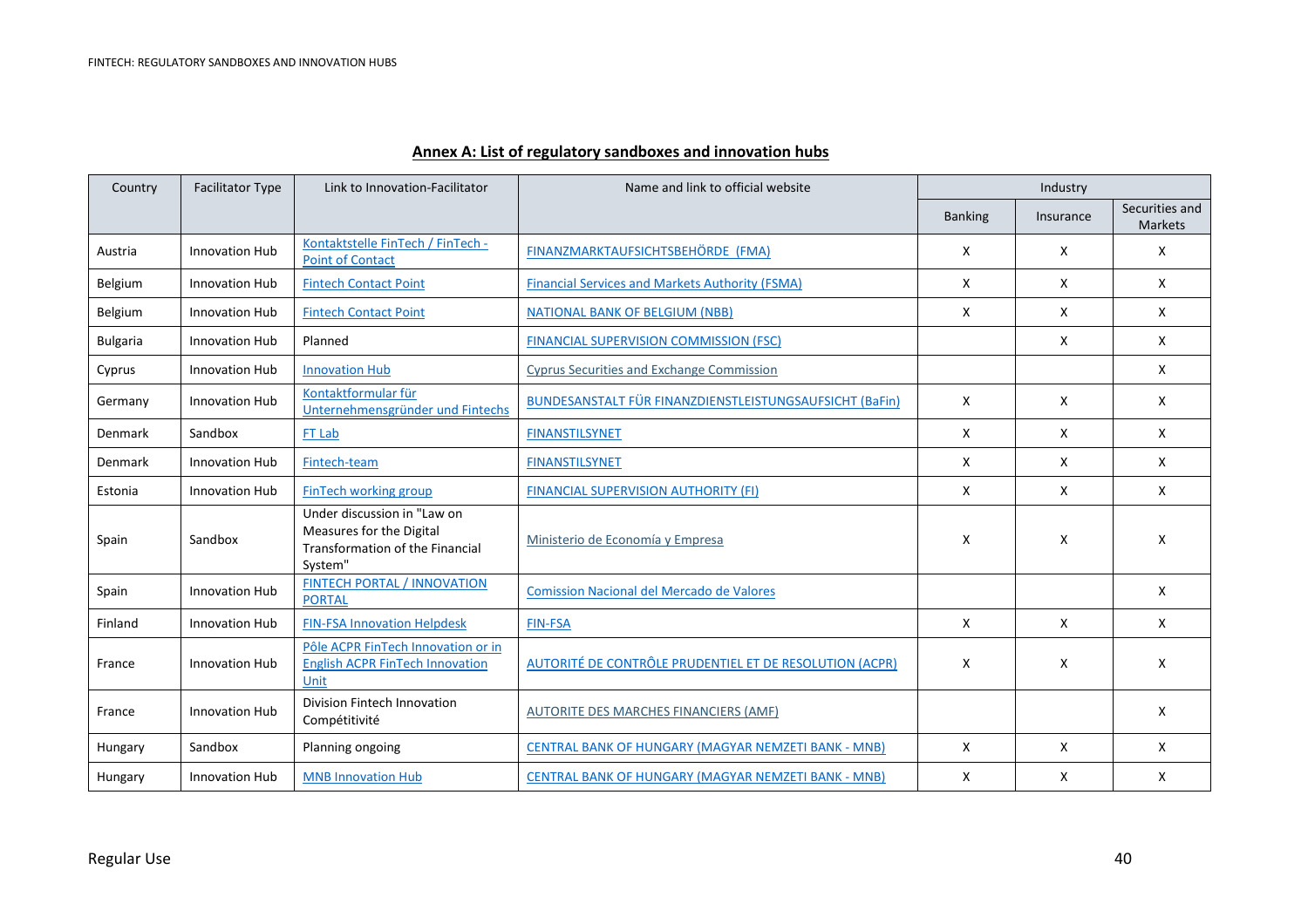| Ireland           | <b>Innovation Hub</b> | <b>Central Bank of Ireland (CBI)</b><br><b>Innovation Hub</b><br>emailinbox         | <b>CENTRAL BANK OF IRELAND (CBI)</b>                                                                                                           | X | X            | X            |
|-------------------|-----------------------|-------------------------------------------------------------------------------------|------------------------------------------------------------------------------------------------------------------------------------------------|---|--------------|--------------|
| Iceland           | <b>Innovation Hub</b> | Þjónustuborð vegna fjármálatækni<br>(e. FinTech).                                   | FINANCIAL SUPERVISORY AUTHORITY (Fjármálaeftirlitið - FME)                                                                                     | X | X            | X            |
| Italy             | <b>Innovation Hub</b> | Canale FinTech                                                                      | <b>BANCA D'ITALIA</b>                                                                                                                          | X |              |              |
| Italy             | <b>Innovation Hub</b> | <b>IVASS Working group on Insurtech</b>                                             | ISTITUTO di VIGILANZA SULLE ASSICURAZIONI (IVASS)                                                                                              |   | $\mathsf{x}$ | $\mathsf{X}$ |
| Liechtenstein     | <b>Innovation Hub</b> | RegLab (Regulierungslabor)                                                          | <b>FINANCIAL MARKET AUTHORITY (FMA)</b>                                                                                                        | X | X            | X            |
| Lithuania         | Sandbox               | Regulatory sandbox Lithuania                                                        | <b>BANK OF LITHUANIA</b>                                                                                                                       | X | X            | X            |
| Lithuania         | Innovation Hub        | <b>Innovation Group</b>                                                             | <b>BANK OF LITHUANIA</b>                                                                                                                       | X | X            | X            |
| Luxembourg        | Innovation Hub        | Innovation, payments, market<br>infrastructures and governance<br>(IPIG) Department | <b>COMMISSION DE SURVEILLANCE DU SECTEUR FINANCIER</b>                                                                                         | X |              | X            |
| Latvia            | Innovation Hub        | <b>INNOVATION CENTRE</b>                                                            | FINANCIAL AND CAPITAL MARKET COMMISSION                                                                                                        | X | X            | X            |
| Netherlands       | Sandbox               | <b>Regulatory Sandbox</b>                                                           | DE NEDERLANDSCHE BANK (DNB)                                                                                                                    | X | X            | X            |
| Netherlands       | Innovation Hub        | <b>Innovation Hub</b>                                                               | DE NEDERLANDSCHE BANK (DNB)                                                                                                                    | X | X            | X            |
| Norway            | Innovation Hub        | Finansiell teknologi (FinTech)                                                      | <b>FINANSTILSYNET</b>                                                                                                                          | X | X            | X            |
| Poland            | Sandbox               | <b>KNF Regulatory Sandbox</b>                                                       | POLISH FINANCIAL SUPERVISION AUTHORITY (KOMISJA NADZORU<br><b>FINANSOWEGO - KNF)</b>                                                           | X | X            | X            |
| Poland            | <b>Innovation Hub</b> | <b>KNF Innovation Hub Programme</b>                                                 | POLISH FINANCIAL SUPERVISION AUTHORITY (KOMISJA NADZORU<br><b>FINANSOWEGO - KNF)</b>                                                           | X | X            | X            |
| Portugal          | <b>Innovation Hub</b> | <b>Portugal Finlab</b>                                                              | <b>BANCO DE PORTUGAL</b><br>COMISSAO DO MERCADO DE VALORES MOBILIARIOS<br>AUTORIDADE DE SUPERVISAO DE SEGUROS E DE FUNDOS SE<br><b>PENSOES</b> | X | X            | X            |
| Romania           | <b>Innovation Hub</b> | <b>InsurTech HUB</b>                                                                | <b>FINANCIAL SUPERVISORY AUTHORITY (ASF)</b>                                                                                                   |   | X            | X            |
| Sweden            | Innovation Hub        | Finansinspektionen's Innovation<br>Center                                           | FINANSINSPEKTIONEN (FINANCIAL SUPERVISORY AUTHORITY - FI)                                                                                      | X | X            | X            |
| United<br>Kingdom | Sandbox               | <b>Regulatory Sandbox</b>                                                           | <b>FINANCIAL CONDUCT AUTHORITY (FCA)</b>                                                                                                       | X | X            | X            |
| United<br>Kingdom | Innovation Hub        | <b>Innovation Hub</b>                                                               | <b>FINANCIAL CONDUCT AUTHORITY (FCA)</b>                                                                                                       | X | X            | X            |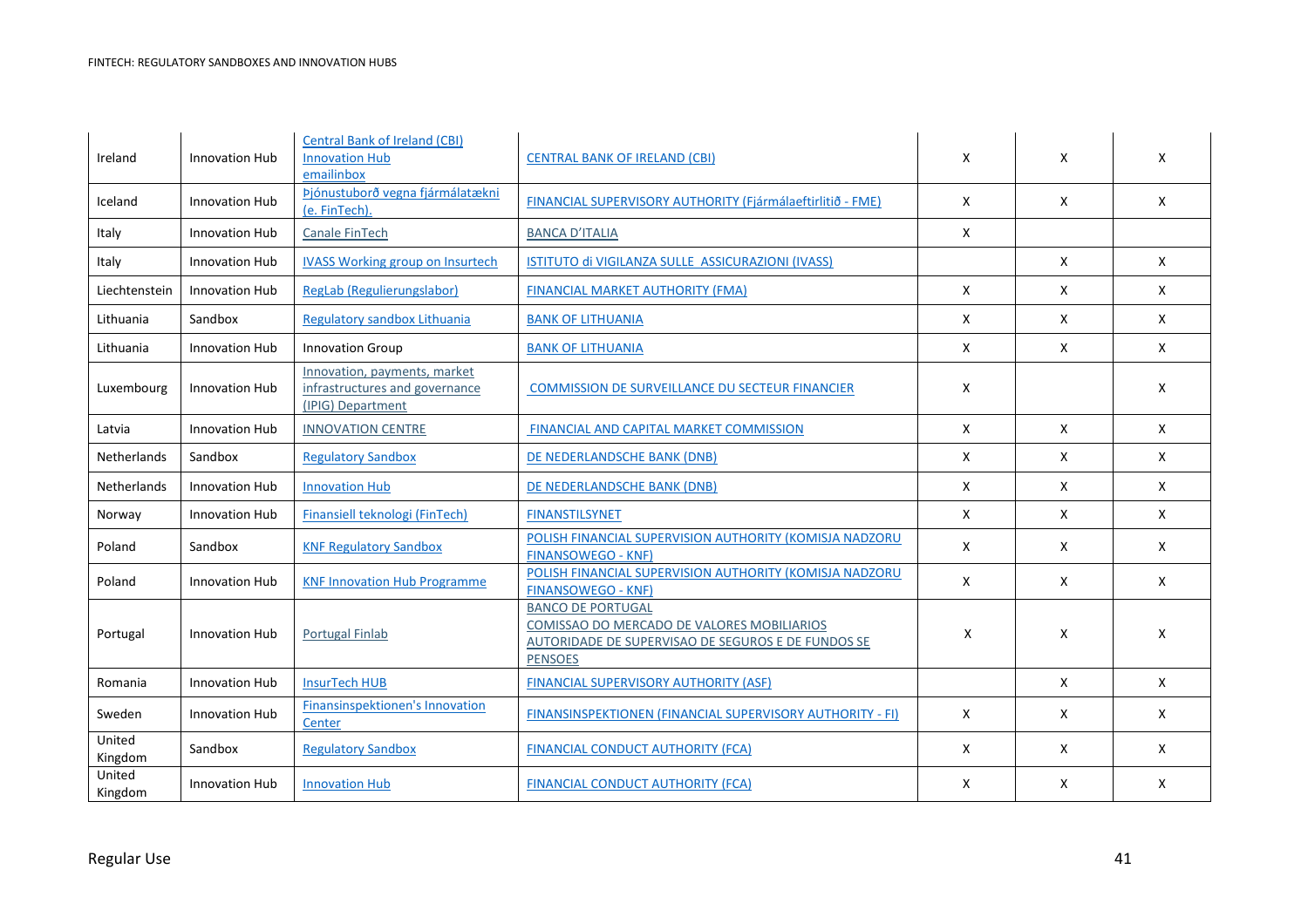#### **Annex B: Principles for establishment and operation of innovation facilitators**

#### **Pre-establishment principles**

1. Prior to the establishment of innovation facilitators, rigorous analysis should be carried out to identify the appropriate expertise, powers, processes, and structures required in light of local market conditions and the resources available to the competent authority. The structure of the supervision of the financial sector in the Member State concerned, should also be taken into account and such coordination/referral or other arrangements developed as appropriate, including with other relevant domestic authorities.

#### *Explanatory notes:*

*It is important for rigorous analysis to be carried out before innovation facilitators are established in order to ensure they are designed appropriately in light of local market conditions, including FinTech and innovation developments. This analysis may include engaging with stakeholders such as start-up and incumbent firms, industry associations and other authorities.* 

*In the event it is concluded that the establishment of an innovation facilitator represents as appropriate step, the information may be applied to inform the appropriate functions, scope and operational structure of the facilitator.*

*For instance, it may be considered appropriate to establish a dedicated unit to manage the innovation facilitator (and, potentially, other FinTech and innovation-related initiatives under the umbrella of the authority), to rely on existing team(s), or to adopt a hybrid approach enabling appropriate expertise and resources to be drawn upon effectively.*

*Additionally, it may be appropriate to put in place arrangements enabling cooperation with other relevant domestic authorities (e.g. consumer or data protection) to provide a holistic approach to consideration of issues of a cross-cutting nature or of a variety falling outside the statutory responsibility of the competent authorities.*

*Continued stakeholder engagement following the establishment of innovation facilitators can provide useful inputs for the purposes of the review of the functioning of the facilitators and, as appropriate, inform modifications.*

**Operating principles drawn from the experience acquired with the innovation facilitators established in the EU at the time of the preparation of this report**

#### **General operating principles for innovation facilitators**

2. Innovation facilitators should be made suitably visible to relevant market participants, including regulated financial institutions and other firms (e.g. through a dedicated website page, and external communications, such as industry roadshows, press releases, press interviews).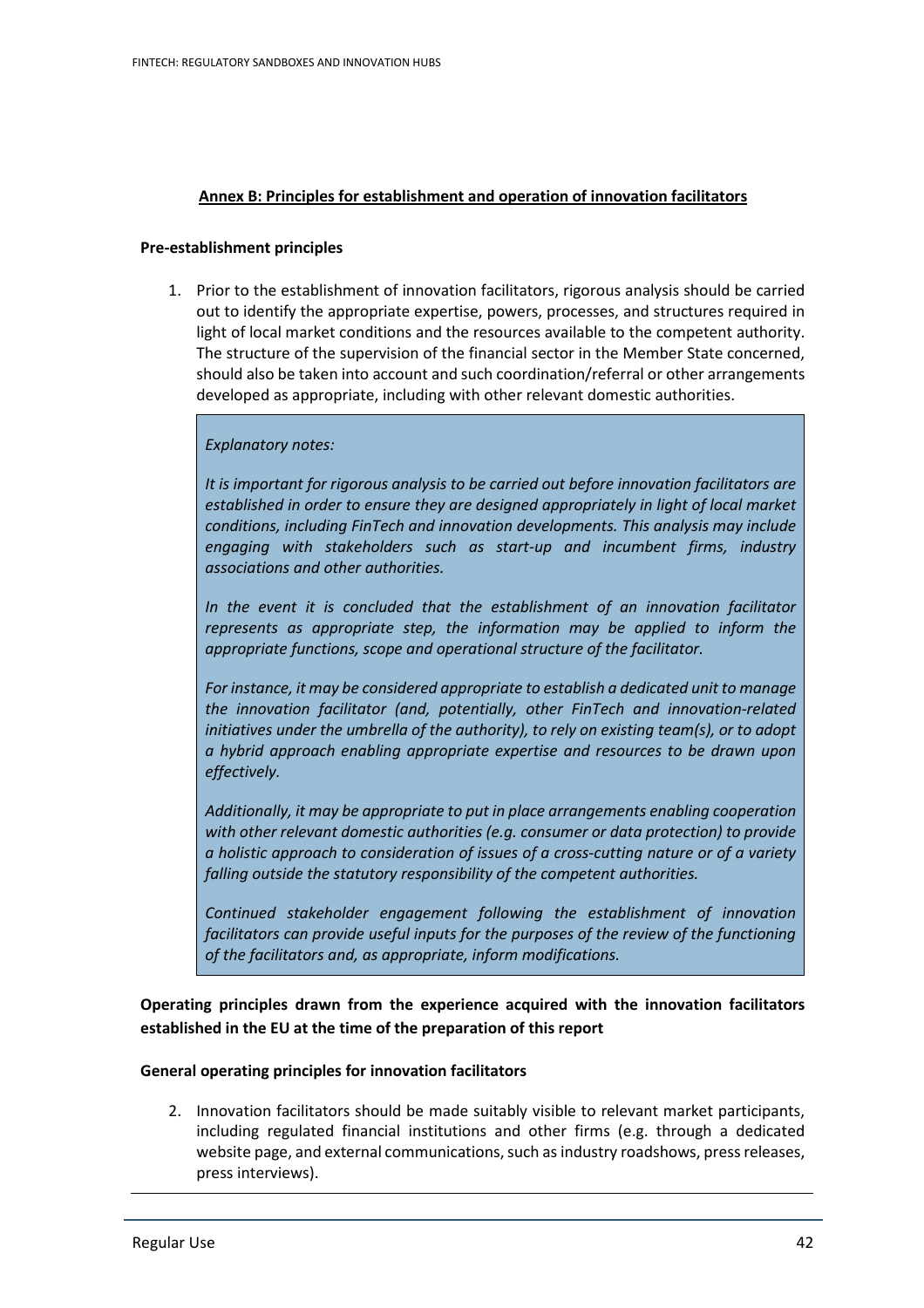3. Innovation facilitators should provide clearly defined points of contact for firms.

#### *Explanatory notes:*

*In order that all firms eligible to use innovation facilitators have opportunity to take advantage of the services offered, efforts to reach out to communicate the existence and explain the mission of the facilitators to relevant firms, in particular, to those firms that may fall beyond the traditional remit of the competent authority, such as technology providers may be beneficial.* 

*In any case, user-friendly interfaces should ensure that innovation facilitators are suitably visible and provide sufficient information on the services offered and clearly defined points of contact for firms.*

- 4. Innovation facilitators should have clearly defined objectives, functions and tools that are made public.
- 5. The scope of entities eligible for/served by innovation facilitators should be clearly defined and made public. In general, scope should be as broad as possible, extending to incumbent institutions (firms that are already present in the market and regulated), new entrants (firms that are proposing to enter, or have just entered, the market), and other firms (e.g. technology providers partnering with financial institutions).
- 6. The nature of firm-specific communications between competent authorities and firms in the context of innovation facilitators should be clearly defined.

#### *Explanatory notes:*

*It is important that the expectations of firms regarding the objectives, functions and tools are in line with those of the relevant authorities. Therefore, these elements should be communicated clearly. In addition, it is important that firms understand the nature of communications from the competent authority in the context of innovation facilitators – in particular, whether the communications are to be regarded as indicative non-binding guidance or if the communications are to be regarded as binding on the firm and/or authority.*

- 7. Appropriate internal records relating to the operation of innovation facilitators should be maintained (e.g. on enquires raised via innovation hubs).
- 8. Learnings from innovation facilitators should be disseminated to relevant functions of the authority/ies concerned. In addition, where appropriate, communications should be made to the market on the regulatory and supervisory approaches to issues identified in the context of interactions via innovation facilitators (e.g. in the form of published frequently asked questions/FAQs, authorisation decision trees, e-learning platforms, industry roundtables).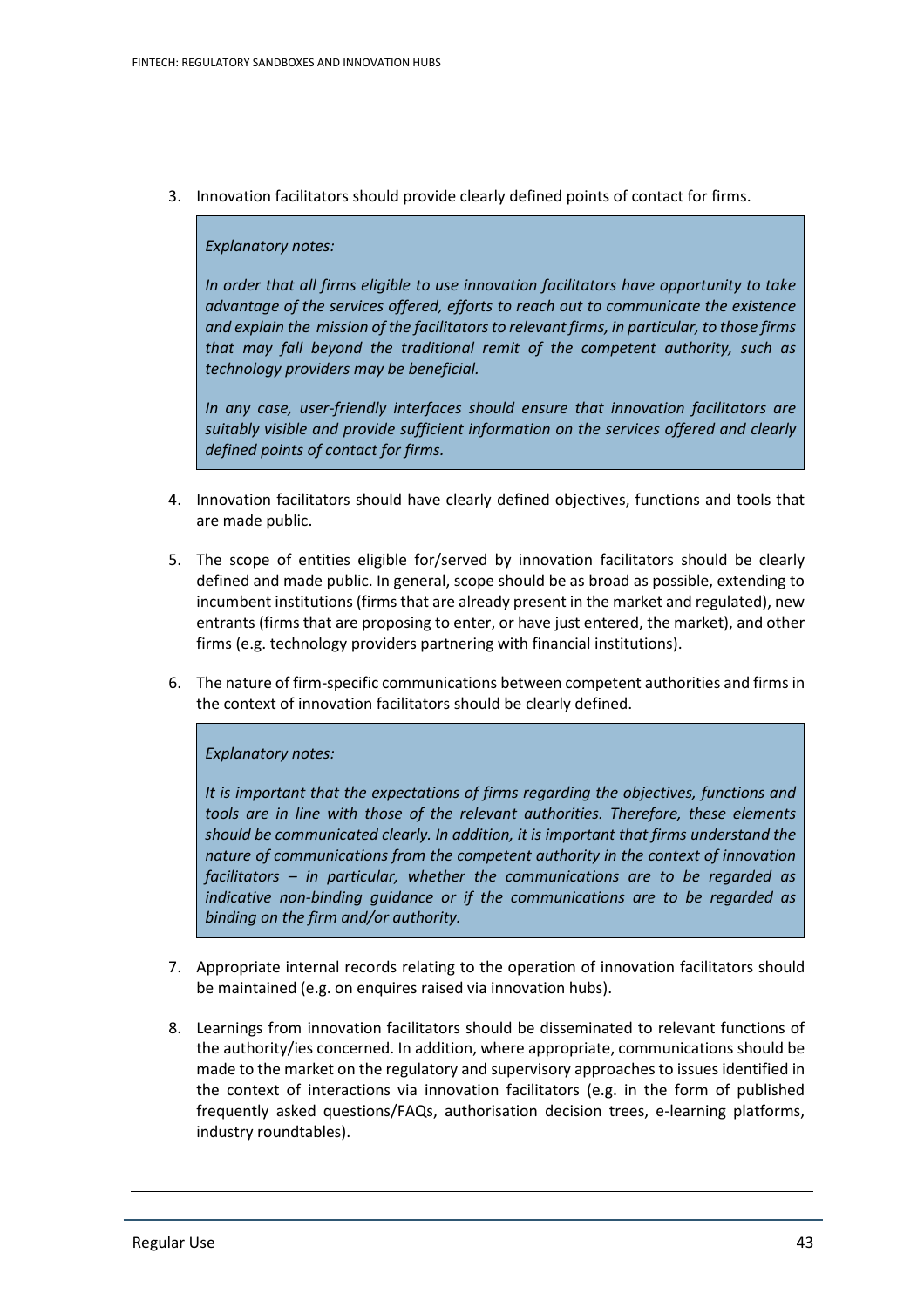#### *Explanatory notes:*

*Internal records of interactions between competent authorities and firms in the context of innovation facilitators can provide a useful resource to:* 

- *3) help ensure consistency of responses,*
- *4) enable the authorities to identify market and technology trends and areas of common concern or confusion/areas of the regulatory/supervisory framework warranting clarification;*
- *5) support, as appropriate, external reporting of the activities of innovation facilitators.*

*The outcome of interactions between competent authorities and firms in relation to regulatory and supervisory policy issues raised in the context of interactions in innovation facilitators may be of relevance to the wider market. In such cases, it may be appropriate for steps to be taken to publish a statement of the regulatory or supervisory outcomes. Such publications could, for example, take the format of FAQs and/or articles setting out information on:*

- *the navigation of the licencing regime in the Member States so as to simplify and accelerate authorisation procedures of new financial sector entities; and*
- *clarifications of the application of supervisory and regulatory requirements to products, services and business models subject to regular consideration via innovation hubs.*
- 9. The operational functioning and resourcing of innovation facilitatorsshould be reviewed and, where appropriate, revised from time-to-time to ensure that they remain fit for purpose.

#### *Explanatory notes:*

*The functioning and resourcing of innovation facilitators may need to change over time, reflecting the nature of evolutions in the application of FinTech/financial innovation in the local market. Accordingly regular reviews are beneficial to ensure that facilitators remain fit-for-purpose.*

#### **Operating principles for innovation hubs**

- 10. The key information required from firms submitting enquiries via the innovation hubs should be defined clearly, whilst making clear that additional information may be required, in order to enable a response via the hubs within a reasonable timeframe.
- 11. A response to enquiries received via innovation hubs should be provided within a reasonable timeframe.

*Explanatory notes:*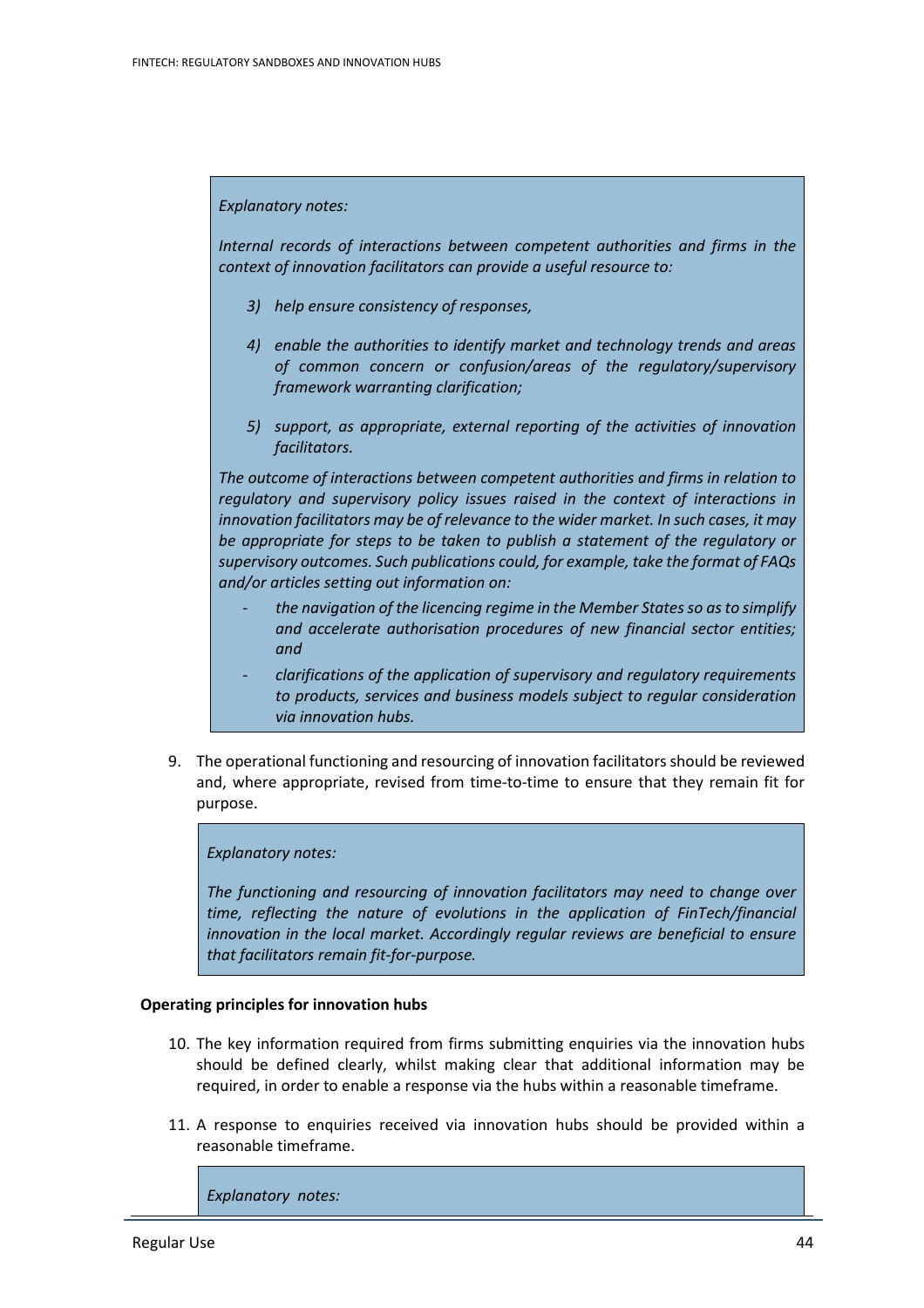*Guidance on the information to be submitted with enquiries can help speed up the response process by ensuring that the enquiries can be directed to the most appropriate expertise/resource.*

*Although the novelty/complexity of issues raised in the context of innovation hubs may limit a competent authority's ability to commit to a response time service standard, authorities should endeavour to respond promptly to enquiries received.*

12. Where enquiries raise issues that fall outside the scope of the authority/ies responsible for innovation hubs, where appropriate, a referral should be made to other relevant authorities.

#### *Explanatory notes:*

*From time to time enquiries raised via innovation hubs may give rise to issues beyond the scope of the competent authorities (e.g. data protection issues). In such cases, steps should be taken as appropriate to engage or refer to other relevant authorities.*

#### **Operating principles for regulatory sandboxes**

- 13. Specific and clear entry conditions/criteria against which applicants to participate in regulatory sandboxes are assessed should be specified and made publically available.
- 14. The information required to support applications for participation in regulatory sandboxes should be defined clearly and made publically available.
- 15. All applications for participation in regulatory sandboxes should be acknowledged in writing and, within a reasonable timeframe following the date of application, a decision to decline or permit participation should be taken and transmitted to the applicant.

#### *Explanatory notes:*

*In order to promote fairness and transparency in the process for determining eligibility for participation in regulatory sandboxes it is highly desirable for the entry criteria, and application process to be accessible and clear.*

- 16. As part of the conditions to enable participation in the regulatory sandboxes testing parameters, determined on a case-by-case basis, may be imposed on successful applicants (i.e. participating firms) to mitigate any risks identified in the application and preparation stages.
- 17. Participating firms should disclose to any consumers who will receive from the firms services within the scope of the regulatory sandbox the fact the services are being provided in the sandbox, and the implications for the consumer (e.g. in terms of measures to mitigate risks from testing and on exit from the sandbox).